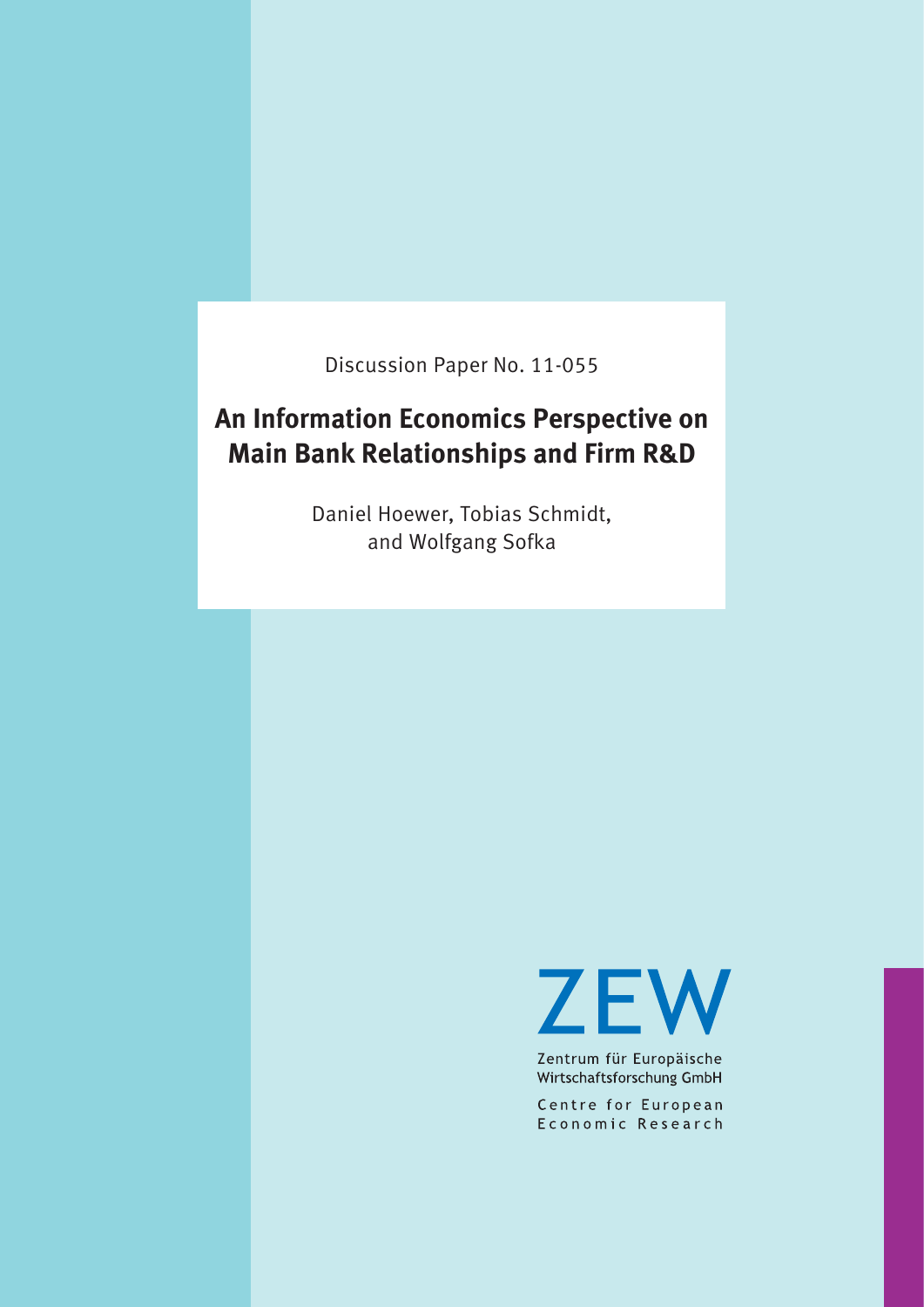Discussion Paper No. 11-055

# **An Information Economics Perspective on Main Bank Relationships and Firm R&D**

Daniel Hoewer, Tobias Schmidt, and Wolfgang Sofka

Download this ZEW Discussion Paper from our ftp server: http://ftp.zew.de/pub/zew-docs/dp/dp11055 .pdf

Die Discussion Papers dienen einer möglichst schnellen Verbreitung von neueren Forschungsarbeiten des ZEW. Die Beiträge liegen in alleiniger Verantwortung der Autoren und stellen nicht notwendigerweise die Meinung des ZEW dar.

Discussion Papers are intended to make results of ZEW research promptly available to other economists in order to encourage discussion and suggestions for revisions. The authors are solely responsible for the contents which do not necessarily represent the opinion of the ZEW.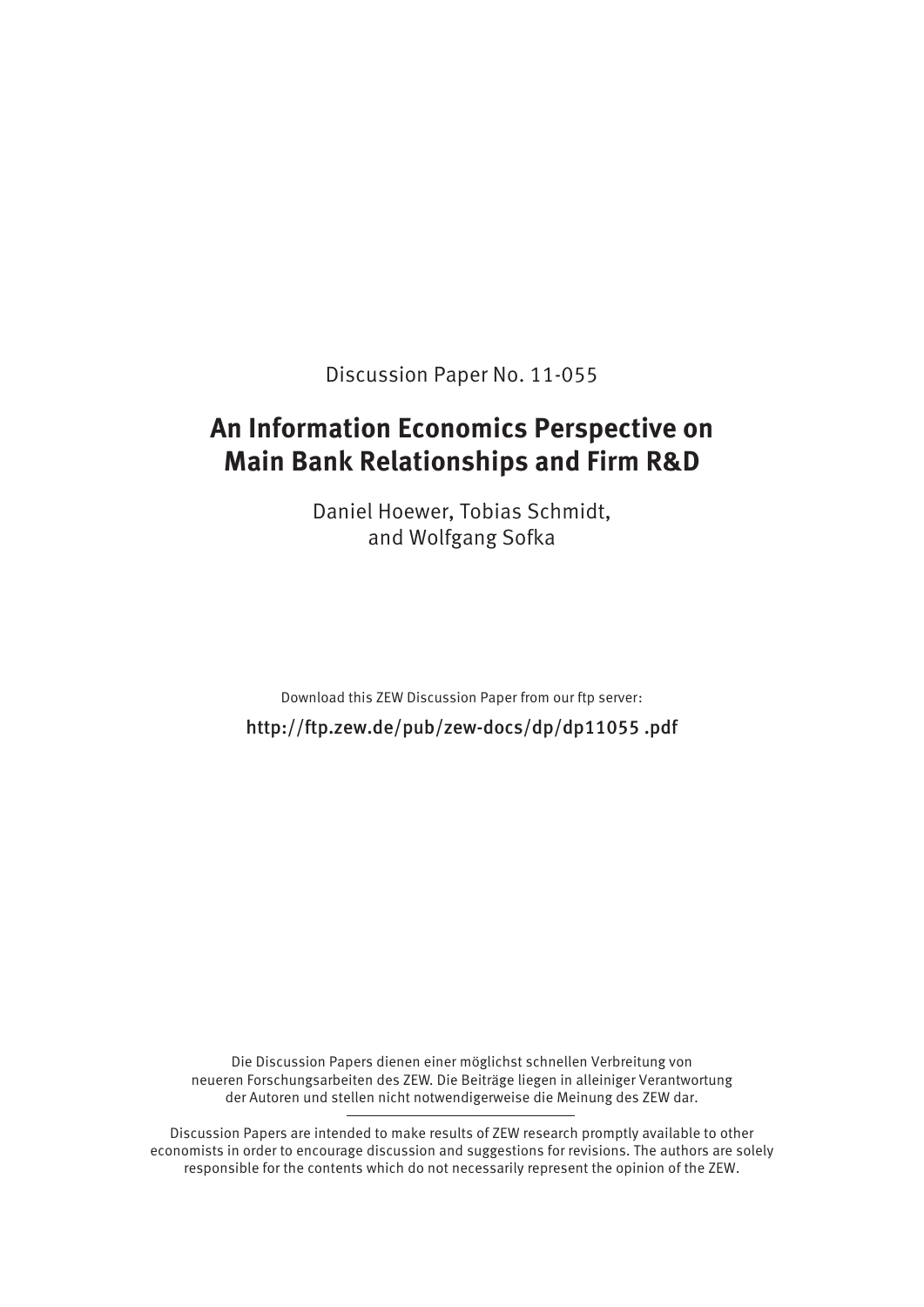### **Non Technical Summary**

The continuous generation of innovative products, processes and services is widely considered to be the primary key to firms' competitiveness and growth. The major input in this innovation process is unique knowledge generated by investments in research and development (R&D). Interestingly enough, though, private firms have found it extremely difficult to obtain external capital for funding such crucial investments into their future. Banks as the main provider of external funds for the vast majority of firms seem ill-equipped to provide the necessary funding. Their shortcomings are typically explained by the nature of R&D projects, which suffer from both information imperfections and asymmetries.

We adopt a novel perspective by challenging the dominant assumption that all banks are equally subject to suffering from information asymmetries in financing private R&D. We suggest that firms can signal the value of their R&D investment and overcome the inherent information asymmetries. We focus on two mechanisms for signaling. On the one hand, firms can signal based on past innovation success. We will rely on firm's patent stock to measure this. On the other hand, firms can signal based on relations with trusted external actors such as a joint venture investor or the government (through a subsidy). We consider all of these mechanisms and allow for heterogeneities across industries and banks in the valuation of the signals.

We test this theoretical framework empirically for more than 7,000 firm observations on R&D investments in Germany between 2002 and 2006. Unique access to the database of Germany's leading credit rating agency on the population of German firms and their main bank relationship allows us to construct novel variables on the overall portfolio of the firm's main bank. We have the rare opportunity to link this information to firm characteristics, R&D investment, patent statistics and venture capital investments based on a non-heuristic link.

The empirical results corroborate our theoretical model only for the signaling value of firm's patent stock. Firms can shift the threshold of a bank's risk considerations to lower levels of specialization if they can signal the value of their R&D activities through successful patent activities. On the basis of these findings, implications are derived for academic research, management and policy making.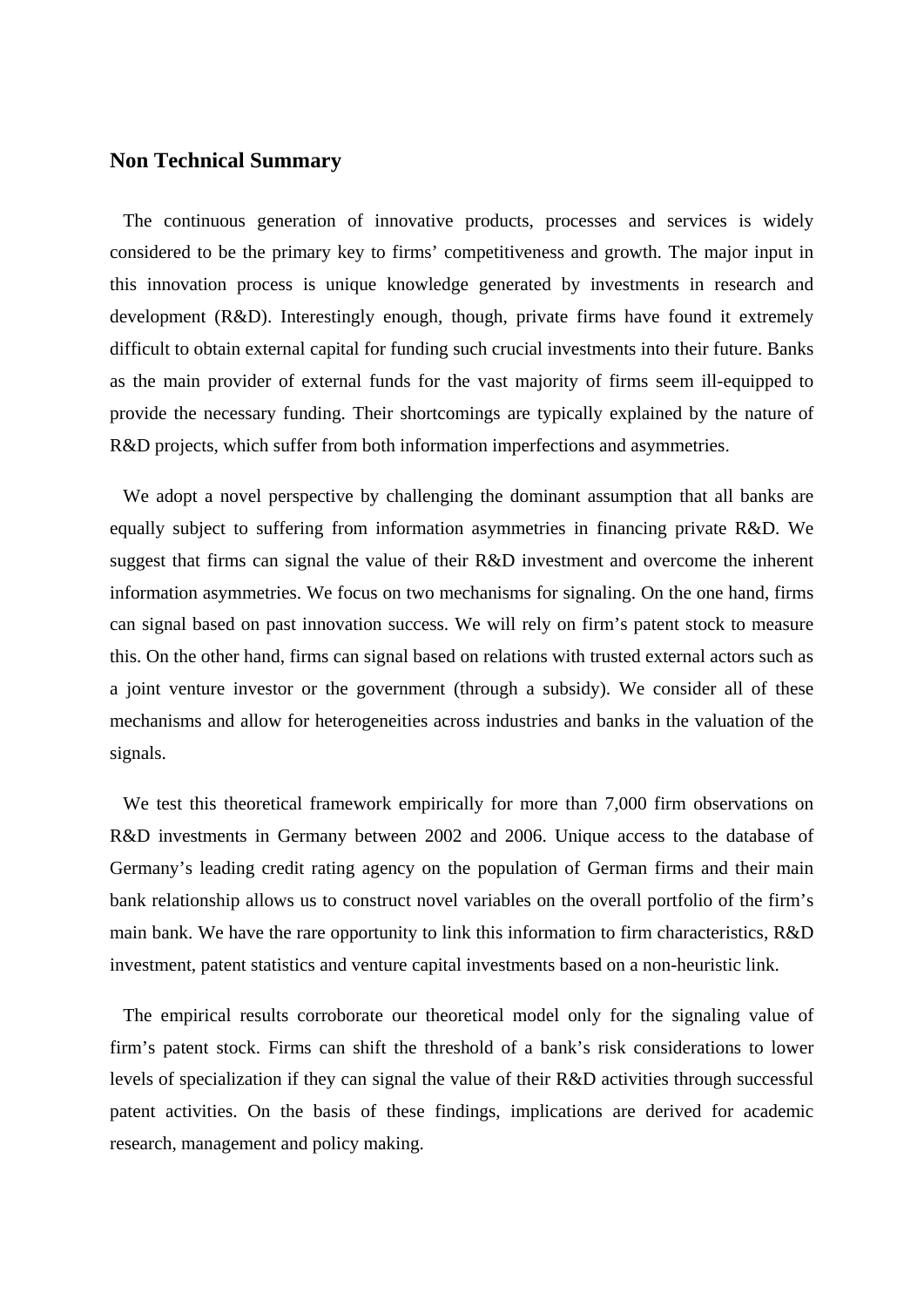### **Nicht technische Zusammenfassung**

Kontinuierliche Innovationsaktivitäten werden weithin als wichtige Voraussetzung für die Wettbewerbsfähigkeit und das Wachstum von Unternehmen angesehen. Der wichtigste Input in den Innovationsprozess ist spezifisches und neues Wissen, das durch Investitionen in Forschung und Entwicklung (FuE) entsteht. Allerdings ist es für private Unternehmen äußerst schwierig, sich externe Finanzierungsmöglichkeiten für diese Art von Zukunftsinvestitionen zu erschließen. Insbesondere Banken, die für die Mehrzahl der Unternehmen die bedeutendste Quelle für externe Finanzierung sind, scheinen nur bedingt in der Lage zu sein, FuE zu finanzieren. Dies wird typischerweise mit der Natur von FuE-Aktivitäten erklärt, weil dabei große Informationsasymmetrien zwischen Unternehmen und externen Investoren entstehen.

In dieser Arbeit stellen wir die allgemeine Annahme, dass alle Banken gleichermaßen von diesen Informationsasymmetrien betroffen sind, in Frage. Wir gehen davon aus, dass Unternehmen Informationsasymmetrien reduzieren können, indem sie den Wert ihrer FuE Aktivitäten den potentiellen Investoren signalisieren. Mindestens zwei unterschiedlich Signale sind denkbar: erstens, in der Vergangenheit erfolgreich abgeschlossene FuE-Projekte oder Patente und zweitens, Kooperationen und Partnerschaften mit externen Akteuren, wie z.B. VC-Gebern oder Ministerien. Wir betrachten in dieser Arbeit beide Signale und lassen zu, dass deren Wirkung und Stärke von Bank zu Bank und Branche zu Branche unterschiedlich ist.

Wir testen unsere Hypothesen für einen Datensatz mit mehr als 7000 Unternehmen mit Sitz in Deutschland. Der Mikrodatensatz deckt die Jahre 2002 bis 2006 ab und enthält neben Daten zu allgemeinen Firmencharakteristika sowohl Informationen zu den FuE Ausgaben der Unternehmen als auch zur Portfoliozusammensetzung der wichtigsten Bank, mit der das Unternehmen zusammenarbeitet. Wir sind in der Lage, diese Informationen, direkt mit Daten zu Patenten, öffentlicher Förderung und Venture Capital Beteiligungen zu ergänzen.

Die empirischen Ergebnisse bestätigen unsere Hypothesen nur bezüglich der Signalwirkung von Patenten. Die Unternehmen können die Risikoeinschätzungen der Banken positiv beeinflussen, wenn sie ihre Forschungsstärke durch Patente untermauern. Des Weiteren zeigen wir, dass die Reduktion von Informationsasymmetrien insbesondere in Sektoren auftritt, in denen große Unsicherheit hinsichtlich der Kommerzialisierbarkeit von FuE besteht.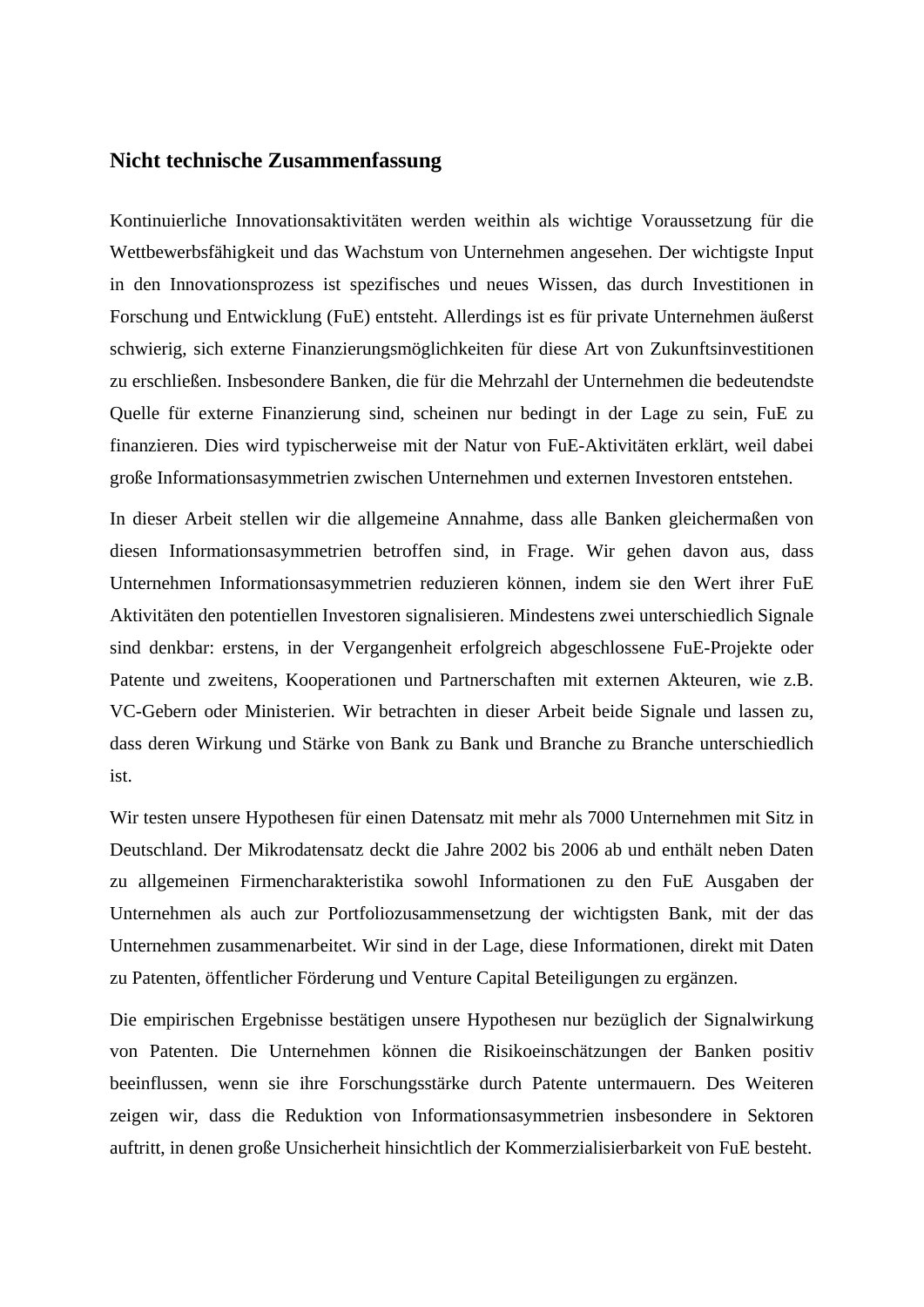# **An Information Economics Perspective on Main Bank Relationships and Firm R&D**

### **Daniel Hoewer, Tobias Schmidt, Wolfgang Sofka**

August 2011

#### **Abstract:**

Information economics has emerged as the primary theoretical lens for framing financing decisions in firm R&D investment. Successful outcomes of R&D projects are either ex-ante impossible to predict or the information is asymmetrically distributed between inventors and investors. As a result, bank lending for firm R&D has been rare. However, firms can signal the value of their R&D activities and as a result reduce the information deficits that block the availability of external funding. In this study we focus on three types of signals: Firm's existing patent stock, the presences of a joint venture investor and whether the firm has received a government R&D subsidy. We argue theoretically that all of these signals have the potential to alter the risk assessment of the firm's main bank. Additionally, we explore heterogeneities in these risk assessments arising from the industry level and the main bank's portfolio. We test our theoretical predictions for a sample of more than 7,000 firm observations in Germany over a multi-year period. Our theoretical predictions are only supported for firms' past patent activity while other signals fail to alter the risk assessment of a firm's main bank. Besides, we confirm that the risk evaluation is not randomly distributed across bank-firm dyads but depends on industry and bank characteristics.

**Keywords:** innovation, banking, information asymmetry

#### **JEL-Classification:** 032, D82, G30

#### **Acknoledgements:**

The authors wish to thank Heinz Herrmann, Xavier Martin, Thijs Peeters and Zilin He for their excellent feedback and comments.

#### **Adresses:**

Daniel Höwer, ZEW Centre for European Economic Research, L 7, 1, 68161 Mannheim, Germany, hoewer@zew.de, Telephone: +49 6211235187.

Tobias Schmidt, Deutsche Bundesbank, Economic Research Centre, Wilhelm-Epstein-Strasse 14, 60431 Frankfurt am Main, Germany, tobias.schmidt@bundesbank.de, Telephone: +49 6995663730.

Wolfgang Sofka, Department of Organisation and Strategy, CentER, CIR, Tilburg University, Warandelaan 2, 5000LE Tilburg, the Netherlands, W.E.J.Sofka@uvt.nl, Telephone: +31 134664051.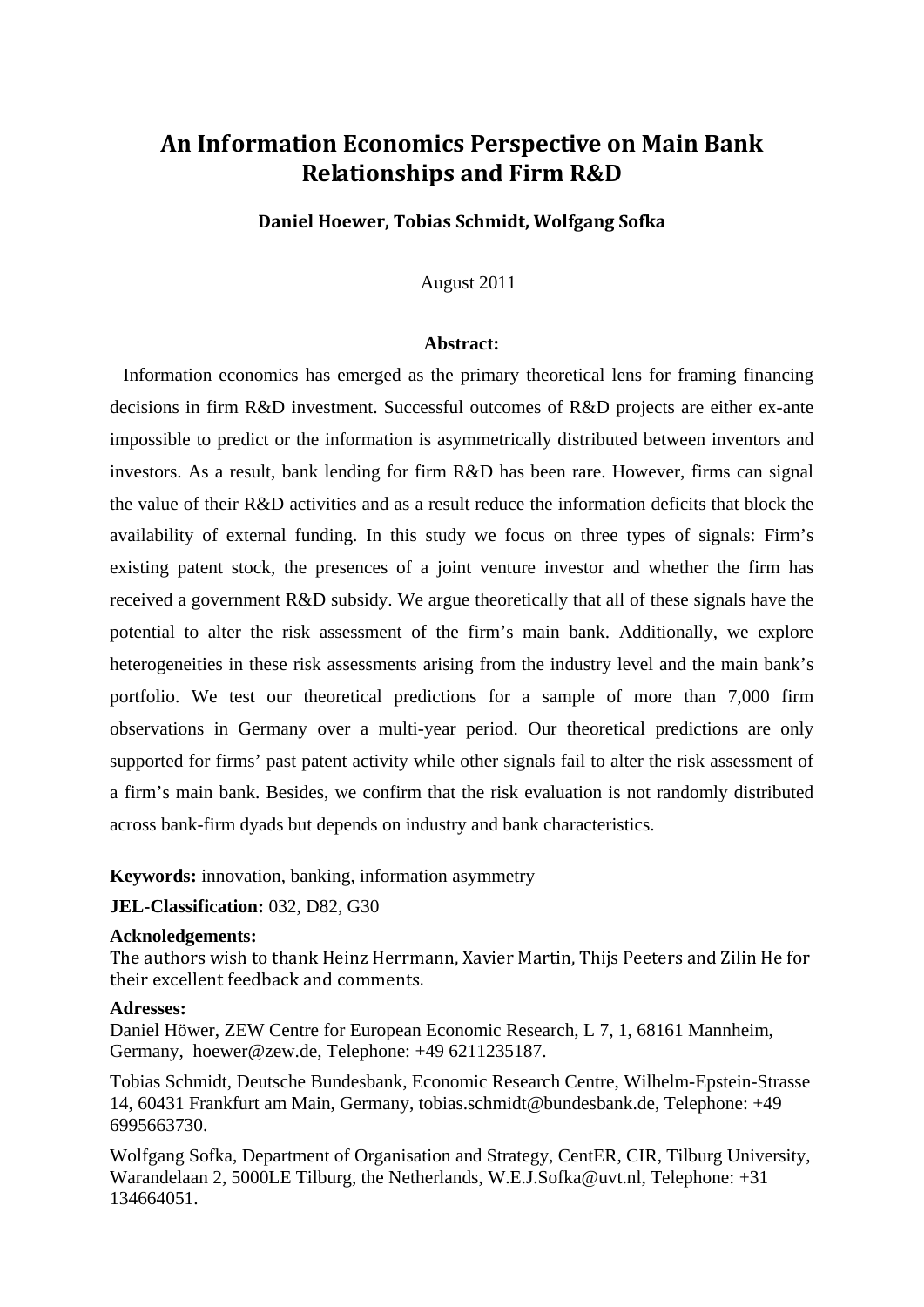## **Contents**

| $\mathbf{1}$ |     |  |
|--------------|-----|--|
| 2            |     |  |
| 3            |     |  |
|              | 3.1 |  |
|              | 3.2 |  |
| 4            |     |  |
|              | 4.1 |  |
|              | 4.2 |  |
| 5            |     |  |
|              | 5.1 |  |
|              | 5.2 |  |
|              | 5.3 |  |
| 6            |     |  |
| 7            |     |  |
| 8            |     |  |
| 9            |     |  |
| 10           |     |  |

# **List of Tables**

|          | Table 3: Estimation results of tobit models with sub-samples of above/below average |  |
|----------|-------------------------------------------------------------------------------------|--|
|          |                                                                                     |  |
| Table 4: |                                                                                     |  |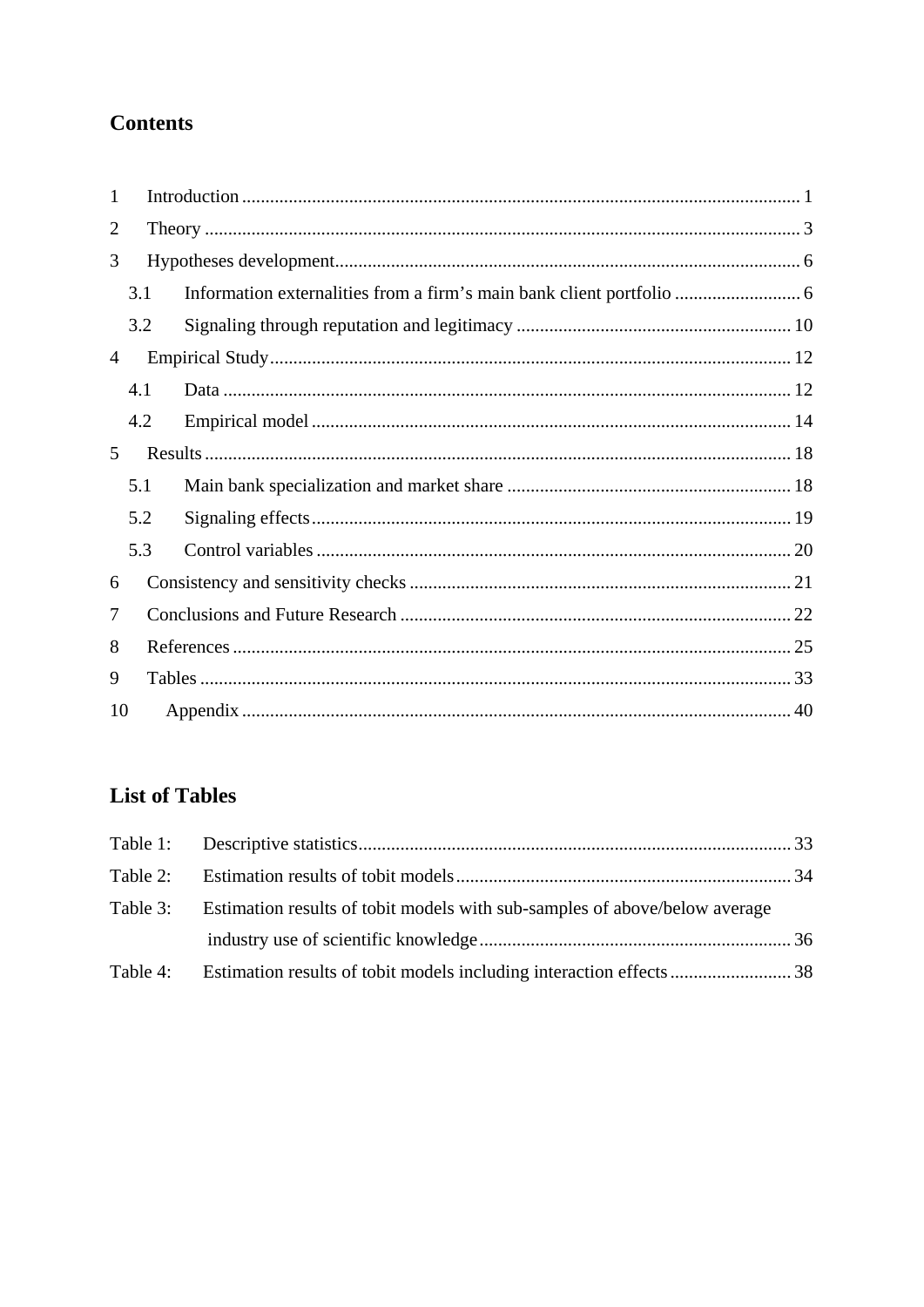## **An Information Economics Perspective on Main Bank Relationships and Firm R&D**

### **1 Introduction**

The continuous generation of innovative products, processes and services is widely considered to be the primary key to the competitiveness and growth of firms and of entire economies (e.g. Grant, 1996; Schumpeter, 1942). The major input of this innovation process is unique knowledge generated by investments in research and development. Interestingly enough, though, private firms have found it extremely difficult to obtain external capital for funding these crucial investments into their future. This restricts the available funds to internal cash flows and scarce, highly selective venture capital investors (e.g. Levitas & McFadyen, 2009). For example, Bureau van Dijk's ZEPHYER database records a yearly average of only 250 venture capital investments in Germany between 1998 and 2010, the fourth largest economy in the world with a population of roughly 3.1 million firms.

This situation is paradoxical as most managers and management research acknowledges the importance of knowledge production and innovation for firm performance (e.g. Grant, 1996; Leiponen & Helfat, 2010). Entire economies are searching for strategies for entering the knowledge-based economy and reaping the benefits in terms of investment, employment and growth. Among the most ambitious of these plans are the Barcelona and Lisbon Strategies with their aim of making the European Union the most competitive knowledge-based economy in the world. In reality, though, the knowledge-based economy finds itself without a mechanism for financing the underlying firm R&D investment. Several scholars have highlighted the need for banks - as the main provider of external financing – to be brought back into the picture. The relevance of this topic is acknowledged in the US, for instance, by Nobel laureate Edmund Phelps (Phelps & Tilman, 2010), and in Europe (e.g. Peutz, Meeus, Nooteboom & Noorderhaven, 2010).

These shortcomings in capital markets are typically explained by the nature of R&D projects, which suffer both from information imperfections and asymmetries (for a comprehensive review see Hall, 2005). Information imperfections stem from inherent uncertainties about the technological and commercial viability of novel products for which no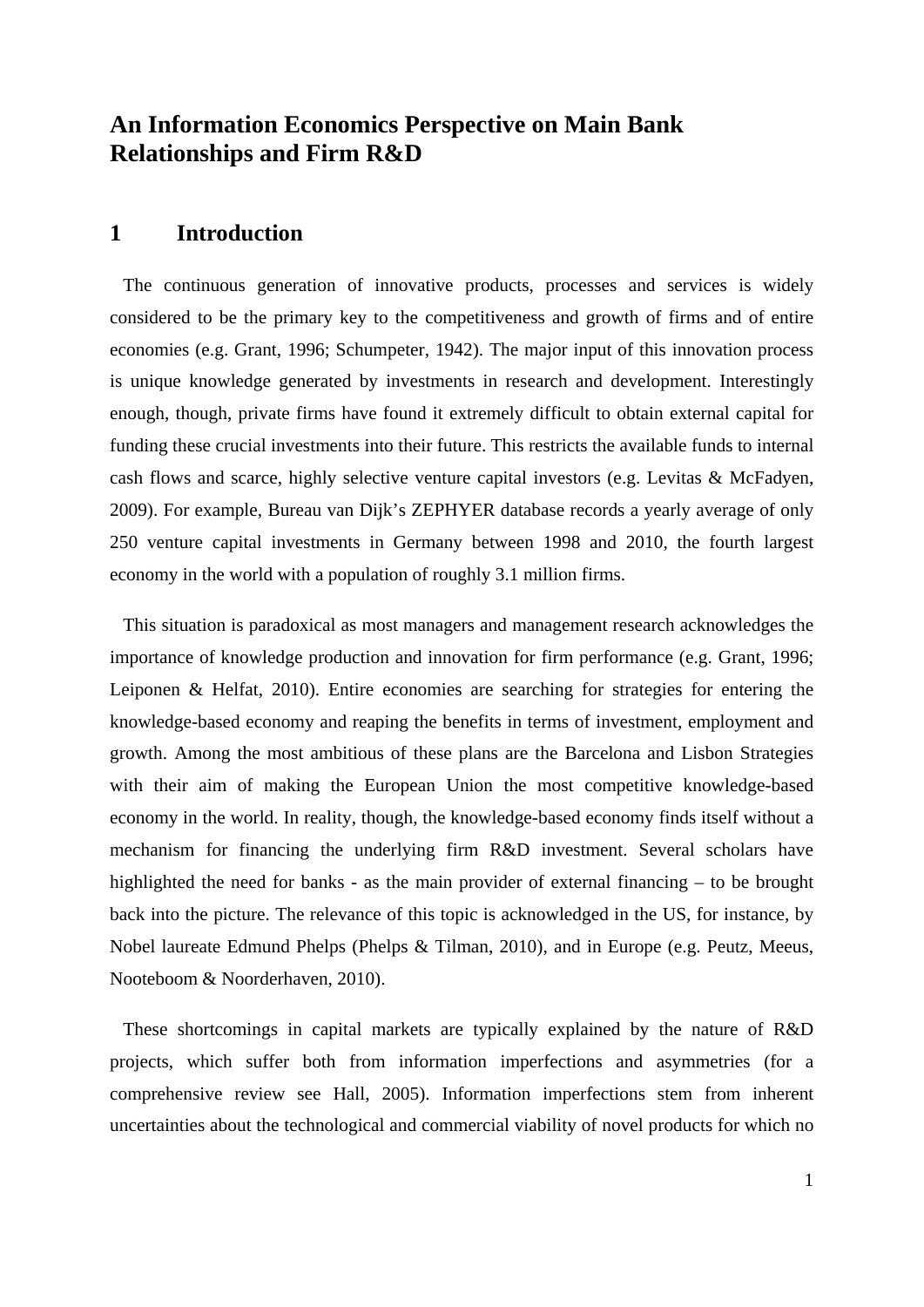*ex ante* probabilities of success exist (Amit, Glosten & Muller, 1990). Information asymmetries arise from the fact that firms possess knowledge of the value of their R&D projects which is superior to that of external investors (Ahuja, Coff & Lee, 2005). These investors, therefore, bear the extra risk of hidden information and hidden actions.

We develop theory based on the renewed interest in financing R&D and innovation in both from strategic management (e.g. Levitas & McFadyen, 2009) and finance literature (e.g. Herrera & Minetti, 2007; Benfratello, Schiantarelli & Sembenelli, 2008). We adopt a novel perspective based on information economics theory by challenging the dominant assumption that all banks are equally subject to suffering from information asymmetries in financing private R&D projects. We acknowledge that banks cannot produce the relevant information on technological innovation themselves, although they are uniquely positioned to aggregate the outcomes of the information production of other firms in the industry in the client portfolio, i.e. there exist information externalities (Stiglitz, 2002) originating from heterogeneous client portfolios of different banks. We contrast this perspective by relying on portfolio theory which posits the opposite relationship: Correlated risks in specialized bank portfolios should make R&D investment in client firms less likely (Markowitz, 1991). Finally, we allow for a proactive role of firms in signaling the value of their R&D activities to banks through patenting, obtaining government R&D subsidies or venture capital investment.

We test this theoretical framework empirically for more than 7,000 firm observations on R&D investments in Germany between 2002 and 2006. Unique access to the database of Germany's leading credit rating agency on the population of German firms and their main bank relationship allows us to construct novel variables on the overall portfolio of each of the firms' main bank. We have the rare opportunity to link this information to firm characteristics, R&D investment, patent statistics and venture capital investments based on a direct, non-heuristic link. In terms of industry, firm and variable coverage, the dataset is, to the best of our knowledge, unique in its breadth and representativeness.

The empirical results corroborate our theoretical model. Firm R&D investment is higher if its main bank is either highly diversified or very active in its particular industry. The information externality effect is restricted to sectors in which ther are major uncertainties about commercial application. Firms can shift the threshold of a bank's risk considerations to lower levels of specialization if they can signal the value of their R&D activities through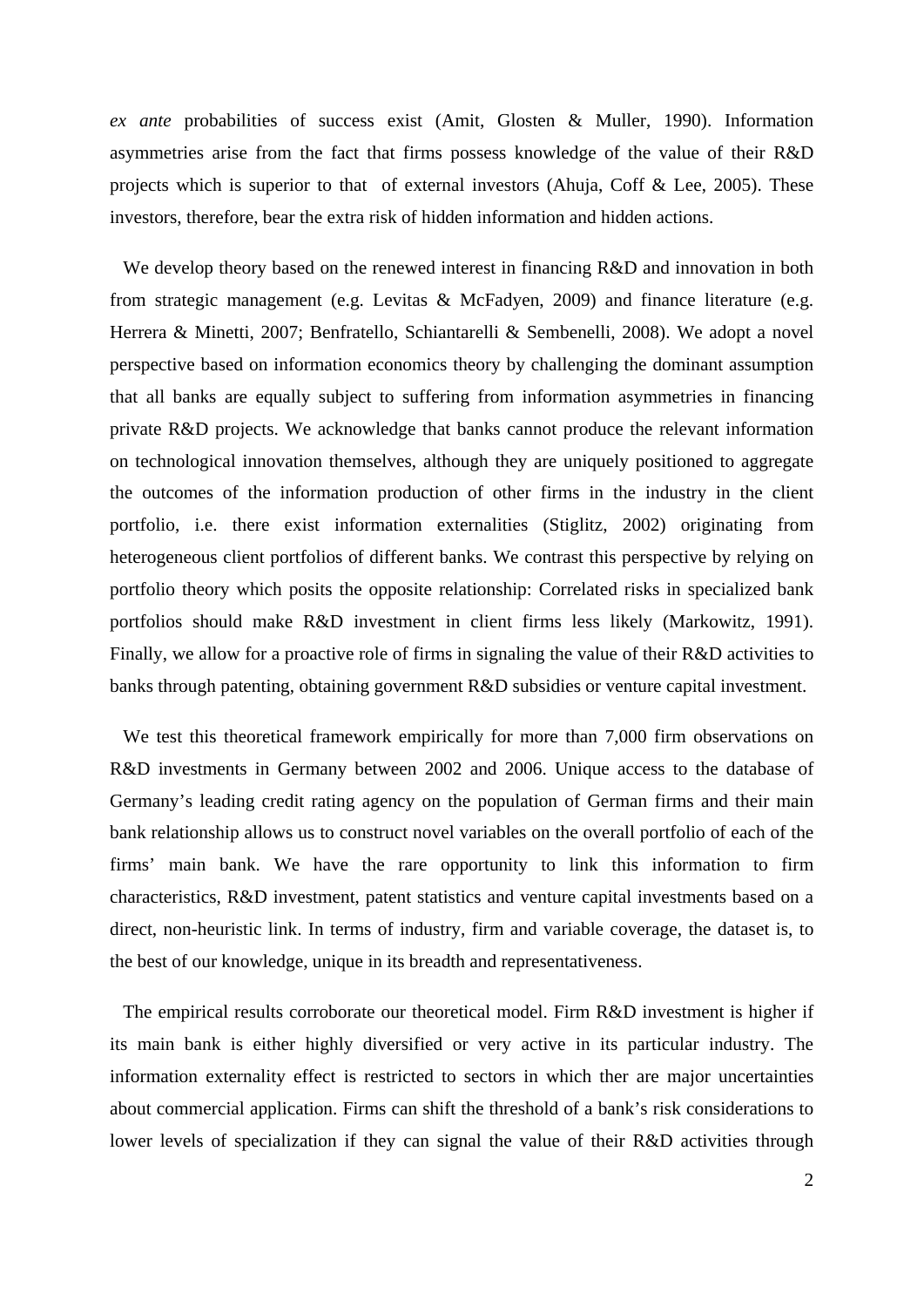successful patent activities. Successful applications for government R&D subsidies and venture capital investment, though, are valuable in themselves for firm R&D investment but fail to alter bank risk assessments significantly. On the basis of these findings, implications are derived for academic research, management and policy making.

The remainder of the article is structured as follows. Section 2, following this introduction, outlines our theoretical framework culminating in the derivation of hypotheses in section 3. In section 4 we present our empirical study including data, variables and methodologies. Section 5 presents the results of these analyses followed by derived conclusions in section 6.

### **2 Theory**

We choose information economics and related signaling theory as our main theoretical building blocks (e.g. Stiglitz, 2002; Ahuja et al., 2005). We shall focus more precisely on signaling theory's relevance to bank financing of private R&D activities. To achieve this we combine research from finance literature on bank lending decisions (e.g. Rajan & Zingales, 2001) with the literature on knowledge production through R&D. We start by modeling the R&D investment decision of any given firm:

### R&D (Industry characteristics, existing knowledge, funds)

A firm's R&D investment decisions can be described as a function of the characteristics of its industry, its existing knowledge, and the available funds. This study will focus on available funds, while industry characteristics and knowledge are largely treated as control variables<sup>1</sup>. We conceptualize a firm's available funds as a general liquidity pool from which a firm can draw financial resources for its R&D investment. We explicitly acknowledge that R&D investment competes with other firm functions (e.g. marketing) for these funds. The pool of available funds determines the cost of capital for a company. Firms will invest in projects

<sup>1</sup> Important industry characteristics encompass the degree of competition in the product market requiring investments in new products and processes (e.g. Schumpeter, 1942; Aghion, Harris, Howitt & Vickers, 2001), technological and legal opportunities for appropriating returns (e.g. Teece, 1986) as well as providing technological opportunities (e.g. McGahan & Silverman, 2006). Existing knowledge stocks (e.g. patents or employee skills) allow the firm to benefit from complementarities in their current R&D investments (e.g. Cohen & Levinthal, 1989; Dierickx & Cool, 1989).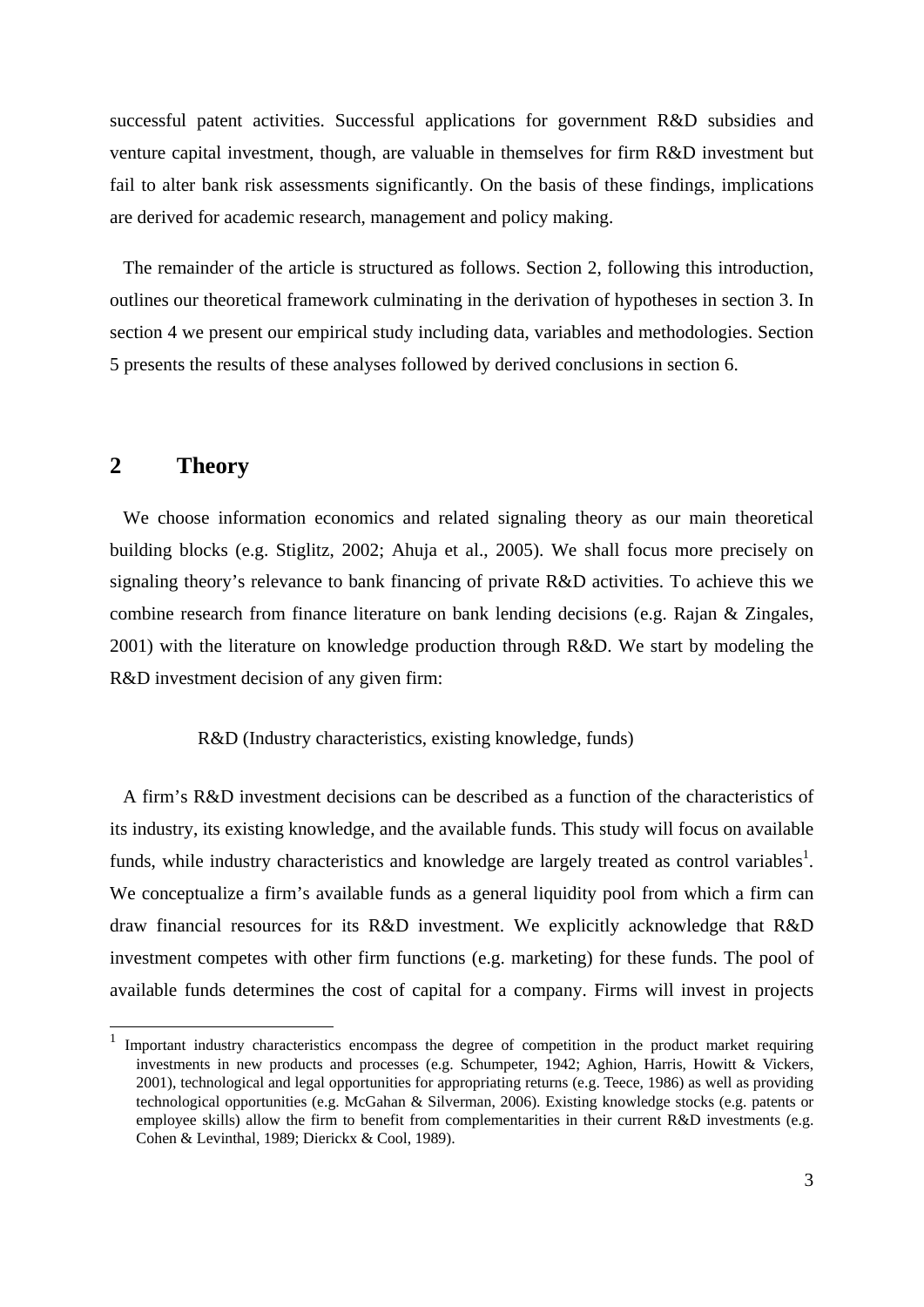(R&D or other) only if the expected returns exceed the cost of capital based on a net present value rational. The pool of funds has three primary components:

Funds (Internal cash flows, equity finance, bank loans)

Most firms rely on internal cash flows for their R&D projects (Kim, Mauer & Sherman, 1998; Bond, Harhoff & van Reenen, 1999; Haid & Weigand, 2001; Harhoff, 1998). When it comes to external financing of innovations, venture capital financing has received a lot of attention in the literature (e.g. Gompers & Lerner, 2001a; Bottazzi & Da Rin, 2002; Audretsch & Lehmann, 2004). It is generally acknowledged that access to venture capital is constrained for the majority of firms because of limited availability and the highly selective nature of venture capital investors who target a small number of investments with the potential for high returns (e.g. Eckhardt, Shane & Delmar, 2006). Banks, however, as the primary provider of external financing for the vast majority of firms, appear ill-equipped to finance R&D investments (Bozkaya & Potterie, 2008).

Assuming a perfect market for capital, financing R&D investments should not be different from any other investment decision and firms should opt for all projects with a positive net present value (Modigliani & Miller, 1958). However, the assumption does not hold because of the nature of R&D (for recent reviews, see Hall, 2005 and Hall, 2009). The outcomes of R&D are generally uncertain. This uncertainty has two primary dimensions (Amit *et al.*, 1990). First, there is a substantial degree of technological uncertainty about the success of an R&D project. Materials and procedures are almost by definition new and largely untested. Probability distributions for the success of an R&D project are difficult or even impossible to predict at the early stages (Hall, 2005). R&D investments provide very little collateral. Half of all R&D expenditures finance wages for skilled scientists and engineers (Hall, 2005). Investments in physical research assets and laboratories are often highly specific to a firm or even a project making it difficult to re-deploy, sell or use for others (Herrera & Minetti, 2007). Secondly, there is a large degree of uncertainty about whether the firm will be economically successful with its technologically new products and processes. A significant proportion of product innovations end up as economic failures because they do not meet customer needs or because competitors are quick in their imitation or substitution activities,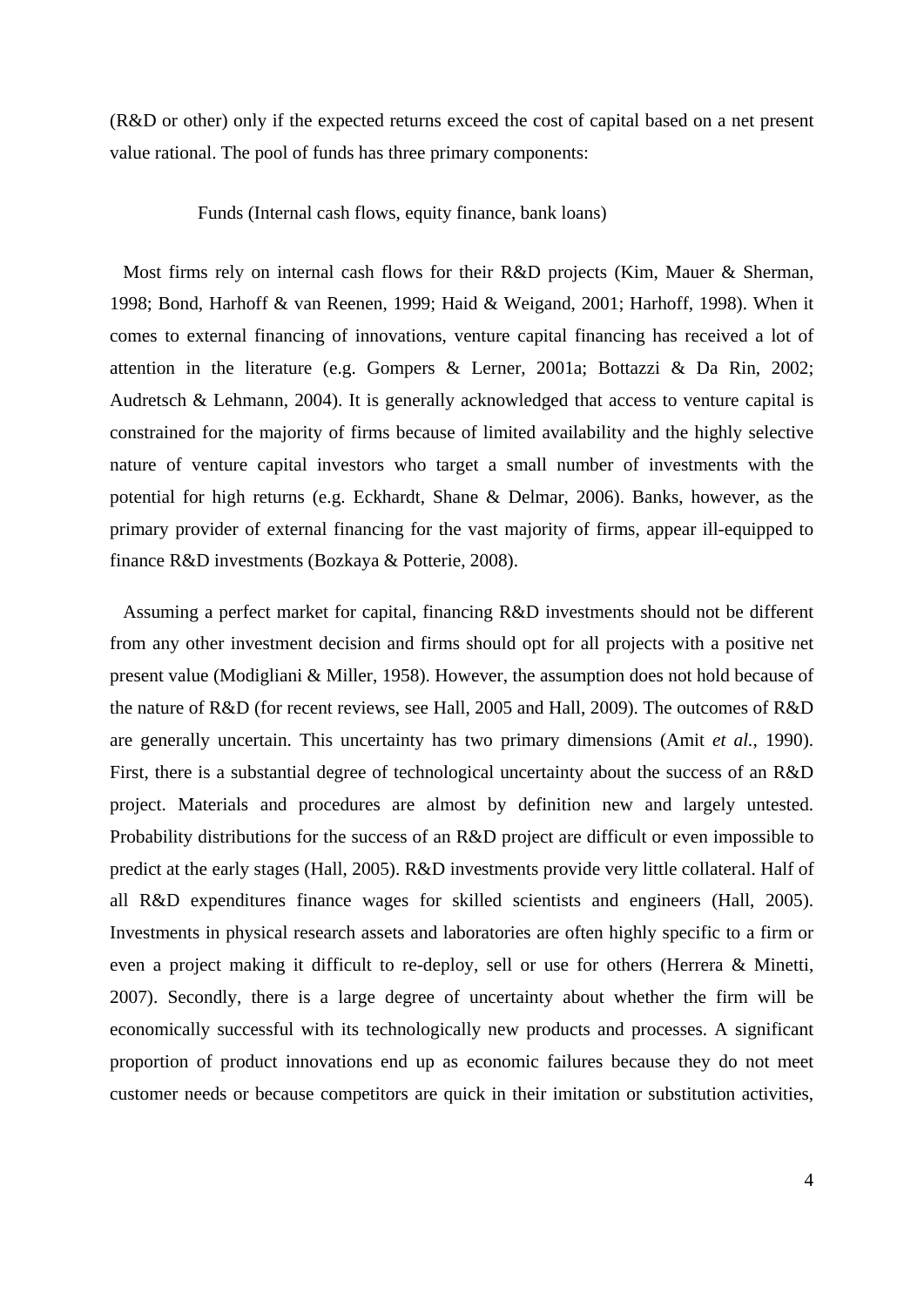which erodes margins from the pioneering advantage (Dos Santos & Peffers, 1995; Gourville, 2006).

Even so, research shows that these underlying uncertainties are not equally exogenous to managers and external capital providers. Endogenous uncertainty can be overcome by firm activities over time while exogenous uncertainties exist independently of any firm actions (Folta & O'Brien, 2004; Cuypers & Martin, 2009). Firms perform R&D to resolve endogenous uncertainties through experimentation, testing and simulation. In that sense, R&D is a sequential process in which firms uncover information and reduce endogenous uncertainty at each stage of the process (Roberts & Weitzman, 1981). There is a long time span between the start of an R&D project and the appearance of revenues from it, i.e. when the uncertainty is ultimately resolved and success or failure is apparent to actors outside of the firm. Empirical estimates predict this time duration to be between four and five years albeit with significant differences across industry (e.g. Pakes & Schankerman, 1984). Hence, firms have significant time advantages in discovering potentials or failures within R&D projects oder external partners, from whom the same uncertainties remain exogenous. This gives rise to an information asymmetry that insiders can exploit (Aboody & Lev, 2000, Ahuja et al., 2005).

Banks are even more disadvantaged in this situation than equity investors because banks' have limited opportunities for directing/monitoring the use of their funds and they do not benefit from any resulting profits beyond the contractually fixed interest rate (Hennart, 1994). Moreover, in their lending decisions, all banks are equally subject to legal and regulatory constraints imposed by their institutional environment (e.g. Bank for International Settlement, 2005).

Financing R&D investments is therefore characterized by a combination of information that is either unavailable (exogenous uncertainty) or asymmetrically distributed between the firm and its external capital providers (endogenous uncertainty). Appropriate risk premiums for individual borrowers cannot be assessed (Stiglitz, 2002) and firms find themselves creditconstrained because banks will only set high, average risk premiums (Aghion, Fally & Scarpetta, 2007). As a result, the pool of funds available for R&D investment in a firm is deprived of bank financing.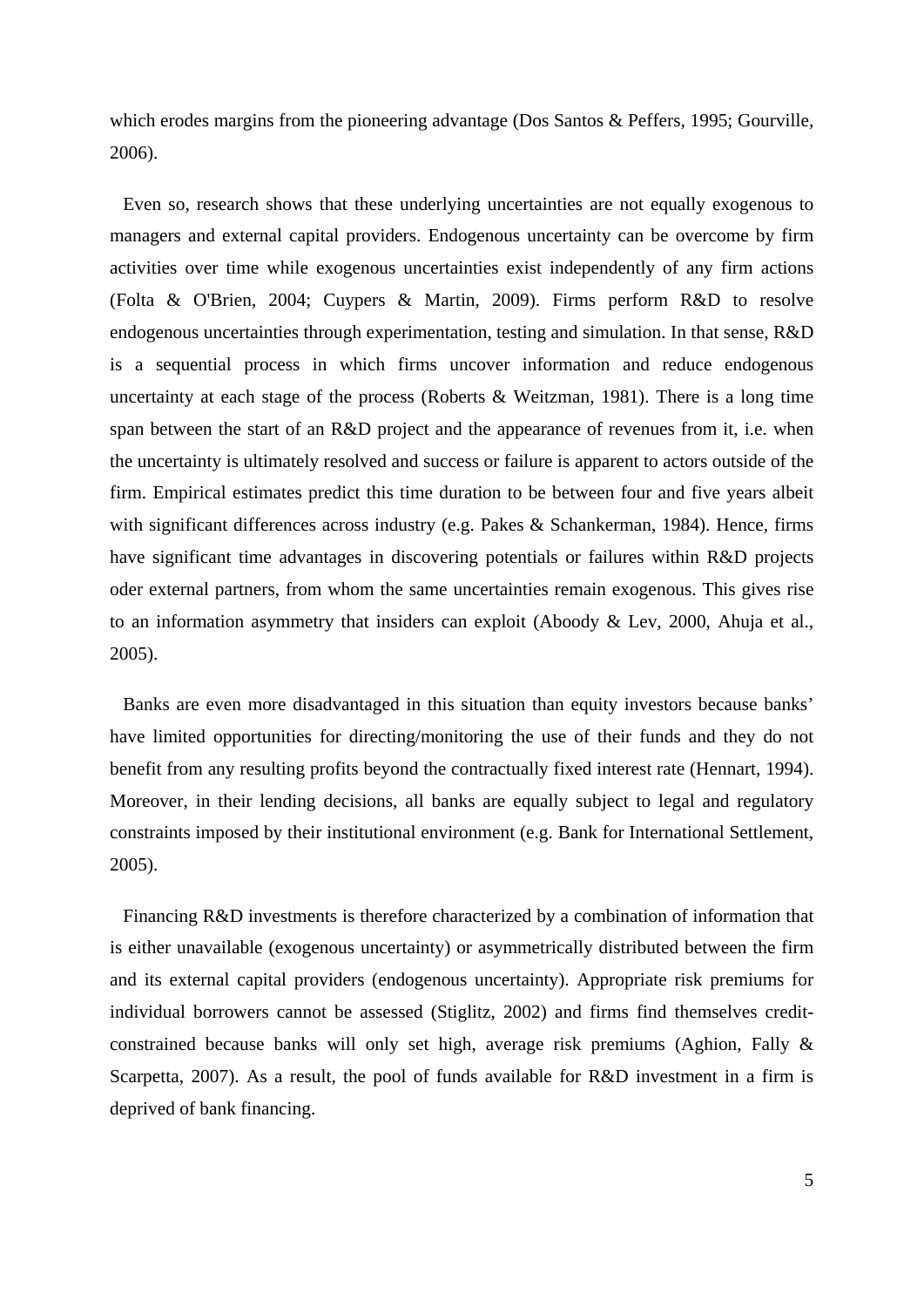An emerging stream of literature from finance and strategic management is beginning to emphasize heterogeneities among banks and firm's signaling. The literature on banks and innovation financing is still scarce. Positive relations have been found for the development of the regional banking system (Benfratello et al., 2008) and relationship length (Herrera & Minetti, 2007). Negative relationships stem from government ownership of banks (Sapienza, 2004; Haselmann, Katharina & Weder di Mauro, 2009). Levitas et al. (2009) contribute to strategic management literature. They discern the value of signaling (through patents and distribution agreements) for overcoming financial constraints in small firms by attracting venture capital investors.

### **3 Hypotheses development**

All of the theory presented so far rests on the important assumption that all banks draw from identical pools of information and should therefore suffer from identical degrees of information deficits. We question this assumption and argue that information is distributed asymmetrically between banks, too. We concede that the specific uncertainties related to R&D investments of a particular firm are equally exogenous to all banks. However, information - on technological feasibility as well as market success - is produced by other firms in the same industry. At least parts of the uncertainties are therefore endogenous to these firms. We argue that banks are heterogeneous in their ability to access this information. What is more, we will set out the opportunities for the focal firm i to signal the value of its R&D activities and influence the availability of bank financing.

### **3.1 Information externalities from a firm's main bank client portfolio**

Banks differ in their level of engagement with client firms. Boot et al. (2000) present a dichotomy of bank lending with varying levels in between. Transaction lending is closely related to brokerage activities where it is sufficient for the bank to lend based on a standardized transaction. Relationship lending, though, requires borrower-specific information for activities such as screening and monitoring (for a review see Boot, 2000). The relation specificity can provide banks with access to private data about the financed firm which can lead to a quasi-monopolistic banking position and superior benefits from future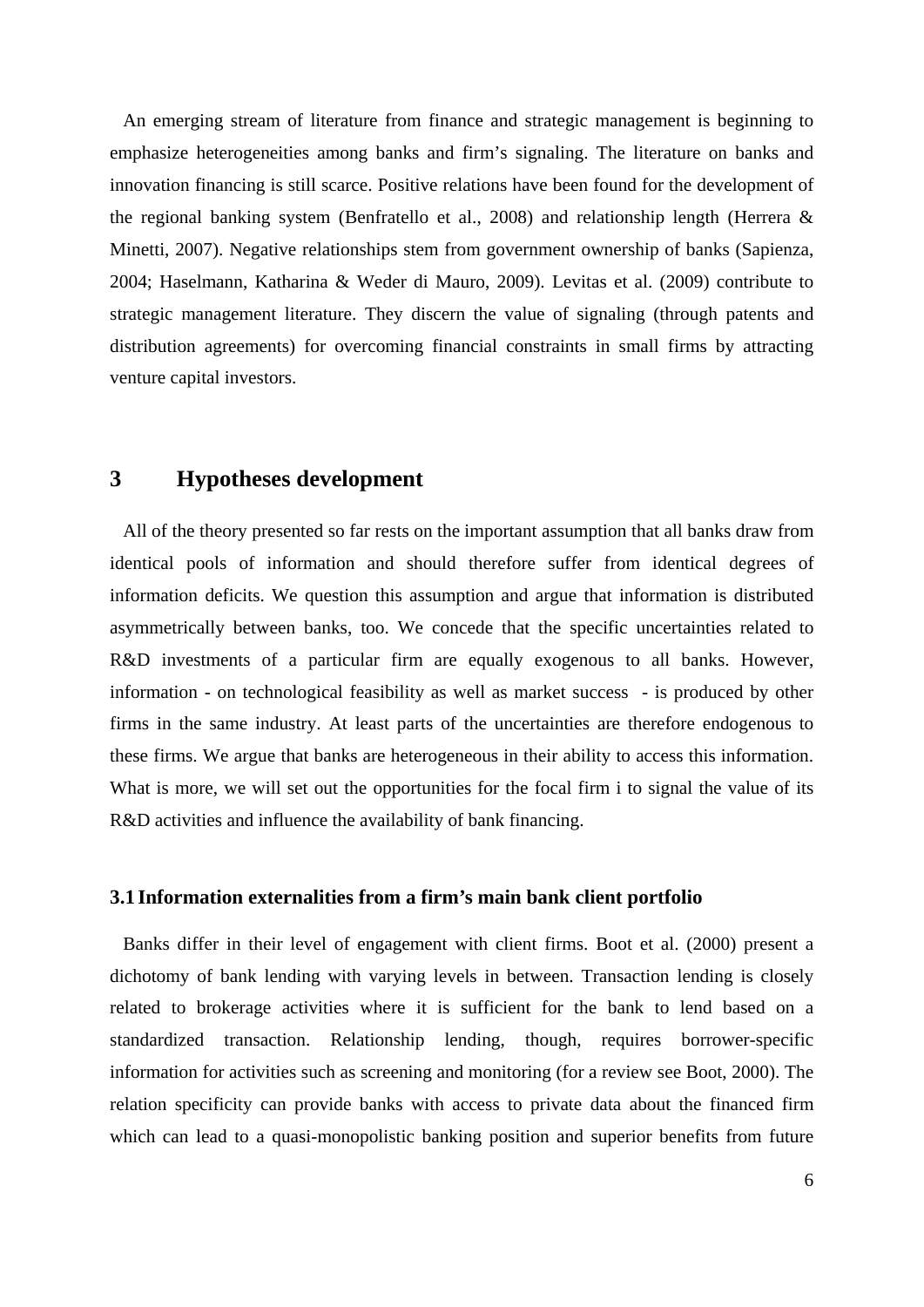business with the particular client (Boot & Thakor, 2000). We shall focus on a specific relationship, i.e. a firm's main bank, defined as the bank that a firm considers its primary source for all banking services. Within all relationship lending, main banks are uniquely positioned for acquisition of information about their client firms (Herrera & Minetti, 2007).

We construct a simple theoretical model to investigate the effect of the client portfolio of a firm's main bank on the firm's R&D investment which can be easily extended. We assume two identical firms  $i_s$  and  $j_s$ . Both operate in industry s. Bank A is the main bank of firm  $i_s$ , bank B is the main bank of firm  $i<sub>s</sub>$ . Banks A and B are identical, except for their client portfolio. Each bank has only two firms in its portfolio. Bank A's portfolio consists of firm is and identical firm  $k_s$  which operates in the same industry; for short  $P_A(i_s, k_s)$ . It is further assumed that industry s consists only of three firms i<sub>s</sub>, j<sub>s</sub> and k<sub>s</sub>. Bank B's portfolio encompasses firm  $j_s$  and identical firm  $l_t$  from a different industry t; in short  $P_B(j_s, l_t)$ .

We will develop a purely comparative argument for the R&D investments of firms  $i_s$  and  $j_s$ . We make the following assumptions: All firms have equal propensities to invest in R&D. The underlying uncertainties and adverse selection problems for the particular R&D investments are identical for bank A and B. They are fully exogenous to each bank. However, the portfolio composition can provide bank A with an information advantage over bank B. Firms can overcome endogenous uncertainties through various forms of R&D, market research, prototyping, simulations, etc. All firms reveal information to their main banks through their transactions and loan applications. Substantial parts of this information can be expected to be private and not available to the general public. This information may include competitive interactions, future product and market plans as well as revenue streams (Boot & Thakor, 2000). It is important to note that the private information is produced by the individual firm and only aggregated by its main bank which is uniquely positioned to do so. The bank does not necessarily learn in the narrow sense of exploring causal relationships but benefits from information externalities based on its client portfolio (Stiglitz, 2002). It is an externality because the bank does not directly and economically reimburse its other clients for the provision of this particular information. Hence, bank A and bank B draw from different pools of information in their lending decisions. The bank with the more relevant information can be expected to be in a position to assess risk premiums for individual firms more accurately than the general, high-risk premium. As a result, more funds will be available to its clients and, all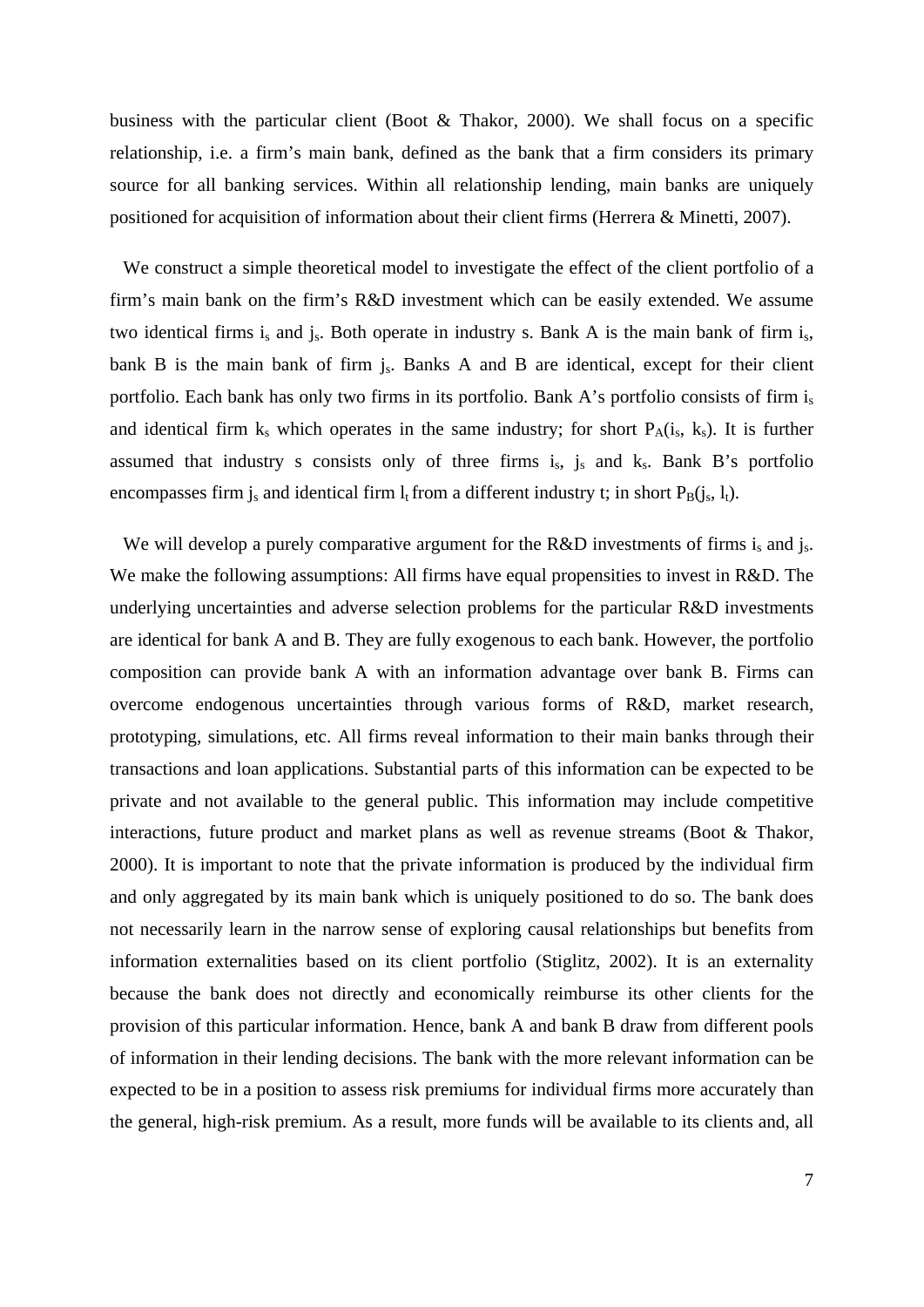other things being equal, the firm doing business with this bank should be able to make a comparatively greater investment in R&D.

The relevance of the information externality of the main bank for firms  $i_s$  and  $j_s$  is greatest if the information stems from a similar technological and market context, i.e. from competitors in the same industry (Dussauge, Garrette & Mitchell, 2000). Hence,  $P_A(i_s, k_s)$  can be expected to deliver more relevant information externalities than  $P_B(j_s, l_t)$  because bank A can obtain information from firm  $k_s$  which operates in the same industry as i<sub>s</sub>. Given that the pool of relevant information is finite, i.e. from all firms in a given sector, a bank that has a greater number of such firms as its clients is more likely to benefit from information externalities. Hence, information asymmetries between bank A and bank B emerge from their market share with firms in sector s.

In a typical loan application process a bank will benchmark the information of a prospective borrower against key figures from its other clients in the same sector. This comparison is often times based on information stemming from other lending contracts which is not publicly available. The quality of such benchmarks is expected to be higher for banks that draw from a larger pool of industry information than banks with a comparatively narrower pool. In theory, firms could be expected to avoid certain banks in the first place because of the danger of unintentional knowledge spillovers to competitors. However, in reality, strong safeguards are in place to prevent banks from revealing information about one client to another client. The penalties would be high in terms of both legal liability and reputational losses (e.g. Degryse & Ongena, 2001).

#### We propose:

Hypothesis 1: R&D investment of a firm increases with the degree of market share of its main bank's corporate client portfolio in its industry.

However, the degree of specialization of its client portfolio is not an isolated information provision tool for the bank. A high degree of specialization in one industry would also imply that the risks involved from the technology or market side are highly correlated. This follows the basic rationale that banks manage the risks originating from their clients for the portfolio as a whole rather than individually (Markowitz, 1991). Banks can reduce the systemic risk of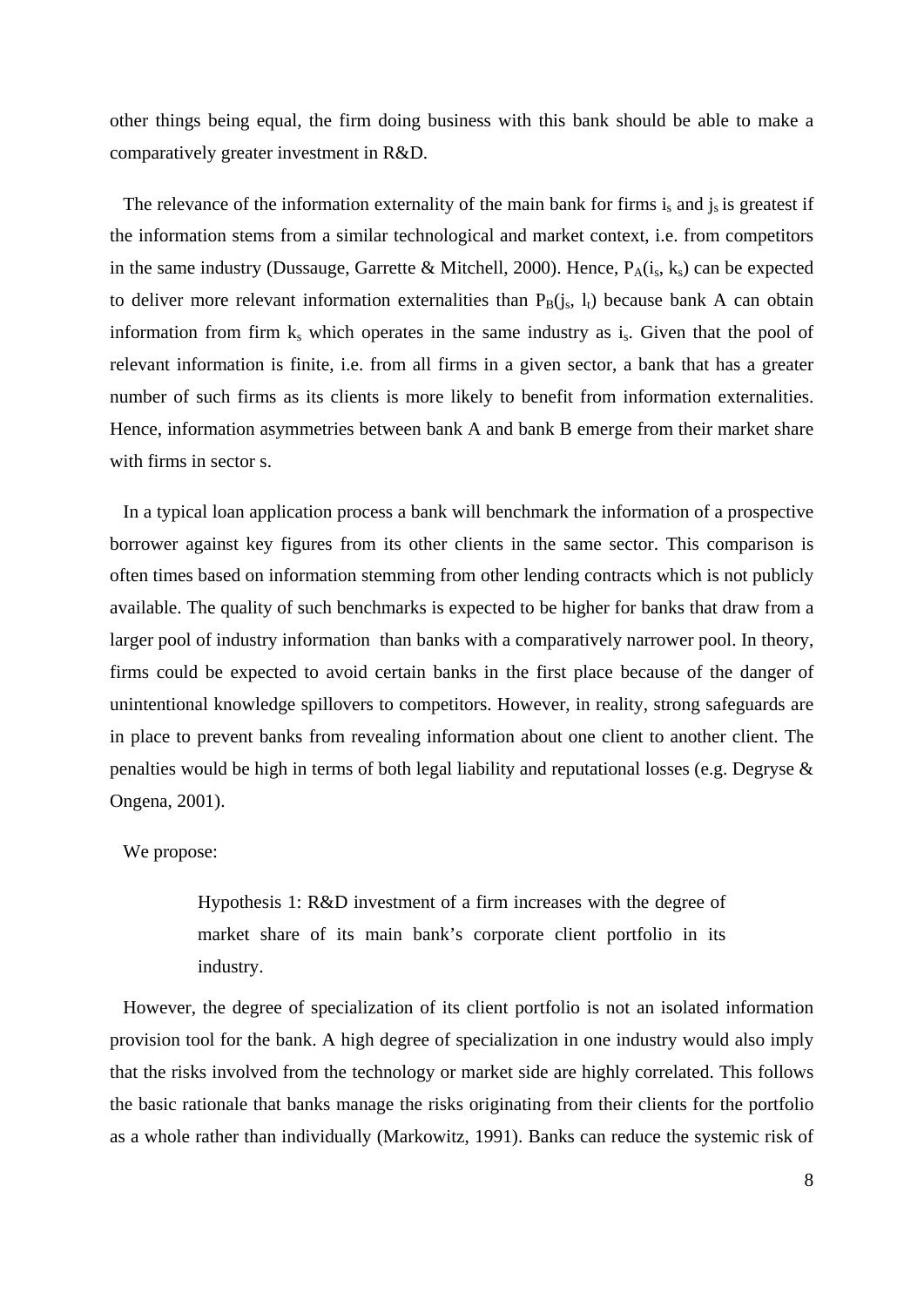the overall portfolio by combining uncorrelated risks (Markowitz, 1952). Following this portfolio theory logic,  $P_A(i_s, k_s)$  contains more risk than  $P_B(j_s, l_t)$  because the risks originating from firms  $j_s$  and  $l_t$  can be expected to be less correlated since they operate in different sectors, i.e. market and technology environments, respectively. Bank A can be expected to demand a higher risk premium from its client i<sub>s</sub> than does bank B from j<sub>s</sub> solely based soley on the risk exposure of its portfolio. As a result, available funds for  $i_s$  should be comparatively lower, resulting in less R&D investment. We suggest:

> Hypothesis 2: R&D investment of a firm decreases with the degree of specialization of its main bank's corporate client portfolio in its industry.

Hypotheses 1 and 2 are not mutually exclusive. The former is denominated by the size of the industry the latter is dominated by the size of a bank's client portfolio. Banks with a small portfolio can easily have a portfolio which is dominated by clients from a single industry (i.e. high degree of specialization) while these clients represent only a small fraction of all firms in the industry (i.e. the bank has a small market share in the industry). The information externality logic suggests that banks benefit equally from every additional firm that they can take into their client portfolio. However, the aggregation of information from a bank's portfolio entails costs for the bank. These costs are especially high if the information is dispersed and, hence, difficult to screen (Koput, 1997). This effect is most pronounced if a bank is highly diversified across a large number of industries, i.e. the degree of portfolio specialization is low. Information screening becomes increasingly effective and efficient if fewer industry information domains have to be covered. Information processing at a bank can be expected to be especially productive if it draws from a large pool of information based on a large market share in a given industry and a high degree of specialization in this industry making the screening of the information more efficient. A bank with these characteristics should possess superior information for setting adequate risk premiums for its clients in that particular industry. This in turn, should enable these client firms to invest more in R&D. We put forward:

> Hypothesis 3: R&D investment of a firm increases if its main bank has both a large market share in its industry and a high degree of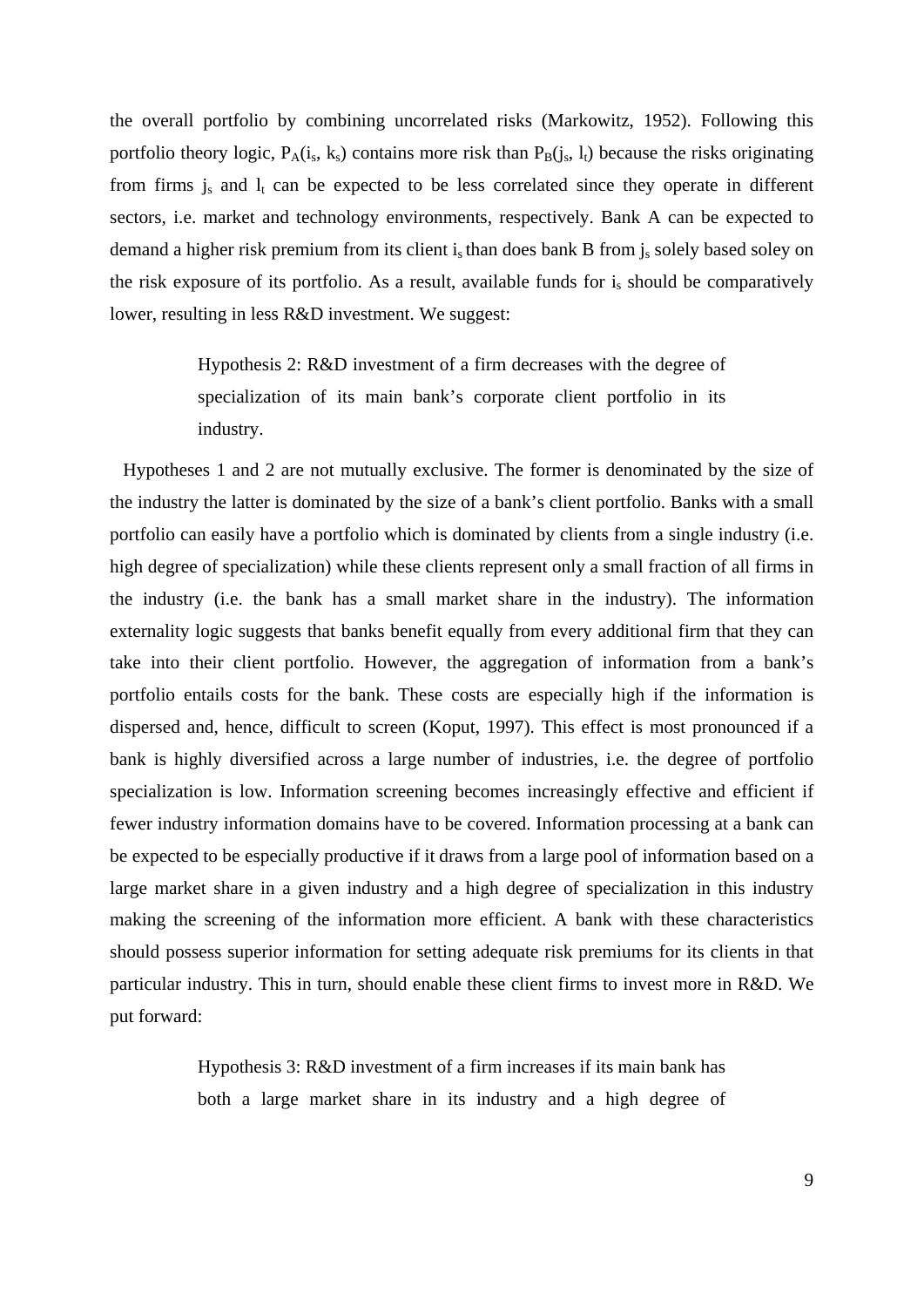specialization of its main bank's corporate client portfolio in its industry, i.e. there is a positive moderating effect.

Finally, the degree of uncertainty (both exogenous and endogenous) is not equally distributed across all industries. Especially at the "research" stage, which is not yet directed at a particular product, technological and market potentials are highly uncertain compared to the "development" stage, in which potential revenue streams are beginning to emerge (for a recent review, see Czarnitzki, Hottenrott & Thorwarth, 2011). It can take several years between the start of an R&D project and the generation of economic returns (e.g. in pharmaceuticals) or just several months (e.g. in service sectors where production and consumption are almost instantaneous) (Berry, Shankar, Parish, Cadwallader & Dotzel, 2006). Hence, the level of uncertainty of innovation activities in an industry is a function of the time it takes for an R&D project to be ready for application. This distance to application has often been linked to the importance of scientific knowledge from universities which is closer to academic research and further removed from industrial commercialization (e.g. Siegel, Waldman, Atwater & Link, 2004; Agrawal, 2006). Cohen, Nelson & Walsh (2002) identify important differences among industries in the usage and importance of academic knowledge. We argue that the distance to application increases the uncertainty of the innovation activities in an industry. This, in turn, increases the potentials for benefitting from information asymmetries because the final resolution of fundamental uncertainties through observable market success is further removed in the future. At the same time, the risk of financing R&D increases if potential revenue streams are further delayed in the future (Czarnitzki et al., 2011).

#### We conclude:

Hypothesis 4: The positive effects of main bank industry market share and the negative effects of main bank industry specialization on firm R&D investment are greater in industries which rely heavily on knowledge from scientific sources.

### **3.2Signaling through reputation and legitimacy**

So far, we have considered mechanisms only on the bank side and their ability to overcome information asymmetries through externalities. However, firms have additional opportunities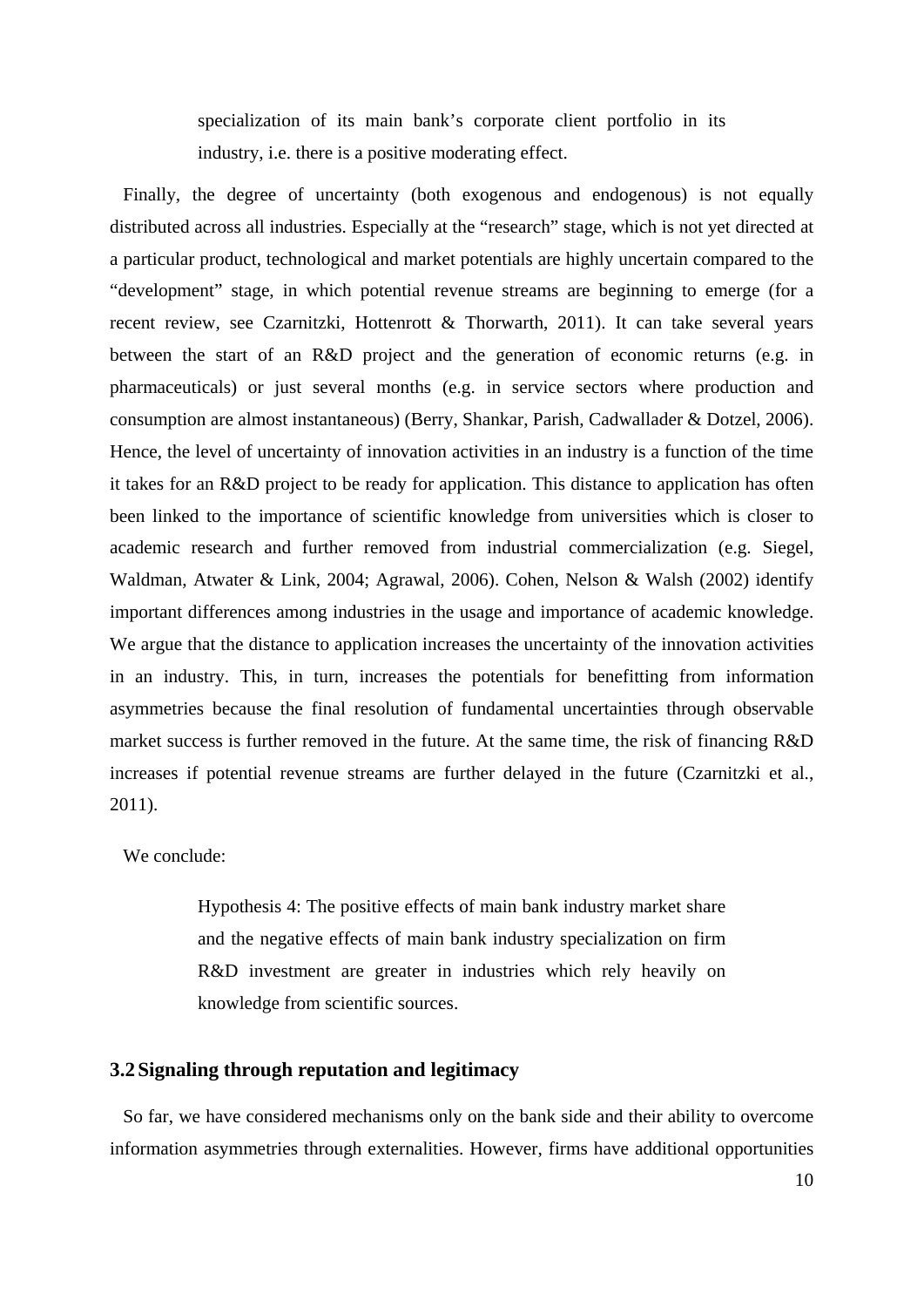to overcome the information asymmetries by signaling the value of their R&D activities. We follow Ndofor et al. (2004) and define a signal as "conduct and observable attributes that alter the beliefs of, or convey information to, other individuals in the market about unobservable attributes and intentions (p.688)". This is a deviation from the theory outlined in the previous section as firms  $i_s$  and  $j_s$  in the model are no longer considered to be identical. They differentiate themselves through firm-specific signaling. A credible signal will allow a bank to provide a more accurate risk assessment on a firm's R&D investment, resulting in more available funds and subsequently increased R&D investment. We will explore signals based on firms past actions (patenting) as well as legitimacy that can be transferred from ties to established actors and institutions (government R&D subsidies and venture capital investors).

The value of signaling through past actions is rooted in theory of firm reputation (Rindova, Williamson, Petkova & Sever, 2005). Levitas et al. (2009) investigates the value of patents as signals for attracting venture capital investors and corroborates it for a sample of firms from the pharmaceutical industry. Patents are a tangible representation of a successful innovation. Moreover, the patent office requires a certain degree of novelty in order to grant a patent (Encaoua, Guellec & Martinez, 2006). The existence of a patent therefore also allows inferences to be drawn about the quality of the underlying R&D. Patents can be interpreted as signals of future revenue streams. These may come from possessing a temporary advantage on the product market or through generating license fees (Levitas & McFadyen, 2009). Hence, a main bank's risk concerns based on correlated risks in its client portfolio should be reduced.

Other potential signals are not rooted in a firm's past actions but in being associated with authoritative actors (Rindova *et al.*, 2005). This perspective is rooted in institutional theory. Organizations can gain legitimacy and hence access to resources through external validation in establishing institutional linkages with established institutions or succeeding in contests (Baum & Oliver, 1991; Rao, 1994). We focus predominantly on a firm's ability to attract external funds for R&D or, more precisely, government R&D subsidies and venture capital investment. Venture capital investors are known to be highly selective in their investment decisions (Eckhardt *et al.*, 2006). They monitor firms intensely, conclude growth/performance-oriented contracts, facilitate crucial personnel decisions and provide additional services (e.g. access to strategic alliances) (e.g. Gompers & Lerner, 2001b). As a result, the chances that the firm will be successful in the future and generate positive returns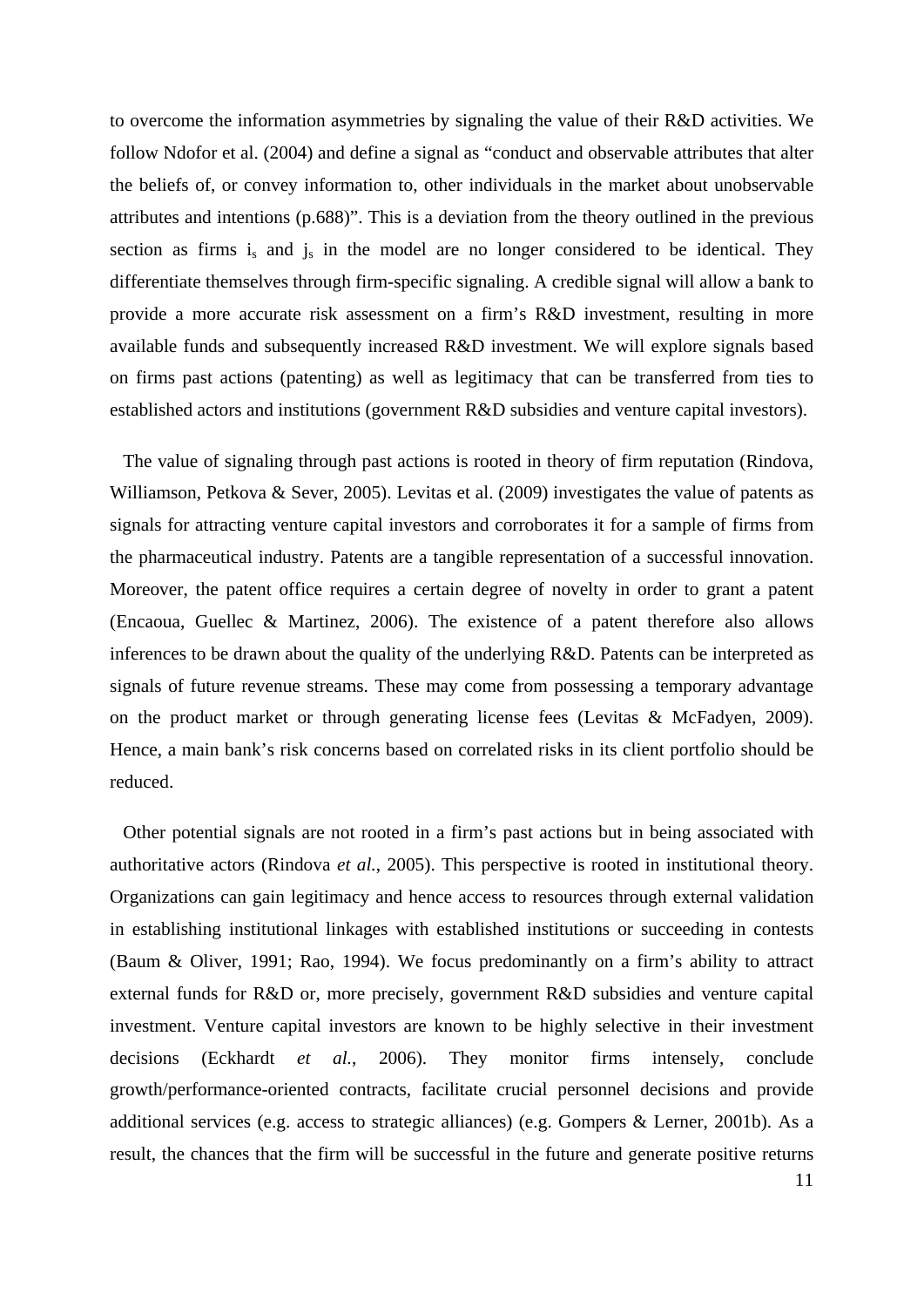should increase. On the basis of this signal, banks should therefore be able to provide additional funds for the firm and its R&D investment. Similarly, many governments provide R&D grants for firms to stimulate R&D investment. Information requirements in applications are extensive and competition for grants is intense (Czarnitzki & Toole, 2007). Successful grant awards are highly selective and can signal the exceptional value of an R&D project (Aerts & Schmidt, 2008; Kleer, 2010). Banks may therefore rely on this external assessment for overcoming information asymmetries. We propose:

> Hypothesis 5: A firm's R&D investment increases with the degree of market share of its main bank's corporate client portfolio in its industry and this effect is reinforced by the patent stock of the focal firm, the presence of a venture capital investor or a government R&D subsidy, i.e. there is a positive moderating effect.

> Hypothesis 6: A firm's R&D investment decreases with the degree of specialization of its main bank's corporate client portfolio in its industry, but this effect is mitigated by the firm's patent stock or if the focal firm has attracted a venture capital investor or received a government R&D subsidy, i.e. there is a positive moderating effect.

### **4 Empirical Study**

### **4.1Data**

We construct a unique panel dataset for testing the theoretical predictions. Data requirements are extensive because comprehensive information is required for banks and their client portfolio across multiple industries. What is more, the bank information needs to be linked to firm R&D investment. We achieve this by linking multiple databases in Germany. The crucial starting point is the Mannheim Enterprise Panel (MUP).

This is a firm-level database collected by Creditreform, the leading credit rating agency in Germany. Since 1999, ZEW has been receiving a full copy of Creditreform's data-warehouse of firm level data and constructing the panel twice a year. Creditreform collects its data on the basis of regional firm registries. The Creditreform data cover nearly the entire population of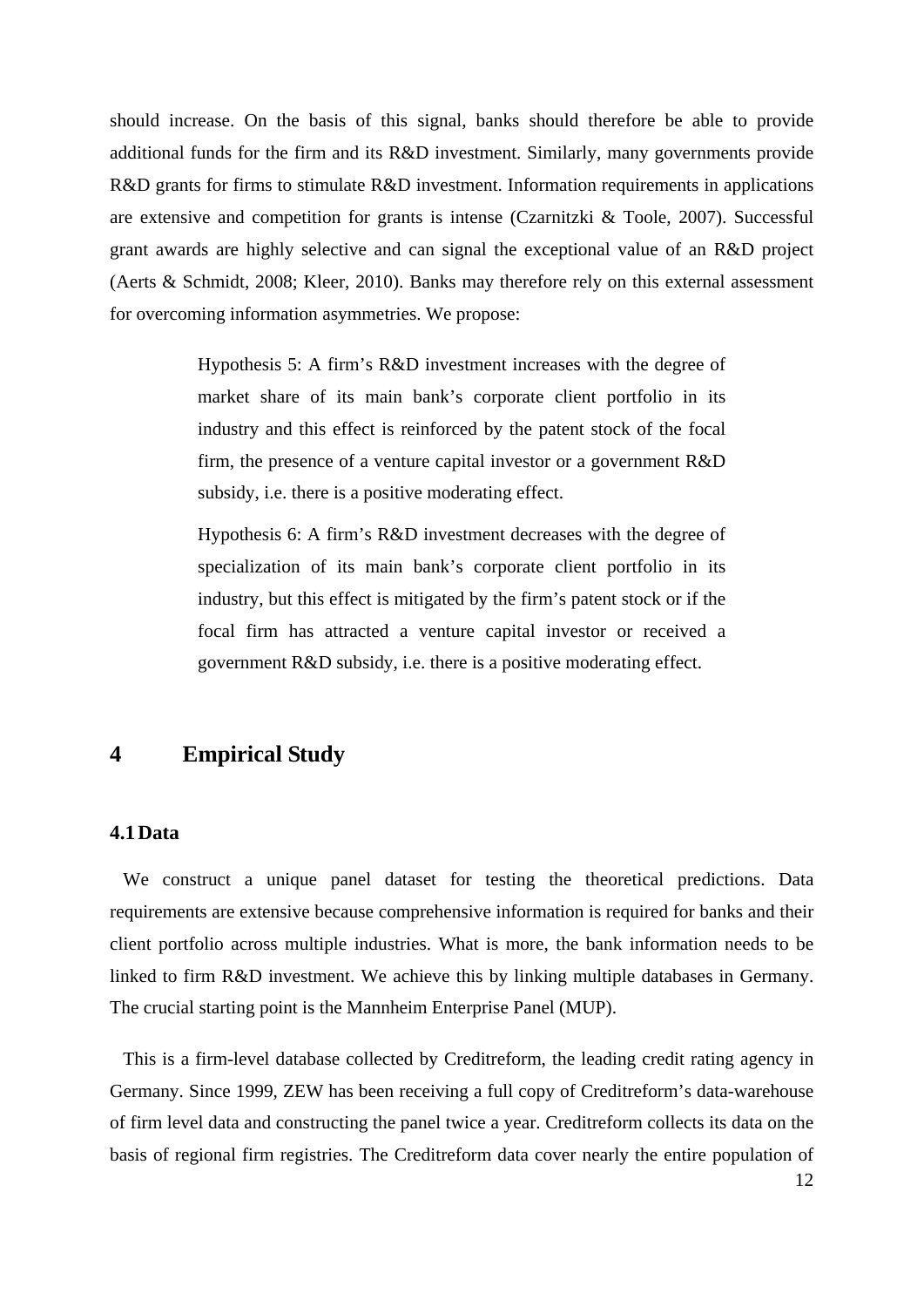3 million German firms with a few exceptions that are not legally required to register with the authorities (e.g. farmers). The Creditreform data are also the German input for the widely used AMADEUS database. Creditreform provides credit information and insurance services based on its data. Hence, the Creditreform data covers information that allows an assessment of a firm's credit worthiness. Most importantly for our study, it contains firms' bank relations, including the bank that firms consider as their main bank. Data quality can be considered to be high since keeping information on financial solvency and relationships up to dare is a core part of Creditreform's business model of and firms are not overly concerned about revealing their bank relationships (similar information can be found on a typical invoice). Given the population character of the database, we can calculate the industry composition of each bank's client portfolio. The bank information is very precise based on the German eight-digit bank code, which allows a precise identification of the banks' location and type (e.g. private bank vs. savings bank). Based on this information, we can track 2,432 banks. The banking code is mandatory for banks in Germany for obtaining a banking license. Coverage is therefore not limited. It should be acknowledged that the database does not contain information on the extent of each bank's lending engagement with individual firms. To the best of our knowledge, no such database is publicly available or accessible.

We link this dataset to the "Mannheim Innovation Panel" (MIP) which provides information on firm R&D investment; the dependent variable of our analyses. The dataset is drawn as a representative, stratified random sample based on the German MUP firm population. In contrast to other studies analyzing bank-based financing for innovation we can therefore form perfect matches between the two databases, i.e. we do not have to rely on regional banking indicators (e.g. Benfratello et al., 2008) or statistical matching. The MIP survey is conducted annually by the Centre for European Economic Research (ZEW Mannheim) on behalf of the German Federal Ministry of Education and Research. For our study we use data from the 2002-06 surveys and analyze 7,294 firm observations from 4,363 firms. The panel is unbalanced.

The MIP survey targets R&D decision makers. These can be heads of R&D departments, innovation managers or CEOs, which is most likely the case in smaller firms where no elaborate functional structures exist. Several mechanisms are in place to secure the quality of the survey and its results. All core constructs in the survey follow the OECD's "Oslo Manual" on measuring innovation inputs, outputs and processes (OECD, 2005). Furthermore, the MIP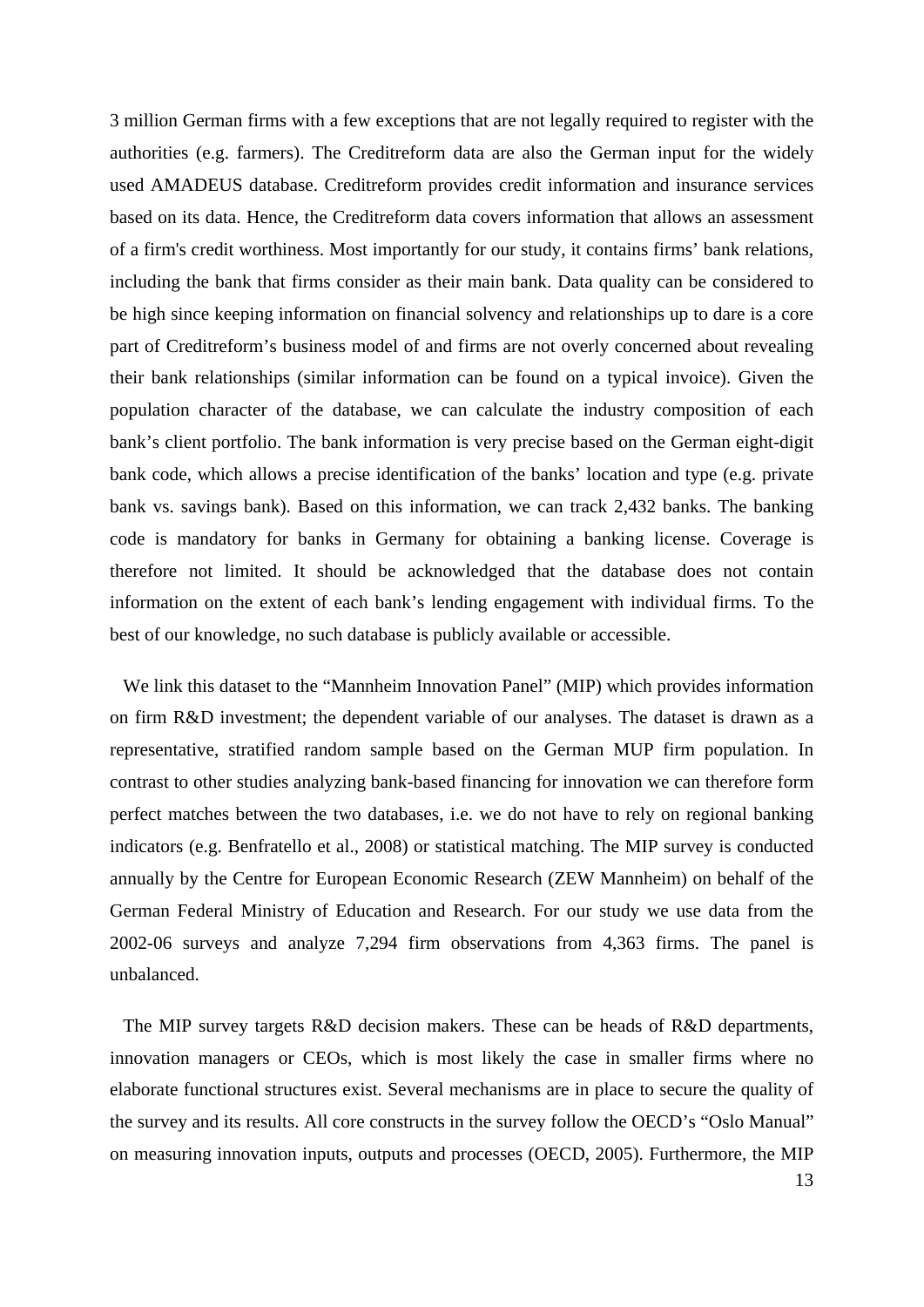is the German contribution to the Community Innovation Survey (CIS) of the European Union. CIS methodology and questionnaires have been refined over the years in international application. They are subject to extensive pre-testing and piloting in various countries, industries and firms with regard to interpretability, reliability and validity (Laursen & Salter, 2006). This multinational application of CIS surveys guarantees quality management and assurance. CIS data have been the basis for several recent publications in highly ranked management journals (e.g. Laursen & Salter, 2006; Leiponen & Helfat, 2010).

The merged dataset contains precise identifiers for the European Patent Office statistics as well as the Bureau van Dijk ZEPHYR since it is also the basis for the AMADEUS database. The former linkage allows us to obtain the number of patents granted to each firm, the second one tracks venture capital investments. The final dataset contains 7,294 observations from 4,363 firms between 2002 and 2006 encompassing firm, innovation and R&D characteristics, bank information, patent activity and venture capital investments.

### **4.2Empirical model**

#### **4.2.1 Dependent variable**

Our dependent variable is R&D investment measured as the share of R&D expenditures on total sales. This R&D intensity measure is frequently used to take into account size effects (e.g. Cohen & Levinthal, 1989).

#### **4.2.2 Independent variables**

We calculate for each firm the composition of the client portfolio of its main bank in its industry. We define the industry for this purpose at the two-digit NACE level for an aggregation that is neither too coarse nor too narrow, e.g. NACE34 covers firms in the automotive sector including OEMs and suppliers but not other transportation equipment. On the basis of this aggregation, a bank portfolio can be described along 84 different industry dimensions. We calculate the market share of a firm's main bank in an industry as the number of firms in the focal firm's industry in its client portfolio divided by all firms in this industry in Germany. This follows the basic rationale that all firms in an industry are the total pool of information from which a bank can potentially draw. We measure specialization as the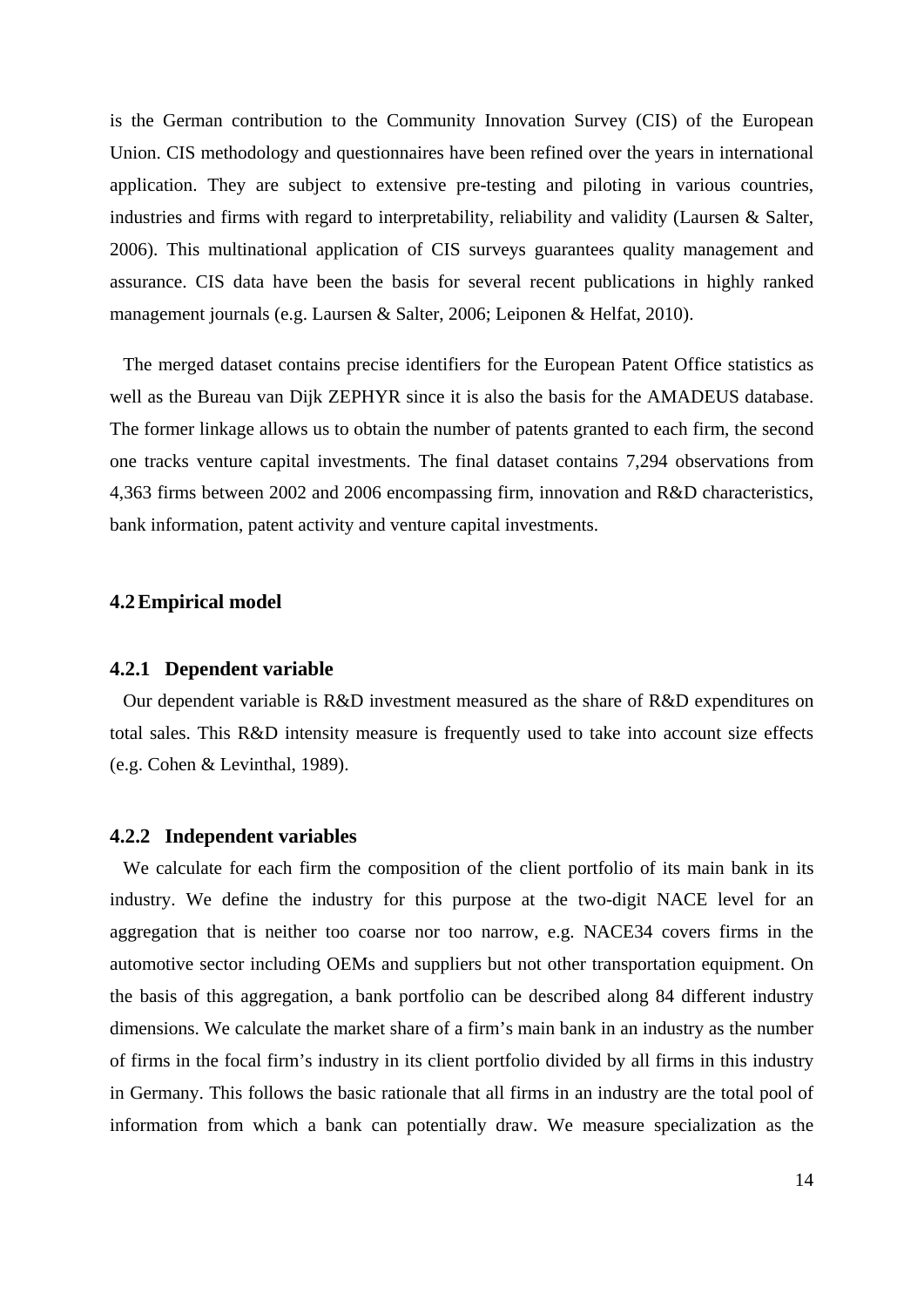percentage of firms in the focal firm's industry of the total portfolio of a firm's main bank portfolio. To account for differences in firm size we include the number of employees as weights in the calculations of the shares. This should be considered as a proxy in the absence of detailed bank lending information for all firms. Individual lending information for each bank and its clients would be preferable. However, after consulting with industry experts, we conclude that banks are highly unlikely to divulge such information owing to concerns about confidentiality and competition. The coefficients of the main bank market share and specialization variables test hypotheses 1 and 2 respectively. We test hypotheses 3 through a multiplicative interaction of both variables, i.e. whether the specialization of a bank's client portfolio in an industry where it has a large market share has an additional effect.

For the test of hypothesis 4 we construct a variable at the industry level capturing the use of scientific knowledge. Cohen et al. (2002) construct a similar variable based on the Carnegie Mellon innovation survey. We follow their approach and access the equivalent survey for Germany conducted in 2001, one year ahead of our observation period. The particular survey question asks heads of R&D departments about external knowledge sources that were important for their innovation activities during the preceding three years. Question layout and design are well established in strategic management research on firm's knowledge search (e.g. Laursen & Salter, 2006; Leiponen & Helfat, 2010). The survey is representative of the German firm population and we obtain projected values for how many firms in an industry used knowledge from universities and/or research institutes. We include the variable as a main effect in the model and split the sample into two sub-samples with above/below average use of scientific knowledge in the industry. Hypothesis 4 would be supported if the effects from a main bank's market share and specialization are stronger in the above average subsample.

Hypotheses 4 and 6 suggest effects from patenting, government R&D subsidies and venture capital investment. We add the EPO patent stock for each firm to the model (scaled per employee) and a dummy variable for the presence of a venture capital investor. The MIP survey provides information on whether the firm has received a government R&D subsidy at the European, federal or regional level. We include a dummy variable indicating whether this is the case or not.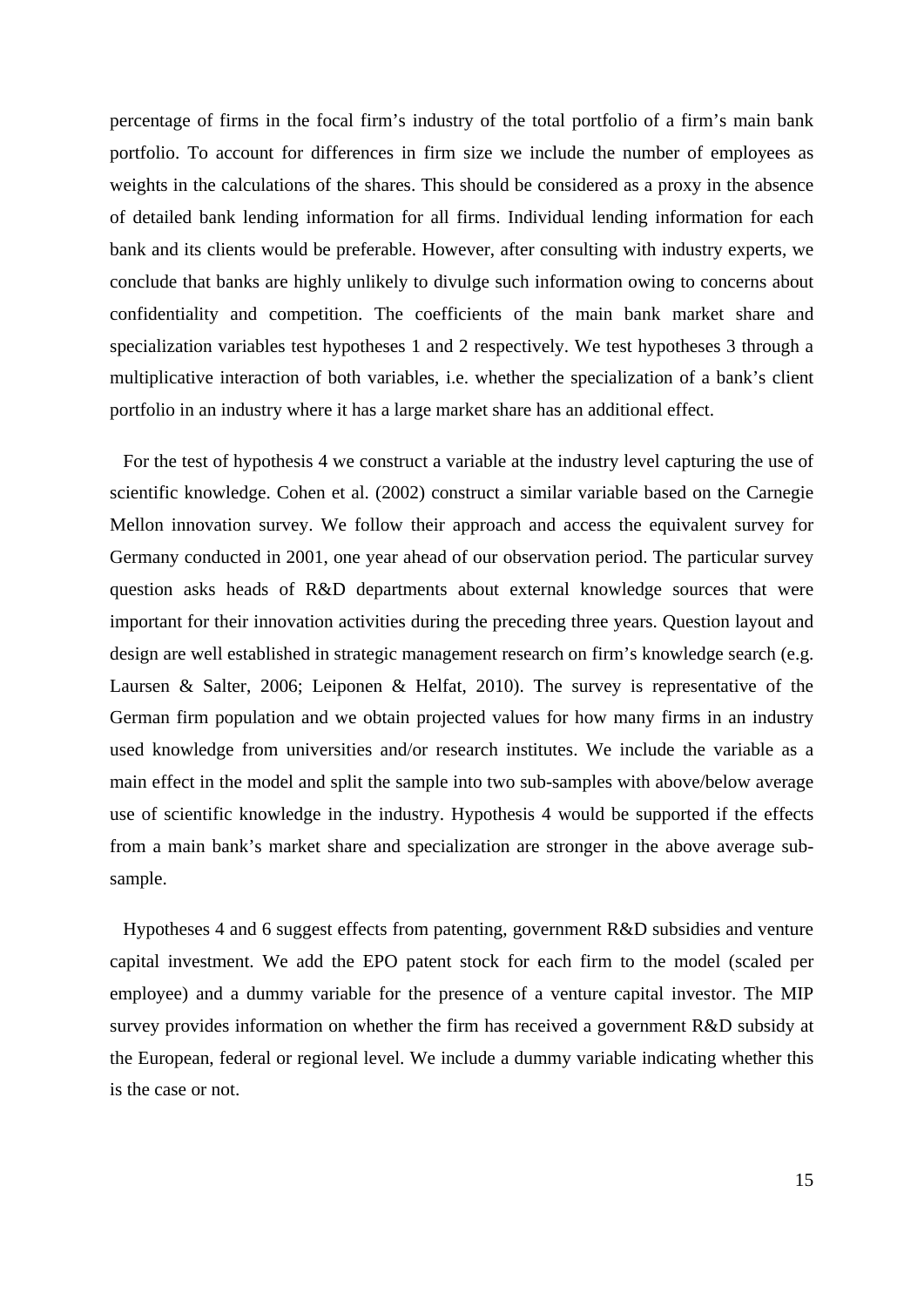Our theoretical model predicts several relationships based on the "ceteris paribus" assumption. We add several control variables to ensure unbiased results. At the bank level we control for the type of bank. The structure of the German banking system is often described as the "Three Pillar System" (see e.g. Krahnen & Schmidt, 2004; Engerer & Schrooten, 2004) and consists of municipality-owned savings banks (in German: "Sparkassen"), cooperative and private banks. All these banks are active as universal banks. However, there is evidence that private banks differ in their decision making from say government-owned banks (Sapienza, 2004; Porta, Lopez-de-Silanes & Shleifer, 2002). Hence, we add a dummy variable indicating whether the firm's main bank is a savings or cooperative bank. Similarly, banks may differ in their size and regional orientation because investments have been found to be more likely in geographical proximity (Coval & Moskowitz, 1999; Grinblatt & Keloharju, 2001). We add control variables for the total client corporate portfolio of a firm's main bank (number of firms weighted by employees in logs) as well the share of client firms located in the same agglomeration area.

Firms may work with multiple banks which can in turn alter their relationship with the main bank (Boot & Thakor, 2000; Ongena, Türmer-Alkan & Westernhagen, 2007; Elsas 2005). Hence, we add the number of a firm's other banking contacts of a firm as a control variable to the model. Relationship length between a bank and its client has also been found to alter lending decisions (Herrera & Minetti, 2007). The overwhelming majority of the firms in our sample (86%) never change their main banking relationship during the five- year observation period. Hence, an exact measure of relationship length appears inappropriate. Conversely, we add a dummy variable indicating whether the firm has changed its main bank in the preceding three-year period. We proxy firm's internal cash flow through the return on sales from the previous year and its overall creditworthiness through its credit score. Creditreform determines the credit score as an index based on a proprietary formula which places heavy penalties on negative events such as delayed payments to suppliers or insolvency. All indices are standardized to ensure comparability. In addition, firms that are traded on the stock exchange have broader access to external financing. We control for this effect by adding a dummy variable for whether the firm is incorporated based on stock market shares.

Other factors may influence firm R&D decisions. Firms can suffer from liabilities of size or newness in their resource acquisition (e.g. Shinkle & Kriauciunas, 2009). We add firm size (number of employees in logs) and firm age (number of years since founding) to the model.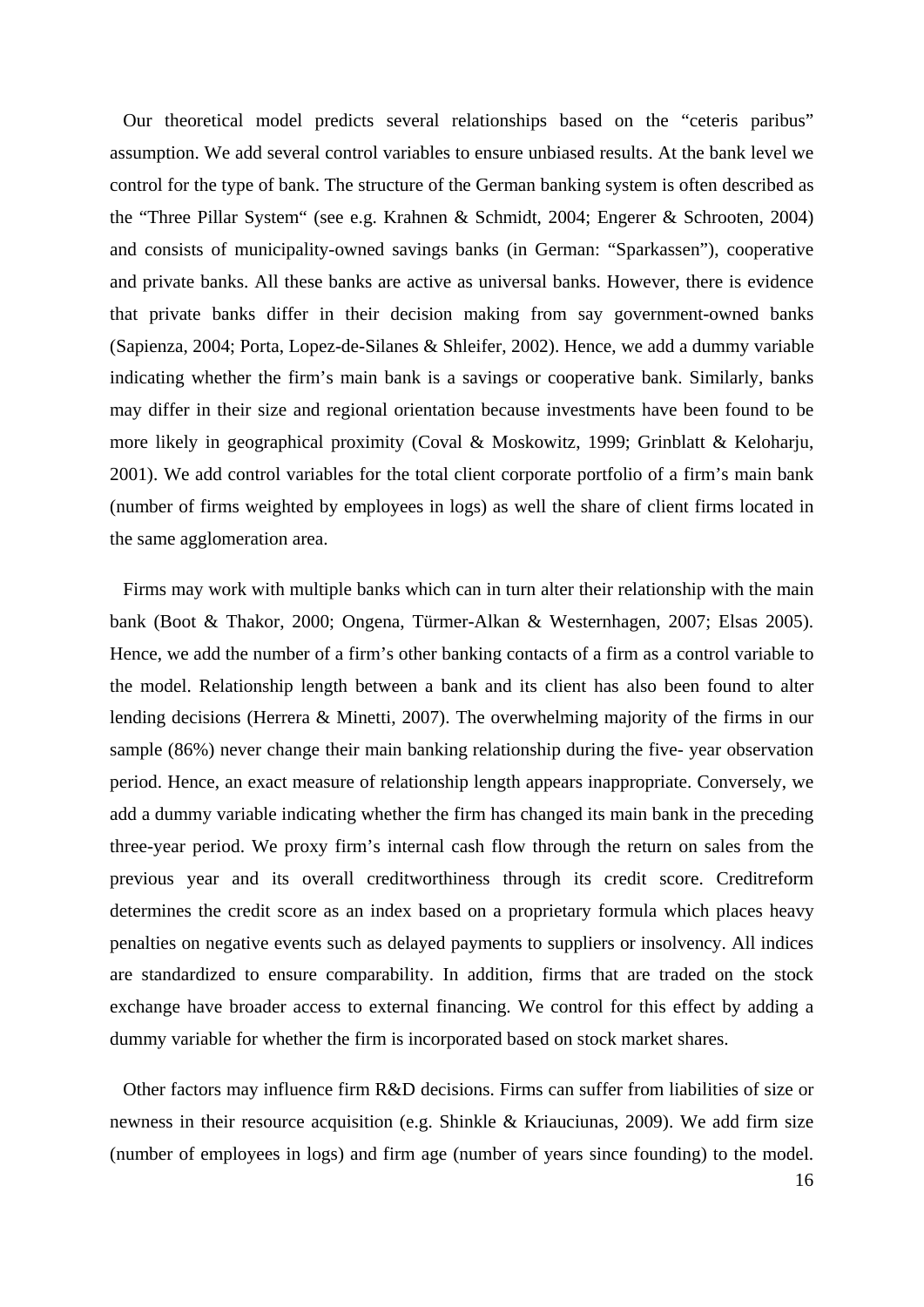Firms can also be part of a larger group and draw from its resources. Hence, we add a separate dummy variable for such cases. Finally, we capture remaining industry differences by including industry dummy variables. These follow grouped two-digit industry classes as suggested by OECD and Eurostat. The resulting groups are low-tech, medium low-tech, medium high-tech and high-tech manufacturing as well as low knowledge intensive and knowledge intensive services (see Appendix A for full details). Similarly, we add an additional control dummy for a firm's location in eastern Germany which, a result of reunification, has been found to provide geographical opportunities and challenges different from those in westen Germany as (e.g. Czarnitzki, 2005).

#### **4.2.3 Estimation model**

A logical inference from our theoretical reasoning is that some firms may not be able to invest in R&D at all, i.e. their R&D investment equals zero. Hence, a technique is required that takes into account that the dependent variable being censored at zero. We estimate censored panel regression models. In particular, we estimate random effects Tobit models. Fixed effects tobit models are only beginning to emerge and existing approaches have been criticized for delivering inconsistent estimates as well as being overly demanding on assumed data and variation (Cameron & Trivedi, 2005; Grimpe & Kaiser, 2010). The inconsistency stems primarily from the finite nature of empirical samples. Non-linear, fixed-effects models suffer especially from inconsistency issues because estimates are more likely to be influenced by incidental parameters (Heckman, 1987; Neyman & Scott, 1948). Inconsistencies can be assumed to be reduced if the sample encompasses more than eight time periods, but random effects estimators are more commonly used (Cameron & Trivedi, 2005). Given our data availabilities, we opt for a random effects model. We run several model specifications and include the independent variables of interest stepwise.

#### Insert Table 1 about here

We inspect the dataset for multicollinearity based on correlations and variance inflation factors and find no evidence by any conventionally applied standard (e.g. Chatterjee & Hadi, 2006). The mean variance inflation factor equals 1.63 with the highest individual variance inflation factor equaling 3.94 (see Appendix B for full details). Table 1 provides descriptive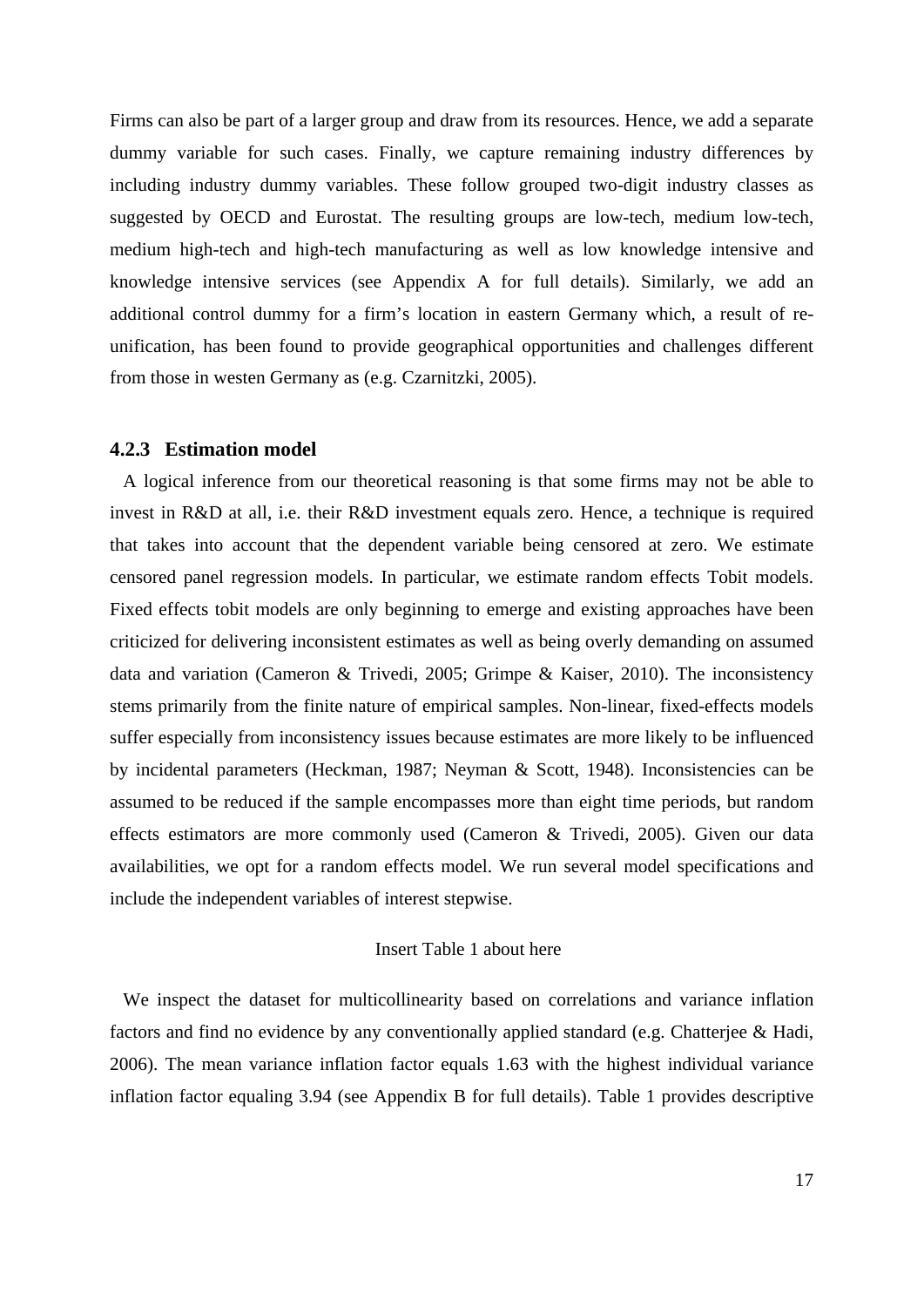statistics for the sample as well as a comprehensive overview of variable observation levels and scales.

### **5 Results**

#### **5.1Main bank specialization and market share**

Table 2 presents the estimation results of the tobit models testing hypotheses 1 and 2. Model 1 contains only control variables and can serve as a benchmark for all other models. Significant effects remain stable across models and the quality of model fit increases (log likelihood and Chi squared test).

#### Insert Table 2 about here

Model 2 includes the main effects of bank specialization and industry market share. A bank's market share in the focal firm's industry has a positive and highly significant effect on R&D investment. Hence, hypothesis 1 is supported. The effect of bank specialization is negative and highly significant, lending support to hypothesis 2. We calculate effect sizes based on a one standard derivation difference from the average in main bank industry specialization and market share. The former reduces firm R&D intensity by 14%, the latter increases it by 6%. Hence, the effects are not just significantly different from zero but also have a sizeable impact on firm R&D. This result reinforces the theoretical logic that both portfolio and information externality theory can inform predictions of firm R&D investment through the main bank's client portfolio. Diversification in firms' main bank portfolio allows more firm R&D spending while the increasing industry specialization within a bank's portfolio allow less. We test a simultaneous relationship by adding a multiplicative interaction term between bank specialization and market share in model 3. Interestingly, there is no immediate relationship between the two variables beyond the main effects. As a result, neither mitigating nor reinforcing effects can be found and hypothesis 3 has to be rejected.

In hypothesis 4 we develop a theoretical argument for the effects to differing subject to the uncertainty in industry innovation activities depending on how far removed they are from application. The latter is proxied through the importance of scientific knowledge for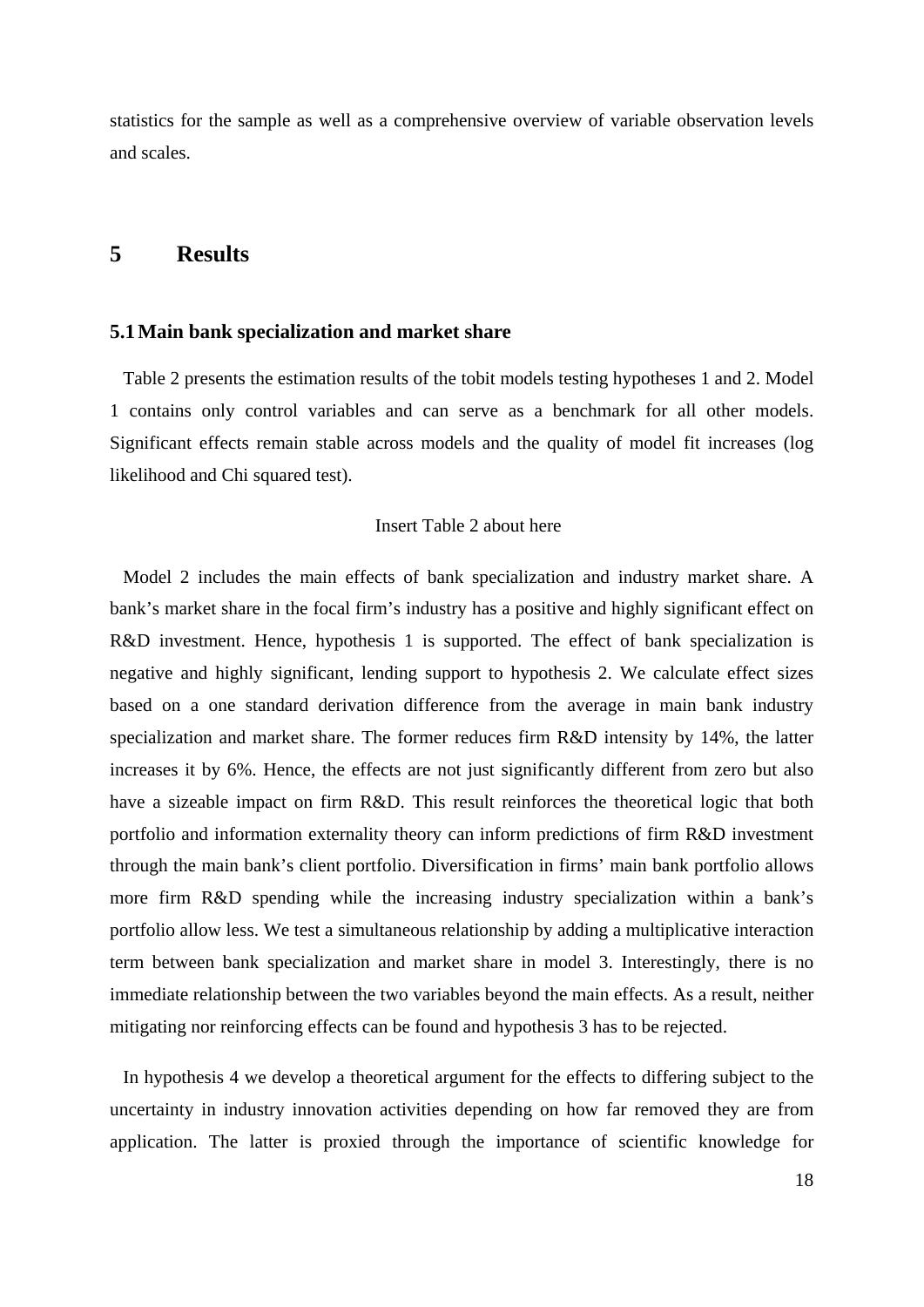innovation in an industry, which has a consistently positive and significant effect on firm R&D investment in Table 2. We test hypothesis 4 by splitting the sample along the mean of the industry share of firms that use science as an input in their innovation activities. Table 3 shows the estimation results for both sub-samples. The negative effect of bank specialization remains significant in both samples. However, the significance level drops strongly in the subsample with industries that use less scientific knowledge. Conversely, the information externality effect appears to be confined to industries with an above-average use of scientific knowledge. Hence, hypothesis 4 is partially supported. Additionally, we test the significance of the multiplicative interaction effect between bank specialization and market share suggested in hypothesis 3 for the two sub-samples, too. There is no additional significant finding. Models are not reported.

Insert Table 3 about here

### **5.2Signaling effects**

We have developed hypotheses on three kinds of signals firms can send to their main banks: patents, government R&D subsidies and venture capital investments. The main effects of all of these factors are positive and significant. This is fully in line with existing research emphasizing complementarity effects of R&D with existing knowledge stocks embodied in patents (e.g. Cohen & Levinthal, 1989) as well as additionality effects from government R&D subsidies (e.g. Aerts & Schmidt, 2008), and growth-oriented venture capital investments (e.g. Levitas & McFadyen, 2009). However, the signaling effect that these factors may have on a firm's main bank is novel. We add separate multiplicative interaction effects with each factor and bank specialization in models 4, 5 and 6. We use separate models for each interaction to avoid potential issues arising from multicollinearity. Table 4 shows the results for these models.

#### Insert Table 4 about here

All main effects remain stable. Only the interaction effect between a firm's patent stock and its main bank's degree of portfolio specialization is positive and significant (Model 4). There are no additional significant interaction effects for firms having attracted a venture capital investor or having received a government R&D subsidy (Model 5 and 6). All of the signals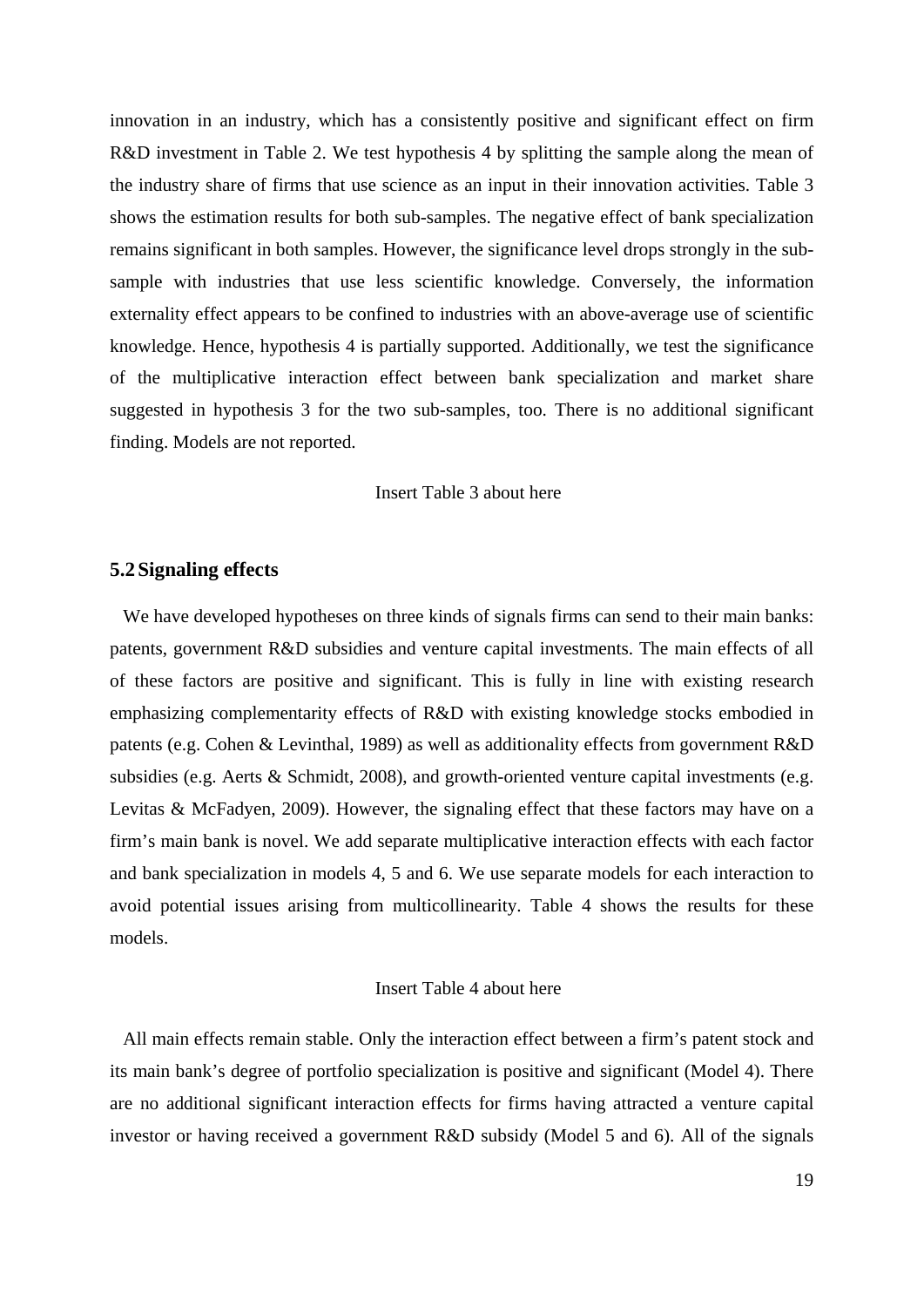fail to alter the positive effects from information externalities of a bank's market share. In sum, hypothesis 5 is rejected. Hypothesis 6 is only supported for a firm's patent stock. Our result are in line with Levitas & McFadyen (2009) who identify a similar positive patent effect for the venture capital market. In conclusion, the proposed signaling effects are limited to reputation effects based on the success of firms' past patenting success. Hence, the signaling effect is firm-specific and based on past innovation outcomes. Input-oriented signals originating from successfully attracting government R&D subsidies or venture capital fail to alter the risk assessments or information position of banks. We suspect that this is due to the fact that they are general in nature and can be interpreted positively even without in-depth industry experience of a bank.

### **5.3Control variables**

All models contain an identical set of control variables. Their influence on firm R&D intensity is consistent across all models with regard to significance levels and directions. We have not developed theoretical predictions for any control variables but significant effects should be discussed briefly. First, it is noteworthy that out of all control variables at the bank level only the type of bank has a significant influence on firm R&D investment. An average firm working with a savings or cooperative main bank invests significantly less in R&D. This result supports other studies (Haselmann et al., 2009) which emphasize the inefficiencies in bank decision making induced by political influence through government ownership (Porta et al., 2002; Sapienza, 2004). R&D intensity increases with firm size but decreases with firm age. Similarly, incorporated firms having access to the stock market invest more in R&D. This provides evidence for the close relationship between overall resource availability for R&D investments (Ahuja, Lampert & Tandon, 2008) as well as R&D as part of a growth strategy for young firms (King & Levine, 1993). Similarly, the negative relationship between return on sales and R&D investment can be interpreted as an investment in generating the potential for future revenue streams in which the positive performance effects of current R&D are, on average, four to five years removed (Pakes & Schankerman, 1984). The significant industry dummies (low tech manufacturing is the reference group) indicate that the R&D investment is a direct reflection of technological opportunities and competitive pressures. R&D investment increases with the knowledge intensity of the industry in both manufacturing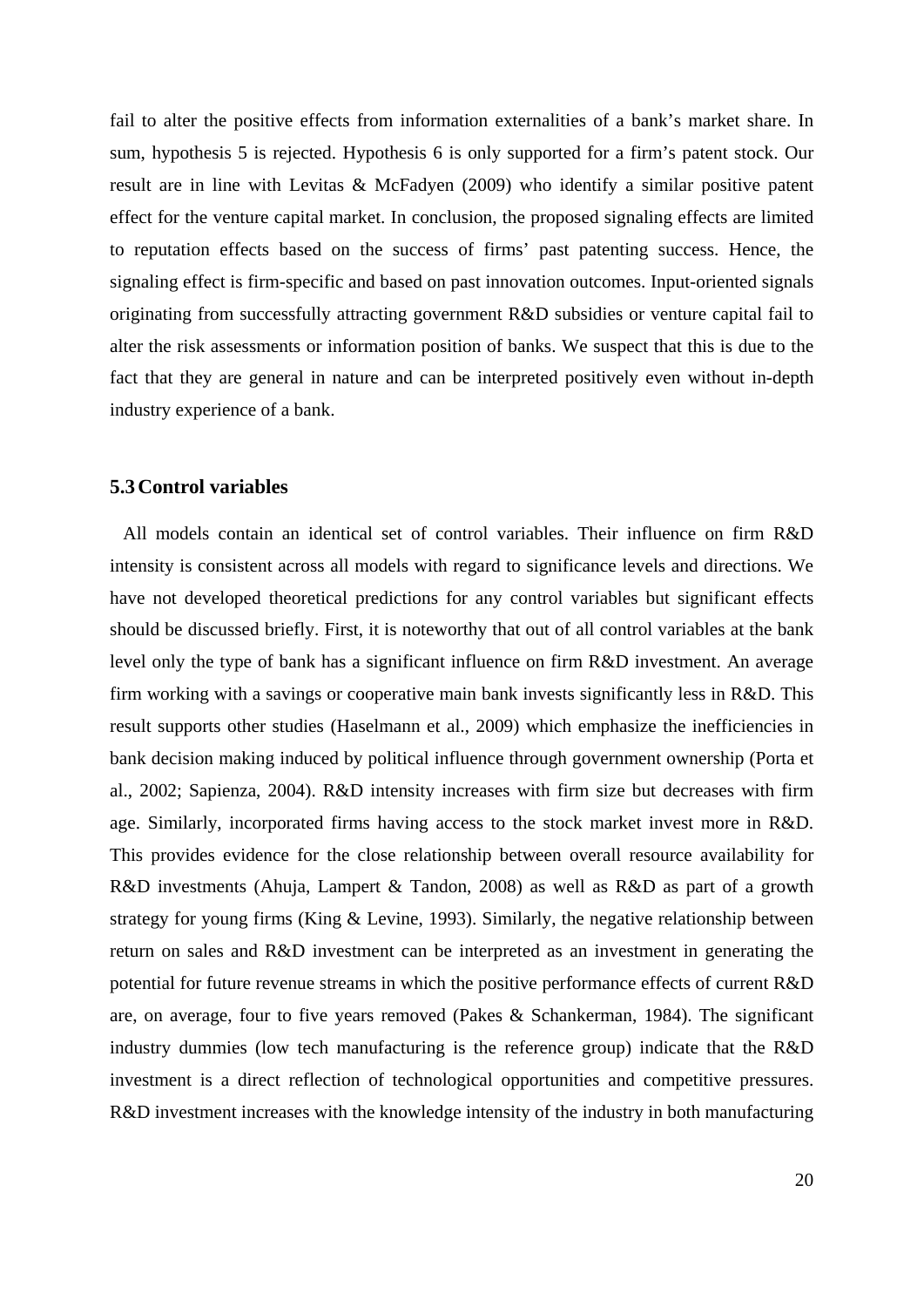and services. Low knowledge-intensive service sectors such as transportation are the exception reflecting fewer technological opportunities (e.g. Lyons, Chatman & Joyce, 2007).

### **6 Consistency and sensitivity checks**

We estimate several additional empirical specifications to demonstrate the robustness of our findings. Appendix C shows the results. First, we investigate potential effects from the model choice. We replace the Tobit specification with an ordinary least squares regression in Model 4. The core findings on the effects of main bank market share and sector specialization remain intact. All other consistency check models are again based on the original Tobit model for comparison with the main model. Secondly, we follow up on the results of the control variables regarding significant differences for savings and cooperative banks. We have dedicated controls for bank size and geographic scope in every model. However, banks may also differ in their structure. Especially large private banks with a national branch system can benefit from accessing the knowledge pool/risk diversification of the group as a whole. We recalculate all portfolio variables at the group level and estimate separate models for savings and cooperative banks (Model 5) as well as private and national banks (Model 6). Our core findings remain stable in both groups indicating that the effects are not dependent on assumptions about the aggregation level of the banks or limited to certain bank types. Thirdly, our sample split in Table 3 shows that the impact of the positive effects originating from information externalities on firm R&D investment are limited to sectors in which science is an important source of innovation. In an alternative operationalization, we capture the importance of science as a source of innovation based on the OECD classification for the R&D intensity of certain sectors (Appendix A). Within this framework, sectors are classified based on the ratio of firms that perform R&D continuously. Continuous R&D activities imply that the value of knowledge production is long term and accumulative in certain sectors but rather transitory in others. We assume that the sectors with accumulative knowledge production are closer to the scientific knowledge production than other sectors and test it by splitting the sample based on the OECD classification. Model 7 shows the estimation results for low technology industries encompassing low-tech manufacturing as well as low knowledge-intensive services. Model 8 presents the equivalent estimation results for high-tech industries, which include medium- as well as high-tech manufacturing and knowledge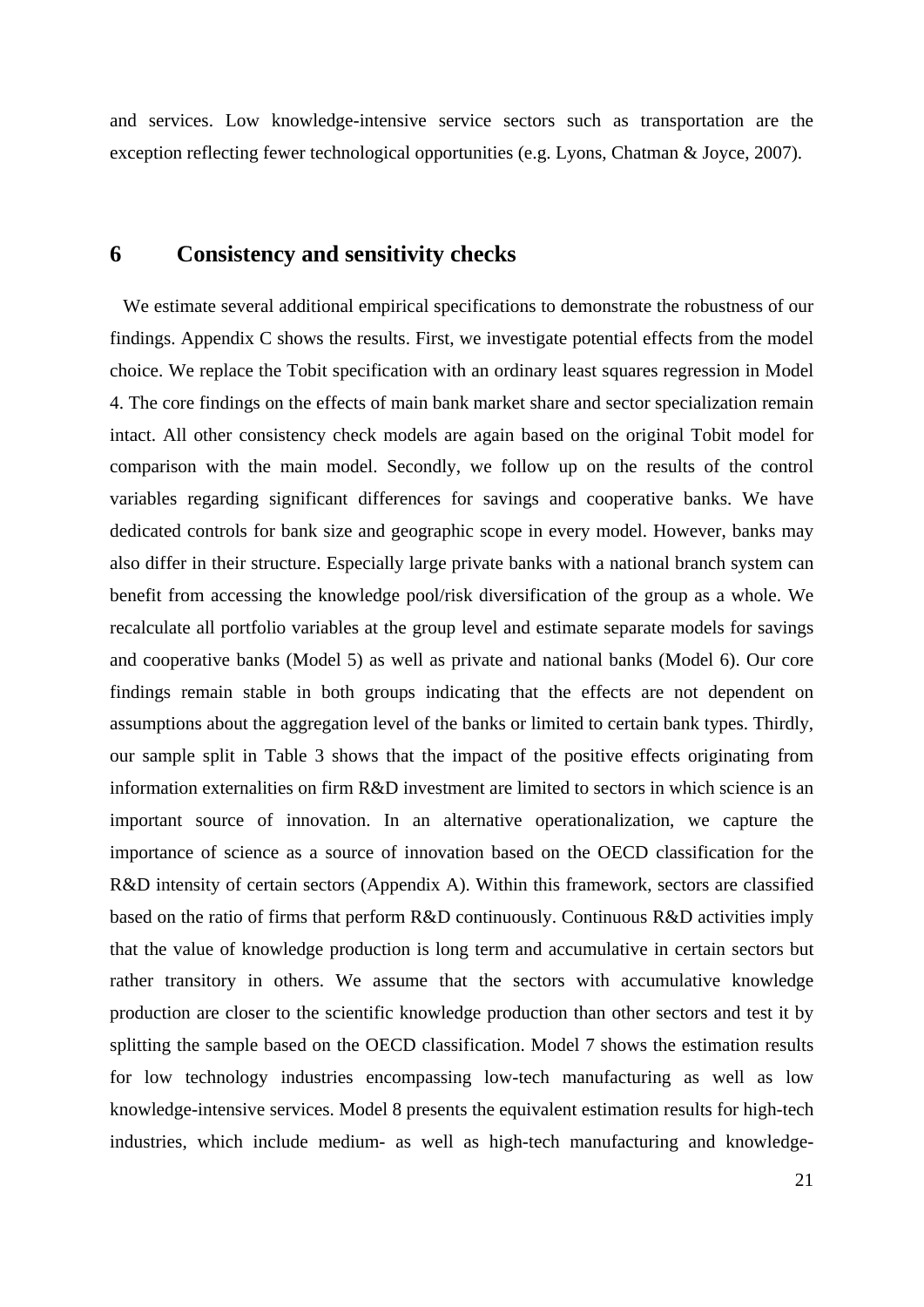intensive services. The results support our main finding that the described effects in hypotheses 1 and 2 are largely confined to high-tech sectors. We can no longer identify the significant negative effect of main bank industry specialization on firm R&D outside of science-based industries (Table 3) when compared with the low-tech industry classification in Model 8. Finally, our theoretical argument is strictly comparative in nature and combinations of firms and their main bank are assumed as given. This is largely in line with our descriptive statistics indicating that 85% of the firms in our sample never switch their main bank during the six year observation period. Nevertheless, firms and banks have made choices about this relationship at a certain point in time but this selection is unobservable to us. In order to test, whether the bank choice is correlated with the error term and may therefore bias the results, we estimate an additional instrument variable tobit model. The only bank choice variable available to us is whether the firm has changed its main bank in the preceding three years. We use this variable as the dependent variable in the first stage equation of the instrument variable estimation (Model 9). We rely on two regional variables (district level) as instruments. We argue that the economic development of a region provides firms as well as banks with more options. Hence, we use district GDP and then number of bank branches within a district (in logs) as instruments. The instruments are jointly significant at the 98% significance level; the number of bank branches is also individually significant. We conduct an additional Sargan test on potential overidentification which is rejected. Model 10 therefore contains the Tobit estimation results with the bank change being instrumented. Estimation results on our main hypothesis tests remain stable. In sum, we are confident that our empirical analyses provide reliable tests of our theoretical framework.

### **7 Conclusions and Future Research**

In this study we question the general assumption that all banks suffer to the same degree from information deficits or asymmetries when providing funds for R&D intensive clients. We concede that banks cannot produce the necessary technological information themselves. They are, however, uniquely positioned to benefit from the information production of the firms in their client portfolio. Hence, they can benefit from an information externality which becomes important if the information is relevant to the technological and market environment of its clients, i.e. the bank has a large market share in the client's industry. We compare and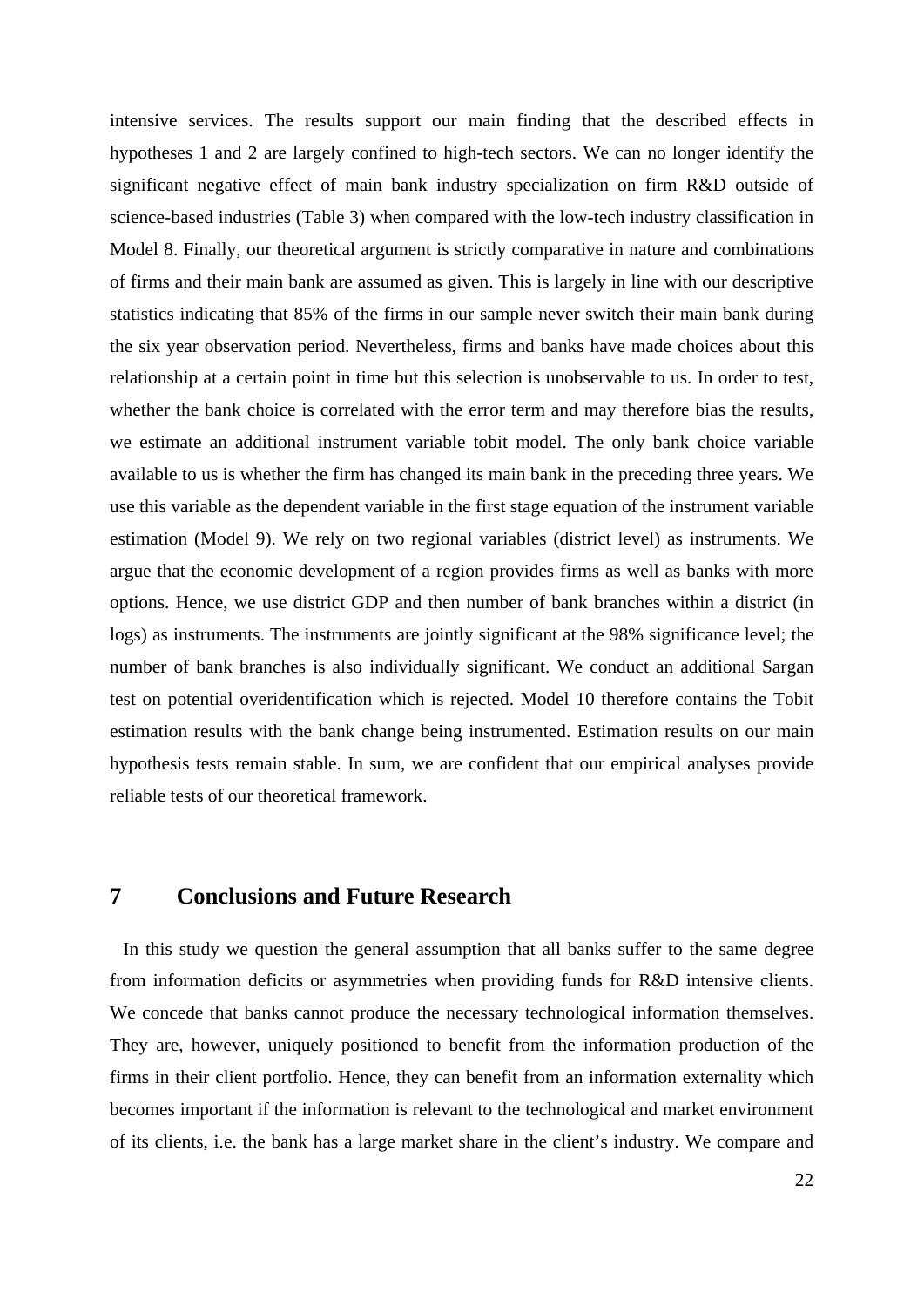contrast this effect with portfolio considerations and predict a negative relationship between a firm's R&D investment and the industry specialization of its main bank. These theoretical predictions are supported by our empirical test for Germany based on a dataset that is, to our knowledge, unique in terms of variable coverage, representativeness, and comprehensiveness. The dataset also allows us to test whether the effects are equally pronounced in all industries. We find that the positive effect of information externalities is confined to high-tech industries in which academic research is a major source of knowledge. We have argued theoretically that this is due to increased uncertainties if innovation activities are further removed from commercial application. With regard to the signaling that the firm can provide itself about the quality of its R&D, we find that only patents provide valuable signals to banks, and not government R&D subsidies or venture capital investments. These findings have major implications for academic research as well as for practical management and policy development.

From an academic perspective, our contribution consists in connecting research in finance and strategic management. On the finance side, there has been angrowing interest recently in the financing of firm innovation and growth (Herrera & Minetti, 2007; Benfratello et al., 2008), in which findings from current strategy literature have largely been absent. Conversely, strategic management literature has been heavily focused on venture capital investments (Levitas & McFadyen, 2009) for firm innovation while largely ignoring the fact that these selective investments are dwarfed by the importance of bank financing for the vast majority of firms in most modern economies (Phelps & Tilman, 2010). We see our theoretical combination of information externality and portfolio theory as a valuable extension of both research streams because it provides a novel, differentiated perspective on the largely acknowledged root cause of information availabilities and asymmetries. What is more, we identify both opportunities for and boundaries of firm signaling to important external partners such as banks. Especially the boundary conditions of ineffective signals are, to our knowledge, largely unexplored in the literature (e.g. Levitas & McFadyen, 2009).

Our theoretical and empirical findings are strictly comparative in nature, and interpretations of opportunities for active search and selection (either through banks or firms) have to be made carefully. We find clear evidence that a firm's main bank makes a significant difference in the availability of funds for R&D investment. Hence, it follows only logically that firms should be better off working with highly diversified banks. The positive effects of working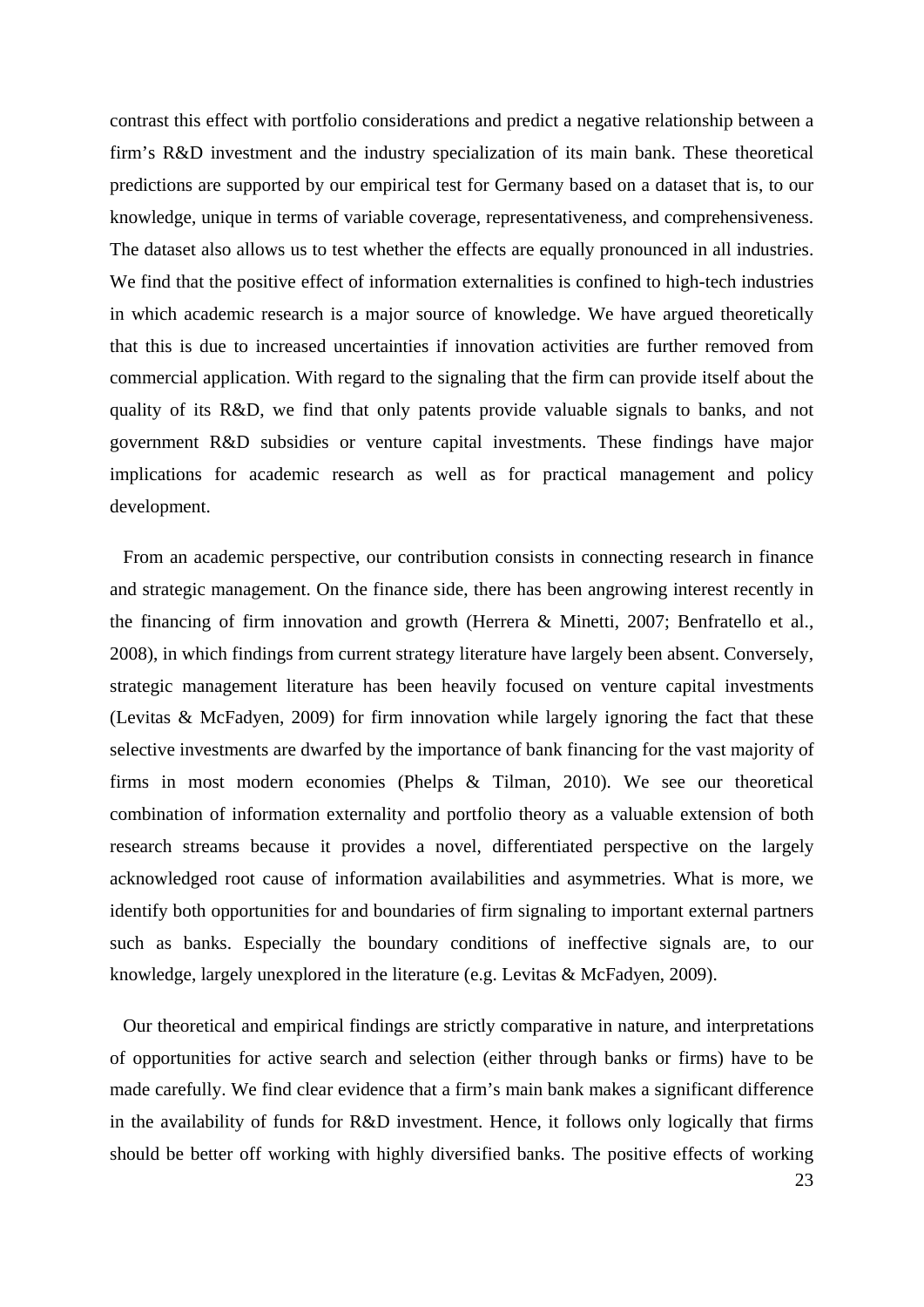with leading banks in a firm's industry are limited to sectors in which there are great underlying uncertainties. Interestingly, risk considerations stemming from specialization in a bank's industry portfolio are a less pressing issue for firms with have opportunities to signal the value of their R&D activities through patents. Venture capital investments or government R&D subsidies are, in themselves, valuable for firms but provide no further signaling effect to a firm's main bank.

On the policy making side, our results cast doubts on a general call for banks specializing in financing innovation. Banks with a broad industry portfolio are equally valuable because they can manage risks through diversification, especially for firms operating in more stable technological environments. What is more, we find that government R&D subsidies have value for firm R&D investment itself, but their effect as a signaling tool to banks should not be overestimated. A similar logic applies to the potential signaling of venture capital investors.

In sum, our research provides a novel perspective on the relationship between banks, their information availabilities and the R&D investment of their firms. This provides fruitful avenues for future research. First, we develop and test strictly comparative arguments. This is partly due to the fact that the vast majority of the firms in our sample (85%) never change their main bank. However, more detailed insights into how firms and banks select these relationships would be an important addition to our current model both theoretically and empirically. Secondly, we are able to investigate our research question empirically for a large economy with a well-established, diverse financial system. However, European economies have been described as being especially reliant on bank financing. Comparative studies in Anglo-American settings could provide valuable insights into the international generalizability of our findings. Thirdly, we have focused on the firm's R&D input side. Banks may influence not just overall R&D investment but also the nature of firm R&D as well as the outcomes. We suspect that this particular research question lends itself more to qualitative research but we are confident that our comprehensive, quantitative analyses provides a reliable basis for it.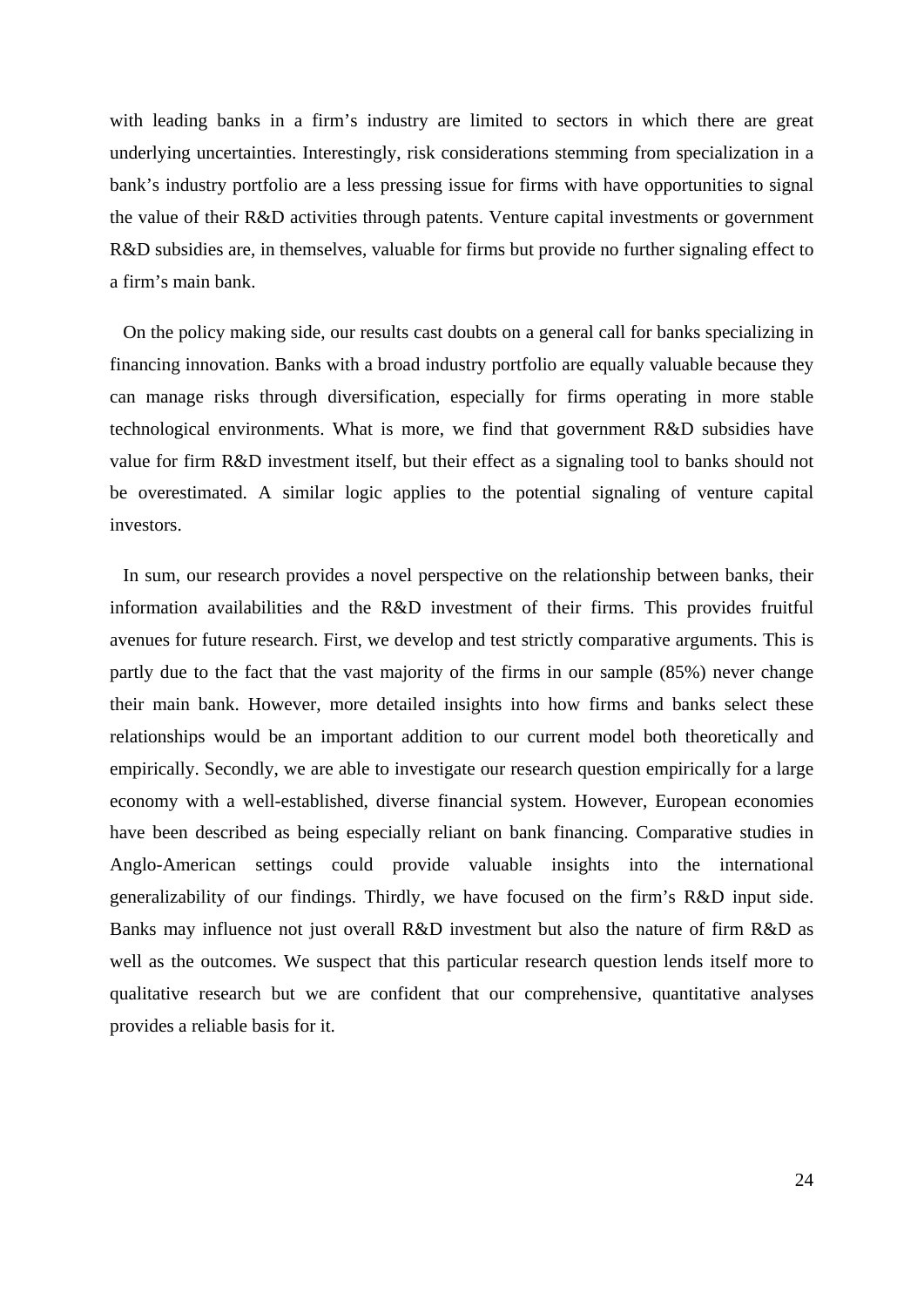### **8 References**

- Aboody, D. & Lev, B. 2000. Information Asymmetry, R&D, and Insider Gains. *The Journal of Finance,* 55 (6): 2747-2766.
- Aerts, K. & Schmidt, T. 2008. Two for the Price of One? On Additionality Effects of R&D Subsidies: A Comparison between Flanders and Germany. *Research Policy,* 37 (5): 806–822.
- Aghion, P., Fally, T. & Scarpetta, S. 2007. Credit Constraints as a Barrier to the Entry and Post-Entry Growth of Firms. *Economic Policy,* 22 (52): 731-779.
- Aghion, P., Harris, C., Howitt, P. & Vickers, J. (2001), *Competition, Imitation and Growth with Step-by-Step Innovation.*
- Agrawal, A. 2006. Engaging the Inventor: Exploring Licensing Strategies for University Inventions and the Role of Latent Knowledge. *Strategic Management Journal,* 27  $(1): 63-79.$
- Ahuja, G., Coff, R.W. & Lee, P.M. 2005. Managerial Foresight and Attempted Rent Appropriation: Insider Trading on Knowledge of Imminent Breakthroughs. *Strategic Management Journal,* 26 (9): 791-808.
- Ahuja, G., Lampert, C.M. & Tandon, V. 2008. Moving Beyond Schumpeter: Management Research on the Determinants of Technological Innovation. *The Academy of Management Annals,* 2: 1 - 98.
- Amit, R., Glosten, L. & Muller, E. 1990. Entrepreneurial Ability, Venture Investments, and Risk Sharing. *Management Science,* 36 (10): 1232-1245.
- Audretsch, D.B. & Lehmann, E.E. 2004. Financing High-Tech Growth: The Role of Banks and Venture Capitalists. *Schmalenbach Business Review,* 56: 340-357.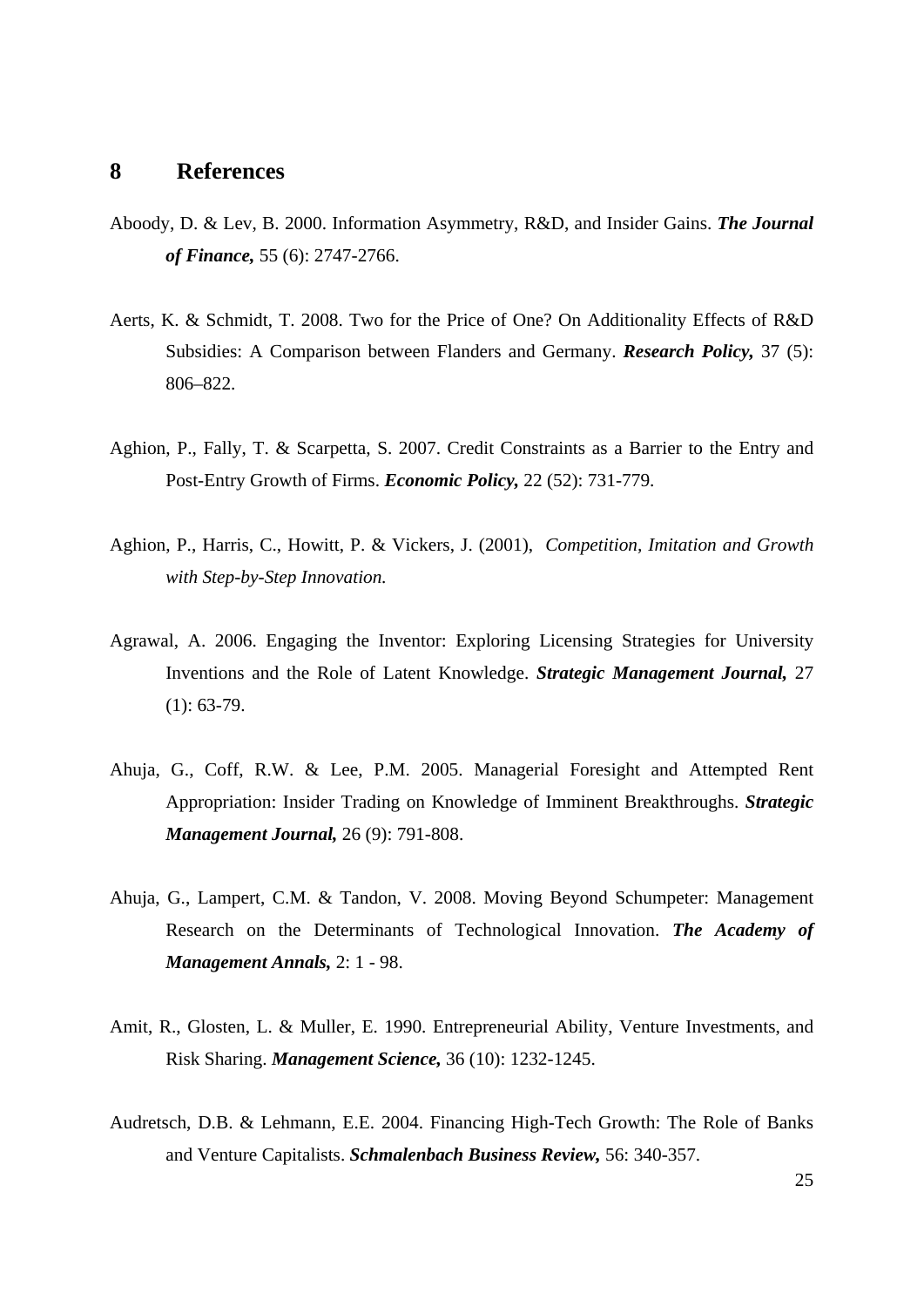- Bank for International Settlement 2005. International Convergence of Capital Measurement and Capital Standards: A Revised Framework. *Basel Committee on Banking Supervision*: http://www.bis.org/publ/bcbs107.htm.
- Baum, J.A.C. & Oliver, C. 1991. Institutional Linkages and Organizational Mortality. *Administrative Science Quarterly,* 36 (2): 187-218.
- Benfratello, L., Schiantarelli, F. & Sembenelli, A. 2008. Banks and Innovation: Microeconometric Evidence on Italian Firms. *Journal of Financial Economics,* 90 (2): 197-217.
- Berry, L.L., Shankar, V., Parish, J.T., Cadwallader, S. & Dotzel, T. 2006. Creating New Markets through Service Innovation. *MIT Sloan Management Review,* 47 (2): 56-63.
- Bond, S.R., Harhoff, D. & van Reenen, J. (1999), *Investment, R&D and Financial Constraints in Britain and Germany.*
- Boot, A.W.A. 2000. Relationship Banking: What Do We Know? *Journal of financial intermediation,* 9 (1): 7-25.
- Boot, A.W.A. & Thakor, A.V. 2000. Can Relationship Banking Survive Competition? *The Journal of Finance,* 55 (2): 679-713.
- Bottazzi, L. & Da Rin, M. 2002. Venture Capital and the Financing of Innovative Firms. *Economic Policy,* 34: 229 - 269.
- Bozkaya, A. & Potterie, B. 2008. Who Funds Technology-Based Small Firms? Evidence from Belgium. *Economics of Innovation and New Technology,* 17 (1): 97-122.
- Cameron, A. & Trivedi, P. 2005. *Microeconometrics: Methods and Applications.* New York: Cambridge Univ Press.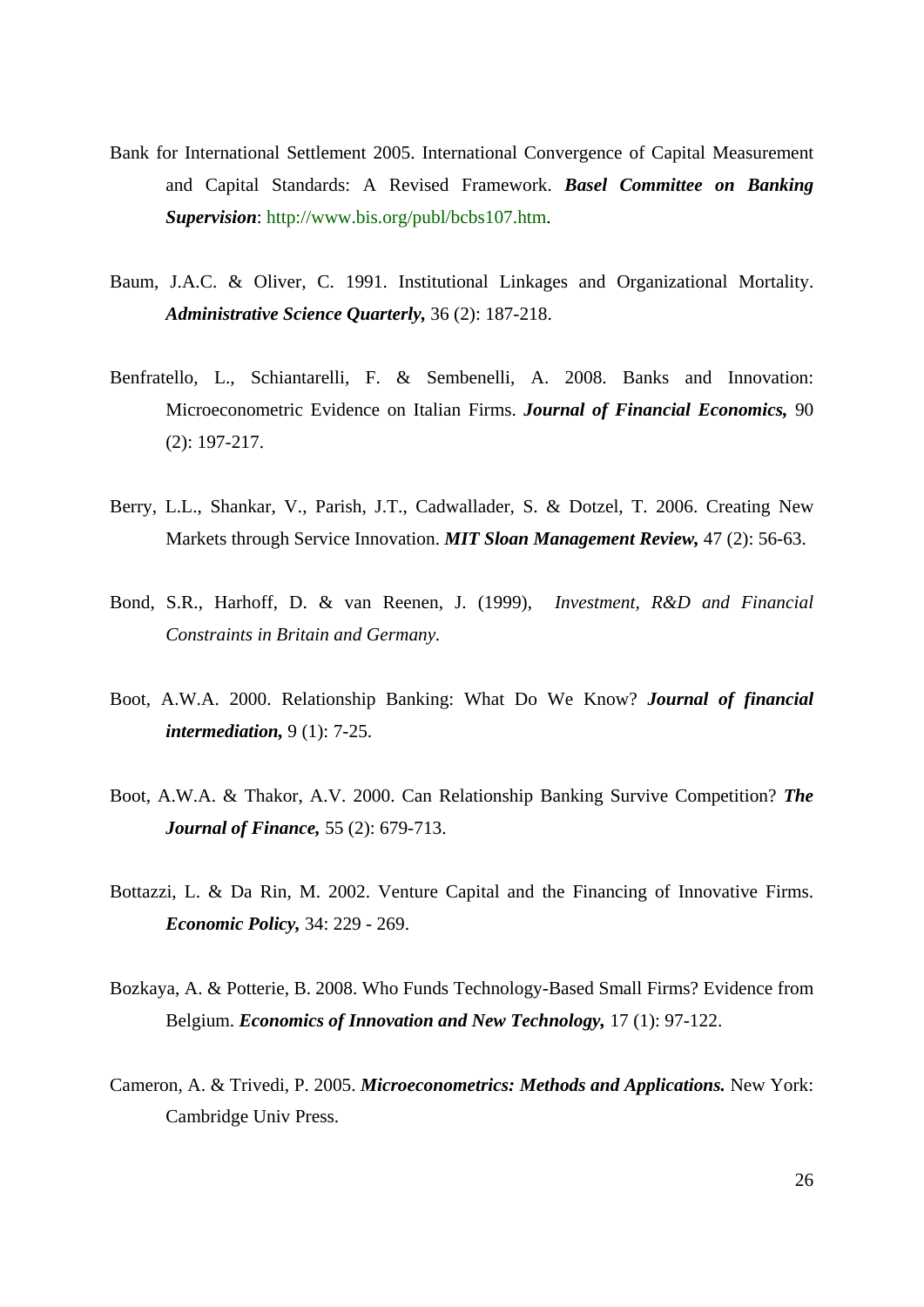- Chatterjee, S. & Hadi, A.S. 2006. *Regression Analysis by Example.* New York: Wiley-Interscience.
- Cohen, W.M. & Levinthal, D.A. 1989. Innovation and Learning: The Two Faces of R&D. *The Economic Journal,* 99: 569-596.
- Cohen, W.M., Nelson, R.R. & Walsh, J.P. 2002. Links and Impacts: The Influence of Public Research on Industrial R&D. *Management Science,* 48 (1): 1-23.
- Coval, J.D. & Moskowitz, T.J. 1999. Home Bias at Home: Local Equity Preference in Domestic Portfolios. *The Journal of Finance,* 54 (6): 2045-2073.
- Cuypers, I.R.P. & Martin, X. 2009. What Makes and What Does Not Make a Real Option? A Study of Equity Shares in International Joint Ventures. *Journal of International Business Studies,* 41 (1): 47-69.
- Czarnitzki, D. 2005. The Extent and Evolution of Productivity Deficiency in Eastern Germany. *Journal of Productivity Analysis,* 24 (2): 211-231.
- Czarnitzki, D., Hottenrott, H. & Thorwarth, S. 2011. Industrial Research Versus Development Investment: The Implications of Financial Constraints. *Cambridge Journal of Economics,* (forthcoming).
- Czarnitzki, D. & Toole, A.A. 2007. Business R&D and the Interplay of R&D Subsidies and Product Market Uncertainty. *Review of Industrial Organization,* 31 (3): 169-181.
- Degryse, H. & Ongena, S. 2001. Bank Relationships and Firm Profitability. *Financial Management,* 30 (1): 9-34.
- Dierickx, I. & Cool, K. 1989. Assett Stock Accumulation and Sustainability of Competitive Advantage. *Management Science,* 35 (12): 1504-1511.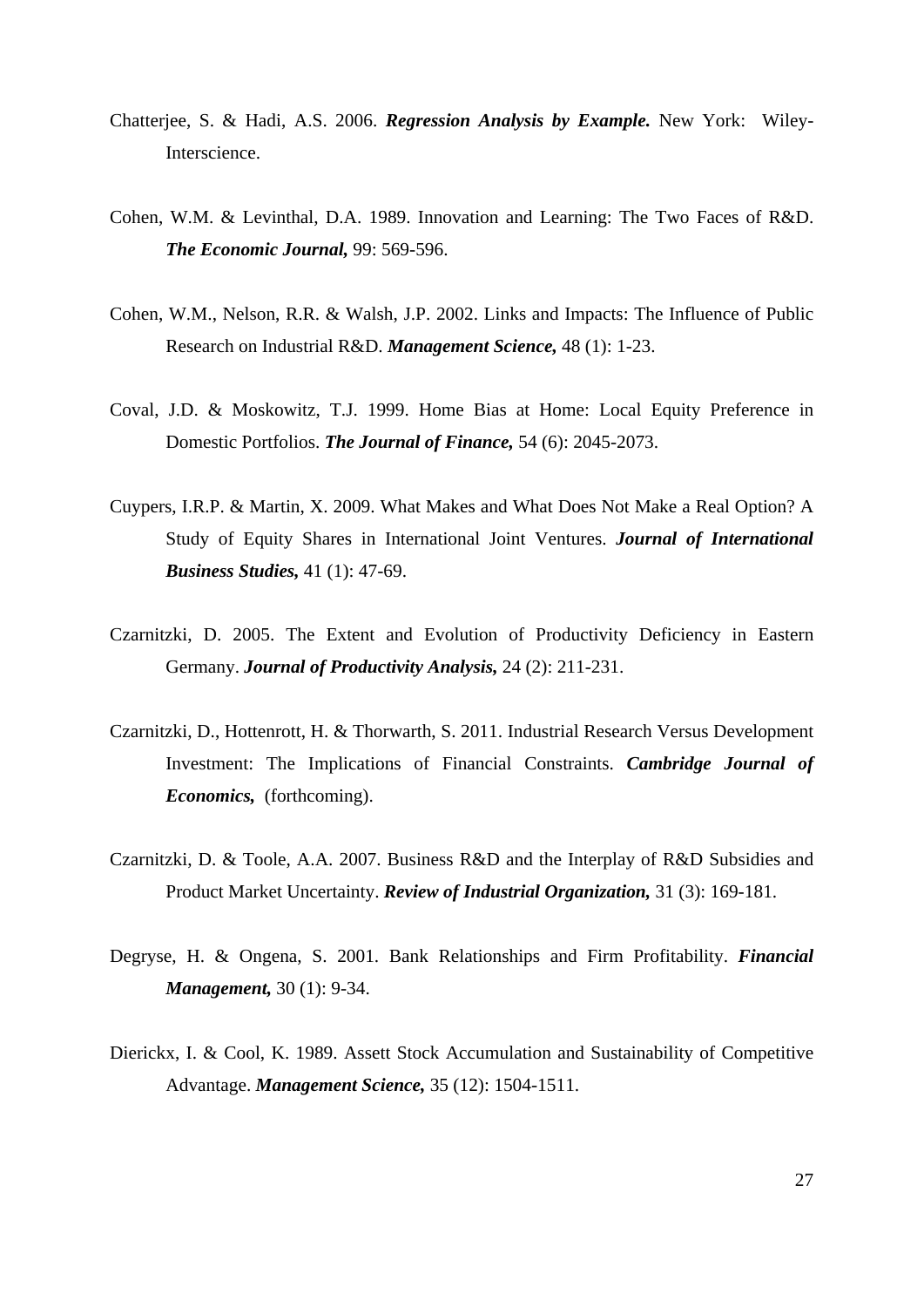- Dos Santos, B.L. & Peffers, K. 1995. Rewards to Investors in Innovative Information Technology Applications: First Movers and Early Followers in Atms. *Organization Science,* 6 (3): 241-259.
- Dussauge, P., Garrette, B. & Mitchell, W. 2000. Learning from Competing Partners: Outcomes and Duration of Scale and Link Alliances in Europe, North America and Asia. *Strategic Management Journal,* 21 (2): 99-126.
- Eckhardt, J.T., Shane, S. & Delmar, F. 2006. Multistage Selection and the Financing of New Ventures. *Management Science,* 52 (2): 220-232.
- Elsas, R. 2005 Empirical determinats of relationship lending. Journal of Financial Intermediation, 14: 32-57.
- Encaoua, D., Guellec, D. & Martinez, C. 2006. Patent Systems for Encouraging Innovation: Lessons from Economic Analysis. *Research Policy,* 35 (9): 1423-1440.
- Engerer, H. & Schrooten, M. 2004. Deutscher Bankensektor Im Umbruch Sparkassen Und Genossenschaftsbanken Relativ Gut Positioniert. *DIW Wochenbericht* 71 (24): 345- 349.
- Folta, T.B. & O'Brien, J.P. 2004. Entry in the Presence of Dueling Options. *Strategic Management Journal,* 25 (2): 121-138.
- Gompers, P. & Lerner, J. 2001a. The Venture Capital Revolution. *Journal of Economic Perspectives,* 15: 145-168.
- Gompers, P. & Lerner, J. 2001b. The Venture Capital Revolution. *Journal of Economic Perspectives,* 15 (2): 145-168.
- Gourville, J.T. 2006. Eager Sellers & Stony Buyers. *Harvard Business Review,* 84 (6): 98- 106.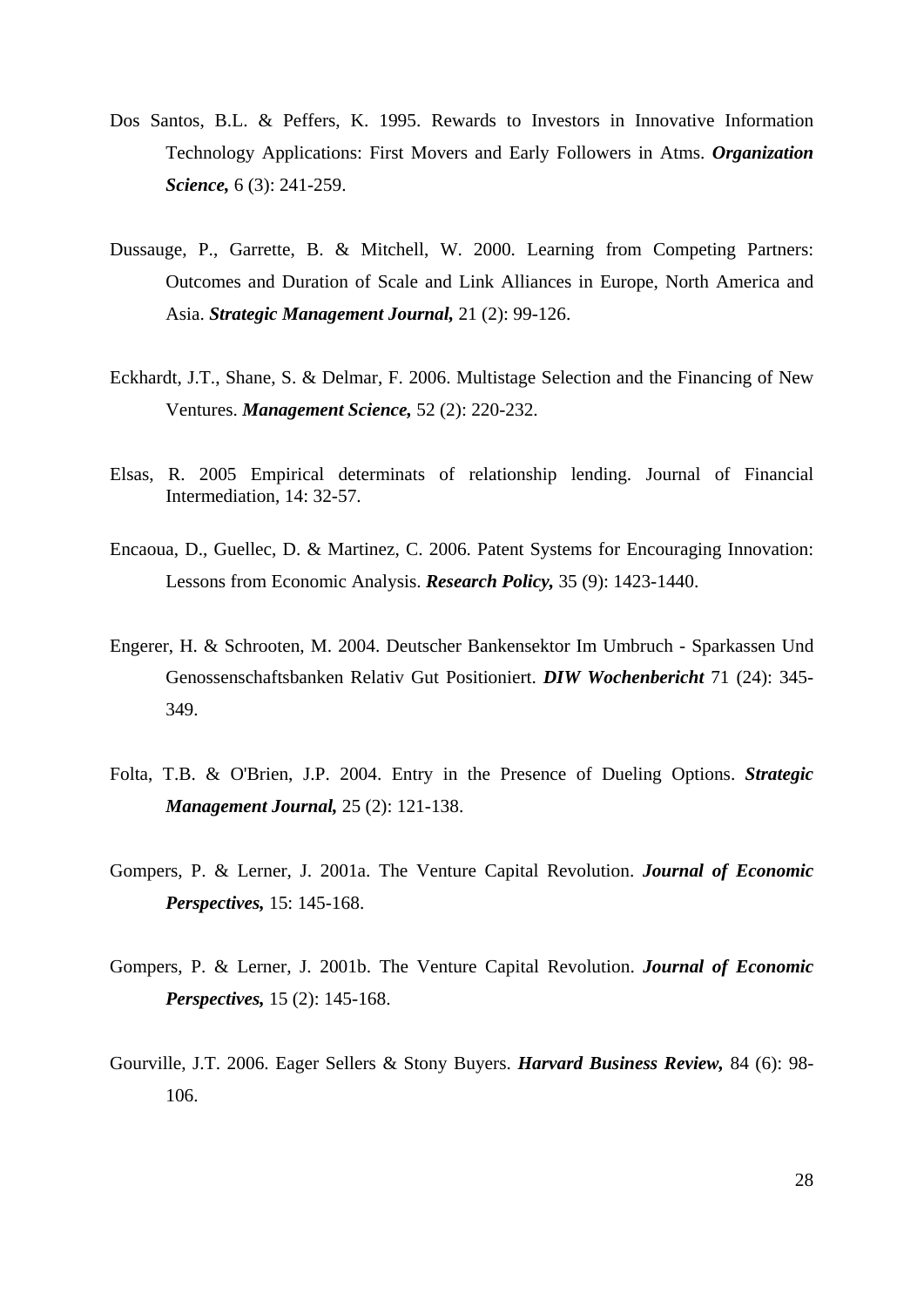- Grant, R.M. 1996. Toward a Knowledge-Based Theory of the Firm. *Strategic Management Journal,* 17: 109-122.
- Grimpe, C. & Kaiser, U. 2010. Balancing Internal and External Knowledge Acquisition: The Gains and Pains from R&D Outsourcing. *Journal of Management Studies,* 47 (8): 1483-1509.
- Grinblatt, M. & Keloharju, M. 2001. How Distance, Language, and Culture Influence Stockholdings and Trades. *The Journal of Finance,* 56 (3): 1053-1073.
- Haid, A. & Weigand, J. 2001. R&D, Liquidity Constraints, and Corporate Governance. *Jahrbücher für Nationalökonomie und Statistik,* 221: 145-167.
- Hall, B.H. 2005. The Financing of Innovation. In Shane, S. (ed.) *The Handbook of Technology and Innovation Management*: 409-430. Oxford: Blackwell.

Hall, B.H. 2009. The Financing of Innovative Firms. *EIB Papers,* 14 (2): 8-29.

- Harhoff, D. 1998. Are There Financing Constraints for R&D and Investment in German Manufacturing Firms? *Annals d'Economie et de Statistique,* 49/50: 421-456.
- Haselmann, R., Katharina, M. & Weder di Mauro, B. 2009. *Real Effects of Bank Governance: Bank Ownership and Corporate Innovation.* Centre for Economic Policy Research Discussion Paper no. 7488, London.
- Heckman, J.J. 1987. The Incidental Parameters Problem and the Problem of Initial Conditions in Estimating a Discrete Time-Discrete Data Stochastic Process and Some Monte Carlo Evidence. In Manski, C. and D. McFadden (eds.), *Structural Analysis of Discrete Data with Econometric Applications*: 179–195. Cambridge, MA: MIT Press.
- Hennart, J.-F. 1994. International Financial Capital Transfers: A Transaction Cost Framework. *Business History,* 36 (1): 51-70.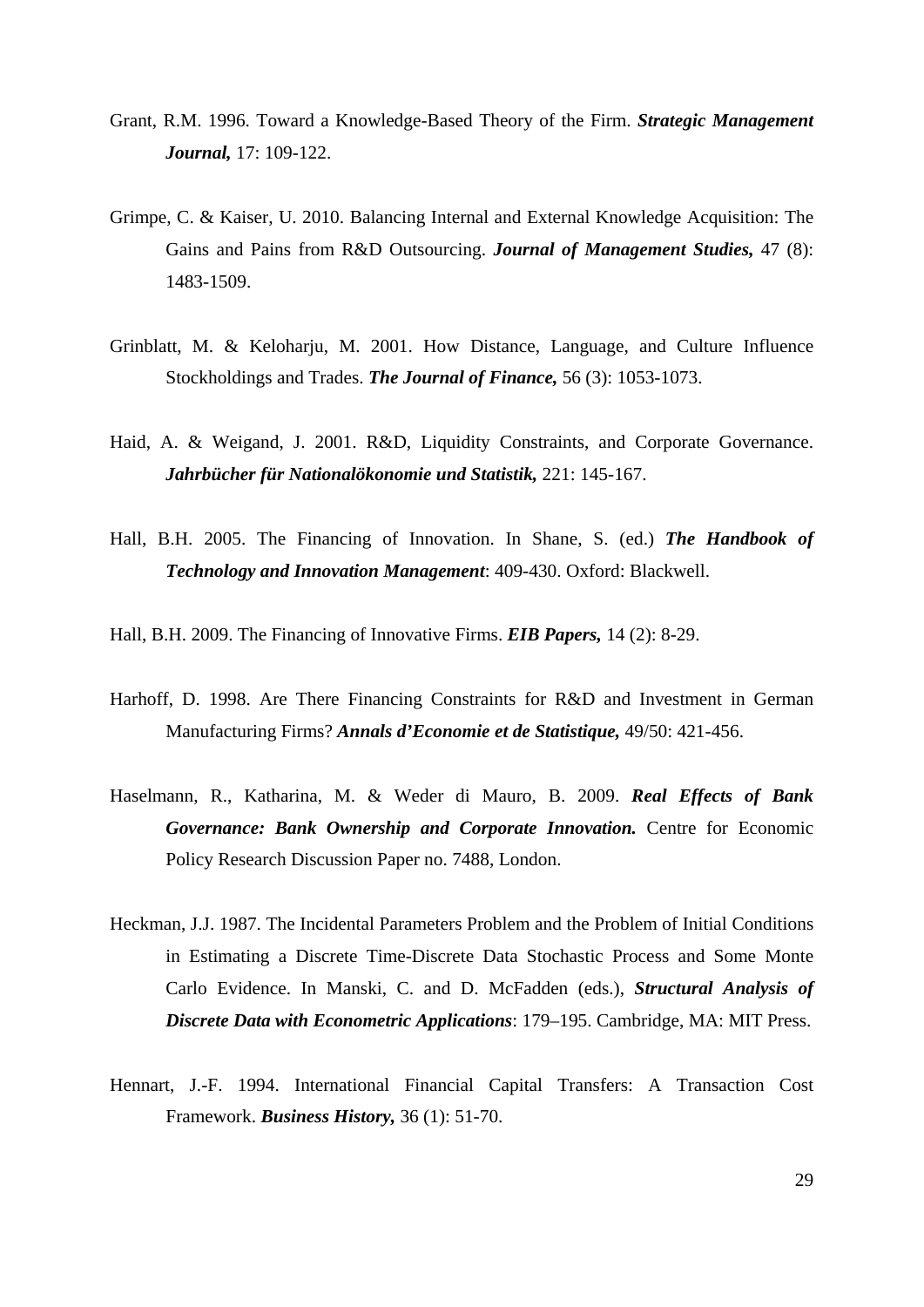- Herrera, A.M. & Minetti, R. 2007. Informed Finance and Technological Change: Evidence from Credit Relationships. *Journal of Financial Economics,* 83 (1): 223-269.
- Kim, C., Mauer, D.C. & Sherman, A.E. 1998. The Determinants of Corporate Liquidity: Theory and Evidence. *Journal of Financial and Quantitative Analysis,* 33: 335-359.
- King, R.G. & Levine, R. 1993. Finance, Entrepreneurship and Growth: Theory and Evidence. *Journal of Monetary Economics,* 32 (3): 513-542.
- Kleer, R. 2010. Government R&D Subsidies as a Signal for Private Investors. *Research Policy,* 39 (10): 1361-1374.
- Koput, K.W. 1997. A Chaotic Model of Innovative Search: Some Answers, Many Questions. *Organization Science,* 8 (5): 528-542.
- Krahnen, J.P. & Schmidt, R.H. 2004. *The German Financial System.* Oxford, UK: Oxford University Press.
- Laursen, K. & Salter, A. 2006. Open for Innovation: The Role of Openness in Explaining Innovation Performance among U.K. Manufacturing Firms. *Strategic Management Journal,* 27 (2): 131-150.
- Leiponen, A. & Helfat, C.E. 2010. Innovation Opportunities, Knowledge Sources, and the Benefits of Breadth. *Strategic Management Journal,* 31 (2): 224-236.
- Levitas, E. & McFadyen, M.A. 2009. Managing Liquidity in Research-Intensive Firms: Signaling and Cash Flow Effects of Patents and Alliance Activities. *Strategic Management Journal,* 30 (6): 659-678.
- Lyons, R.K., Chatman, J.A. & Joyce, C.K. 2007. Innovation in Services: Corporate Culture and Investment Banking. *California Management Review,* 50 (1): 174-191.

Markowitz, H. 1952. Portfolio Selection. *The Journal of Finance,* 7 (1): 77-91.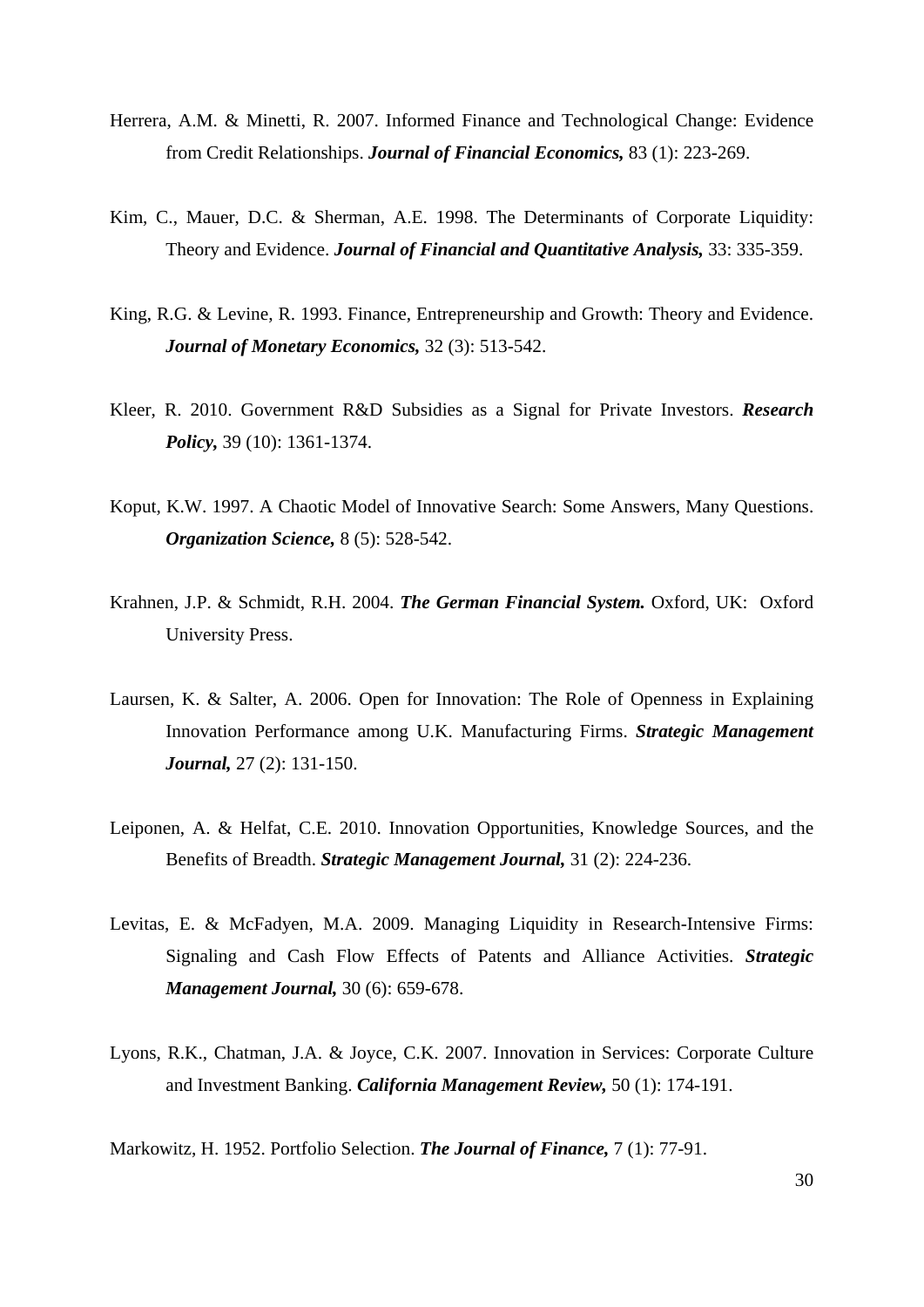- Markowitz, H.M. 1991. Foundations of Portfolio Theory. *The Journal of Finance,* 46 (2): 469-477.
- McGahan, A.M. & Silverman, B.S. 2006. Profiting from Technological Innovation by Others: The Effect of Competitor Patenting on Firm Value. *Research Policy,* 35 (8): 1222- 1242.
- Modigliani, F. & Miller, M.H. 1958. The Cost of Capital, Corporation Finance and the Theory of Investment. *The American Economic Review,* 48 (3): 261-297.
- Ndofor, H.A. & Levitas, E. 2004. Signaling the Strategic Value of Knowledge. *Journal of Management,* 30 (5): 685-702.
- Neyman, J. & Scott, E.L. 1948. Consistent Estimates Based on Partially Consistent Observations. *Econometrica,* 16 (1): 1-32.
- OECD 2005. *Oslo Manual: Guidelines for Collecting and Interpreting Innovation Data.* Paris: Organisation for Economic Co-operation and Development.
- Ongena, S., Türmer-Alkan, G. & von Westernhagen, N. 2007 Creditor concentration: an emirical investigation. Deutsche Bundesbank Discussion Paper Series 2: Banking and Financial Studies No 15/2007.
- Pakes, A. & Schankerman, M. 1984. The Rate of Obsolescence of Patents, Research Gestation Lags, and the Private Rate of Return of Research Resources. In Griliches, Z. (ed.) *R&D, Patents, and Productivity*: 73-88. Chicago: University of Chicago Press.
- Peutz, M., Meeus, M.T.H., Nooteboom, B. & Noorderhaven, N.G. 2010. Financiering Van Innovatie in Mkb Zelf Aan Invoering Toe. *Het Financieele Dagblad,* September (8.09.2010).
- Phelps, E.S. & Tilman, L.M. 2010. Wanted: A First National Bank of Innovation. *Harvard Business Review,* 88 (1,2): 102-103.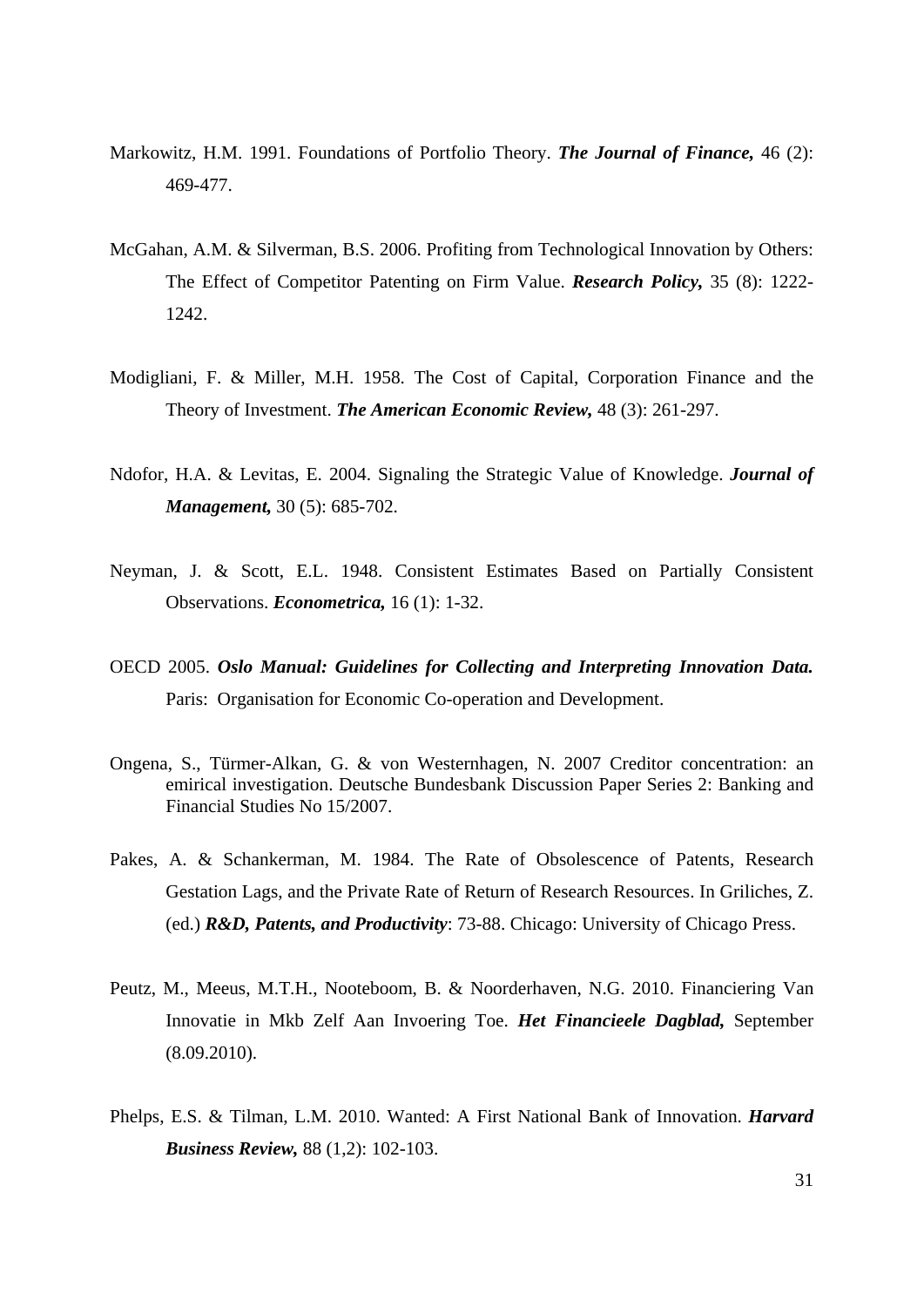- Porta, R.L., Lopez-de-Silanes, F. & Shleifer, A. 2002. Government Ownership of Banks. *The Journal of Finance,* 57 (1): 265-301.
- Rajan, R. & Zingales, L. 2001. Financial Systems, Industrial Structure, and Growth. *Oxford Review of Economic Policy,* 17: 467-482.
- Rao, H. 1994. The Social Construction of Reputation: Certification Contests, Legitimation, and the Survival of Organizations in the American Automobile Industry: 1895–1912. *Strategic Management Journal,* 15 (S1): 29-44.
- Rindova, V.P., Williamson, I.O., Petkova, A.P. & Sever, J.M. 2005. Being Good or Being Known: An Empirical Examination of the Dimensions, Antecedents, and Consequences of Organizational Reputation. *Academy of Management Journal,* 48 (6): 1033-1049.
- Roberts, K. & Weitzman, M.L. 1981. Funding Criteria for Research, Development, and Exploration Projects. *Econometrica,* 49 (5): 1261-1288.
- Sapienza, P. 2004. The Effects of Government Ownership on Bank Lending. *Journal of Financial Economics,* 72 (2): 357-384.

Schumpeter, J.A. 1942. *Capitalism, Socialism and Democracy.* New York:

- Shinkle, G.A. & Kriauciunas, A.P. 2009. Institutions, Size and Age in Transition Economies: Implications for Export Growth. *Journal of International Business Studies,* 41 (2): 267–286.
- Siegel, D.S., Waldman, D.A., Atwater, L.E. & Link, A.N. 2004. Toward a Model of the Effective Transfer of Scientific Knowledge from Academicians to Practitioners: Qualitative Evidence from the Commercialization of University Technologies. *Journal of Engineering and Technology Management,* 21 (1-2): 115-142.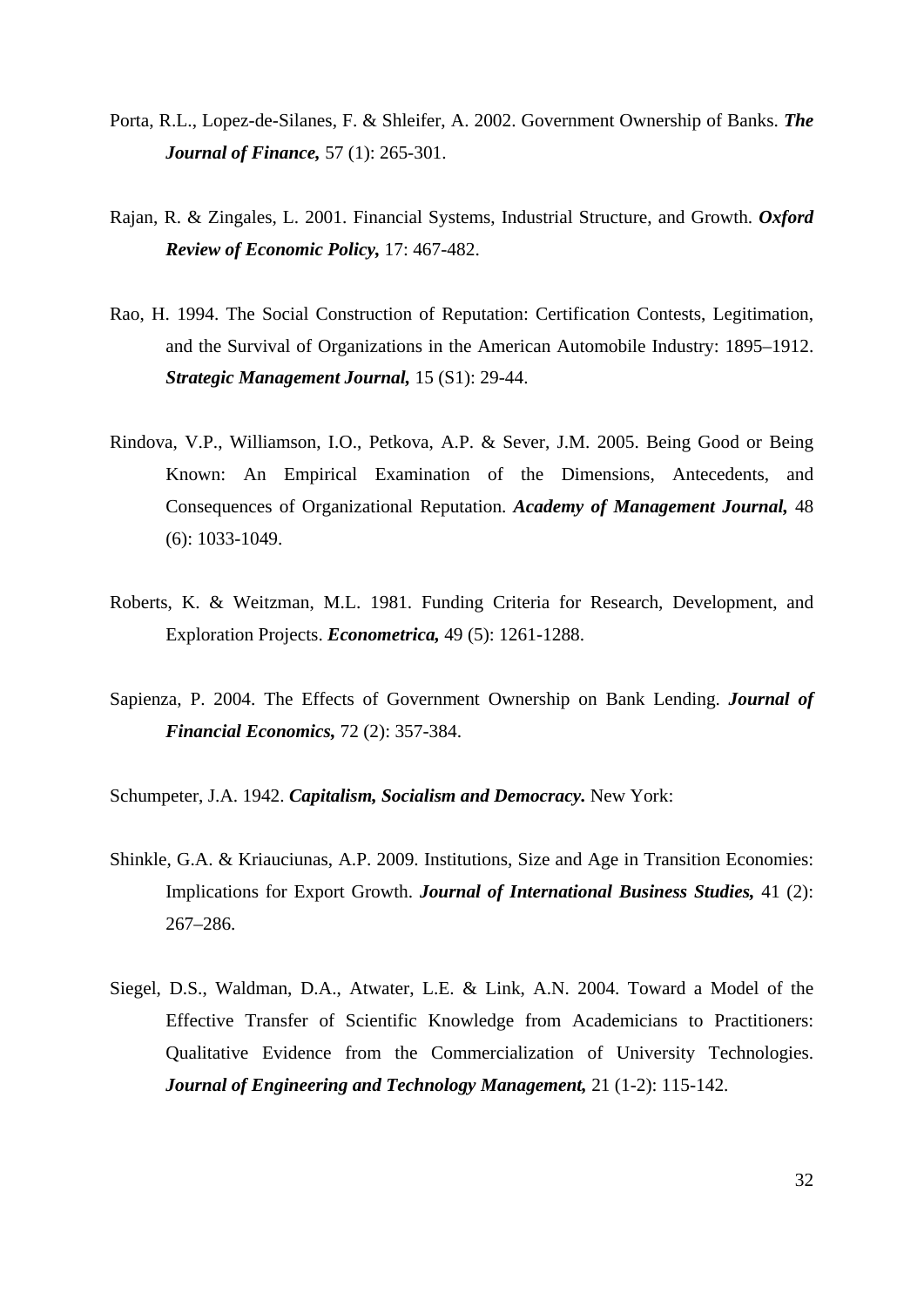- Stiglitz, J.E. 2002. Information and the Change in the Paradigm in Economics. *American Economic Review,* 92 (3): 460-501.
- Teece, D.J. 1986. Profiting from Technological Innovation: Implications for Integration, Collaboration, Licensing and Public Policy. *Research Policy,* 15 (6): 285-305.

## **9 Tables**

| <b>Variable</b>                         | <b>Level</b> | <b>Scale</b> | Obs   | <b>Mean</b> | Std. dev. |
|-----------------------------------------|--------------|--------------|-------|-------------|-----------|
| Share of R&D expenditure in total sales | Firm         | ratio        | 7,294 | 0.03        | 0.09      |
| Bank sector specialization              | Bank         | continuous   | 7,294 | 5.93        | 7.54      |
| Bank industry market share              | <b>Bank</b>  | continuous   | 7,294 | 0.36        | 0.55      |
| Savings and cooperative banks           | Bank         | dummy        | 7,294 | 0.50        | 0.50      |
| Bank size (in logs)                     | Bank         | continuous   | 7,294 | 10.33       | 1.28      |
| Bank geogr. scope                       | Bank         | percentage   | 7,294 | 66.59       | 34.74     |
| No of banks                             | Firm         | continuous   | 7,294 | 2.17        | 1.24      |
| Switch of bank relation                 | Firm         | dummy        | 7,294 | 0.15        | 0.36      |
| Return on sales $(t-1)$                 | Firm         | stand. index | 7,294 | $-0.03$     | 0.99      |
| Patentstock per empl.                   | Firm         | ratio        | 7,294 | 0.00        | 0.01      |
| Company age since found. (years)        | Firm         | continuous   | 7,294 | 17.02       | 14.17     |
| No of employees                         | Firm         | continuous   | 7,294 | 144.82      | 323.19    |
| Gov. R&D subsidy                        | Firm         | dummy        | 7,294 | 0.16        | 0.36      |
| Credit rating                           | Firm         | stand, index | 7,294 | $-0.02$     | 0.86      |
| Incorporated company on stocks          | Firm         | dummy        | 7,294 | 0.03        | 0.18      |
| Venture capital investor                | Firm         | dummy        | 7,294 | 0.00        | 0.07      |
| Part of company group                   | Firm         | dummy        | 7,294 | 0.38        | 0.49      |
| <b>Location East Germany</b>            | Firm         | dummy        | 7,294 | 0.37        | 0.48      |
| Use of scientific knowledge             | Industry     | percentage   | 7,294 | 50.98       | 13.29     |
| Medium-tech manuf.                      | Industry     | dummy        | 7,294 | 0.29        | 0.45      |
| High-tech manuf.                        | Industry     | dummy        | 7,294 | 0.08        | 0.28      |
| Low knowledge-intens. services          | Industry     | dummy        | 7,294 | 0.15        | 0.35      |
| Knowledge-intens. services              | Industry     | dummy        | 7,294 | 0.29        | 0.45      |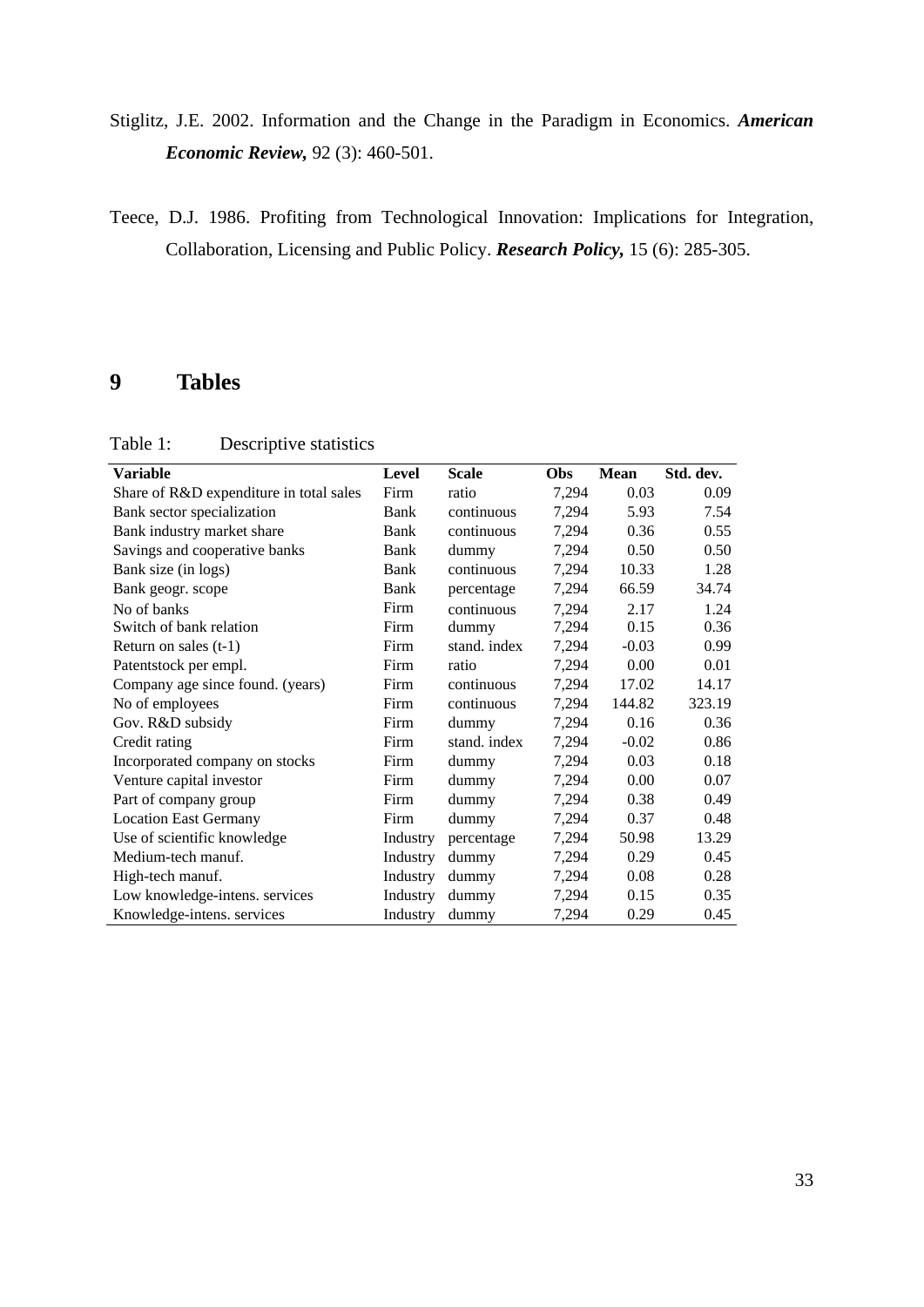| <b>Variable</b>                  | Model 1            | <b>Model 2</b>     | <b>Model 3</b>     |
|----------------------------------|--------------------|--------------------|--------------------|
| Bank sector specialization       |                    | $-0.002***$        | $-0.002***$        |
|                                  |                    | (0.00)             | (0.00)             |
| Bank industry market share       |                    | $0.013***$         | $0.013**$          |
|                                  |                    | (0.00)             | (0.01)             |
| Int: Bank spec. * market share   |                    |                    | 0.000              |
|                                  |                    |                    | (0.00)             |
| Savings and cooperative banks    | $-0.023***$        | $-0.026***$        | $-0.026***$        |
|                                  | (0.01)             | (0.01)             | (0.01)             |
| Bank size (in logs)              | 0.001              | $-0.003$           | $-0.003$           |
|                                  | (0.00)             | (0.00)             | (0.00)             |
| Bank geogr. scope                | 0.000              | 0.000              | 0.000              |
|                                  | (0.00)             | (0.00)             | (0.00)             |
| Switch of bank relation          | 0.007              | 0.006              | 0.006              |
|                                  | (0.01)             | (0.01)             | (0.01)             |
| No of banks                      | $-0.002$           | $-0.001$           | $-0.001$           |
|                                  | (0.00)             | (0.00)             | (0.00)             |
| Use of scientific knowledge      | $0.002***$         | $0.002***$         | $0.002***$         |
|                                  | (0.00)             | (0.00)             | (0.00)             |
| Return on sales                  | $-0.003*$          | $-0.004*$          | $-0.004*$          |
|                                  | (0.00)             | (0.00)             | (0.00)             |
| Patentstock per empl.            | 1.864***           | 1.853***           | $1.853***$         |
|                                  | (0.27)             | (0.27)             | (0.27)             |
| No of employees                  | $0.004**$          | $0.004**$          | $0.004**$          |
|                                  | (0.00)             | (0.00)             | (0.00)             |
| Company age since found. (years) | $-0.010***$        | $-0.010***$        | $-0.010***$        |
|                                  | (0.00)             | (0.00)             | (0.00)             |
| Gov. R&D subsidy                 | $0.103***$         | $0.103***$         | $0.103***$         |
|                                  | (0.00)             | (0.00)             | (0.00)             |
| Credit rating                    | 0.001              | 0.001              | 0.001              |
|                                  | (0.00)             | (0.00)             | (0.00)             |
| Incorporated company on stocks   | $0.026**$          | $0.023*$           | $0.023*$           |
|                                  | (0.01)             | (0.01)             | (0.01)             |
| Venture capital investor         | $0.129***$         | $0.123***$         | $0.123***$         |
|                                  | (0.02)             | (0.02)             | (0.02)             |
|                                  | 0.000              | $-0.001$           | $-0.001$           |
| Part of company group            |                    |                    |                    |
| Location eastern Germany         | (0.00)<br>$-0.004$ | (0.00)<br>$-0.005$ | (0.00)<br>$-0.005$ |
|                                  |                    |                    |                    |
|                                  | (0.01)             | (0.01)             | (0.01)             |
| Medium-tech manuf.               | $-0.015$           | $-0.013$           | $-0.012$           |
|                                  | (0.01)             | (0.01)             | (0.01)             |
| High-tech manuf.                 | $0.032***$         | $0.032***$         | $0.032***$         |
|                                  | (0.01)             | (0.01)             | (0.01)             |
| Low knowledge-intens. services   | $-0.068***$        | $-0.062***$        | $-0.062***$        |
|                                  | (0.01)             | (0.01)             | (0.01)             |
| Knowledge-intens. services       | 0.006              | $0.019**$          | $0.019**$          |
|                                  | (0.01)             | (0.01)             | (0.01)             |
| Year 2003                        | $-0.019***$        | $-0.018***$        | $-0.018***$        |
|                                  | (0.01)             | (0.01)             | (0.01)             |
| <b>Year 2004</b>                 | $-0.001$           | $-0.001$           | $-0.001$           |
|                                  | (0.00)             | (0.00)             | (0.00)             |
| Year 2005                        | $0.029***$         | $0.029***$         | $0.029***$         |

| Estimation results of tobit models<br>Table 2: |  |
|------------------------------------------------|--|
|------------------------------------------------|--|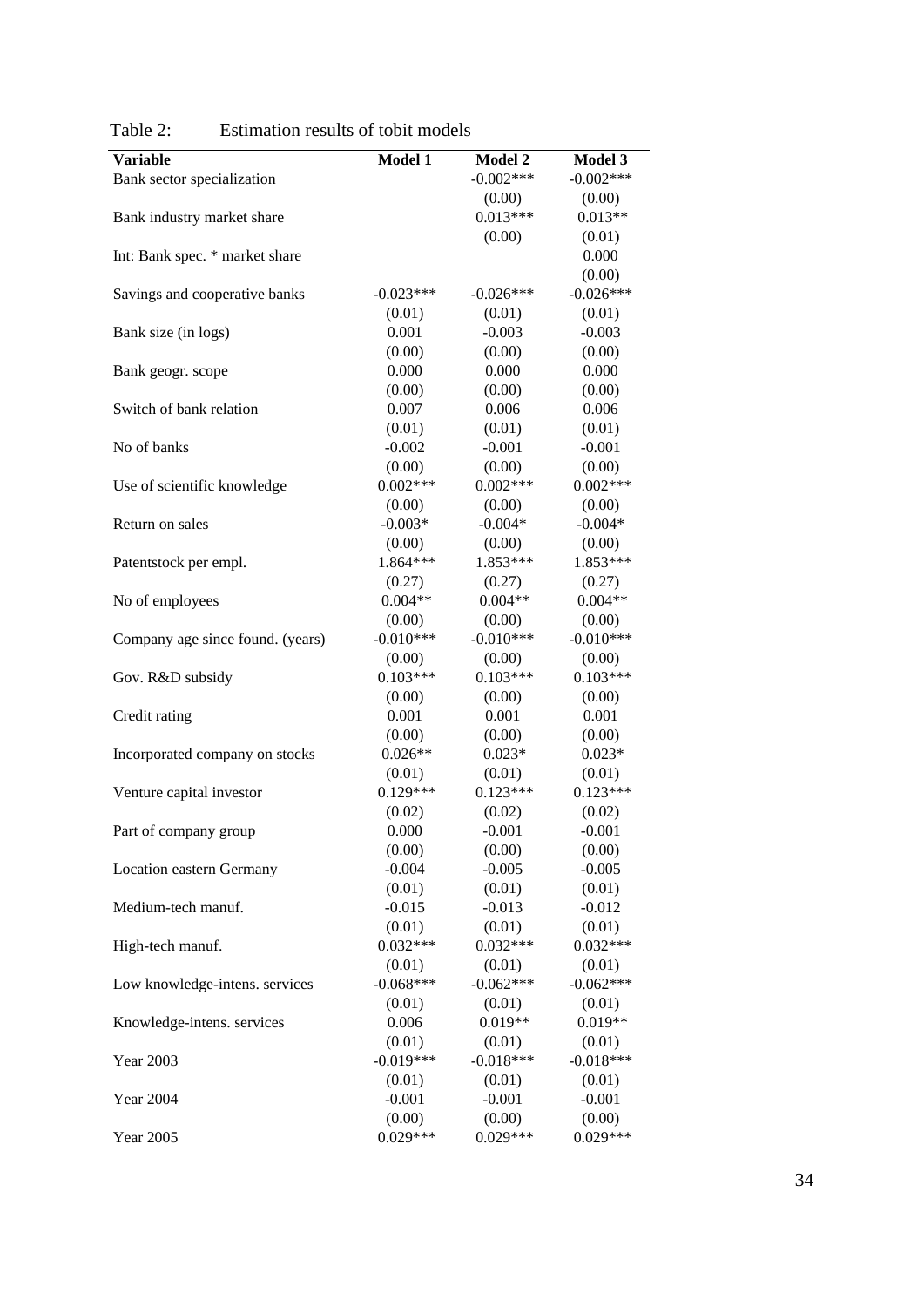| <b>Variable</b>     | Model 1     | Model 2     | <b>Model 3</b> |
|---------------------|-------------|-------------|----------------|
|                     | (0.01)      | (0.01)      | (0.01)         |
| <b>Year 2006</b>    | $-0.002$    | $-0.002$    | $-0.002$       |
|                     | (0.00)      | (0.00)      | (0.00)         |
| Constant            | $-0.193***$ | $-0.145***$ | $-0.146***$    |
|                     | (0.03)      | (0.03)      | (0.03)         |
| sigma u             | $0.108***$  | $0.107***$  | $0.107***$     |
|                     | (0.00)      | (0.00)      | (0.00)         |
| sigma e             | $0.077***$  | $0.077***$  | $0.077***$     |
|                     | (0.00)      | (0.00)      | (0.00)         |
| <b>Observations</b> | 7294        | 7294        | 7294           |
| Number of IDs       | 4363        | 4363        | 4363           |
| LR Chi2             | 1249.870    | 1288.900    | 1289.000       |
| log likelihood      | 698.790     | 716.960     | 716.980        |

\* p<0.10, \*\* p<0.05, \*\*\* p<0.01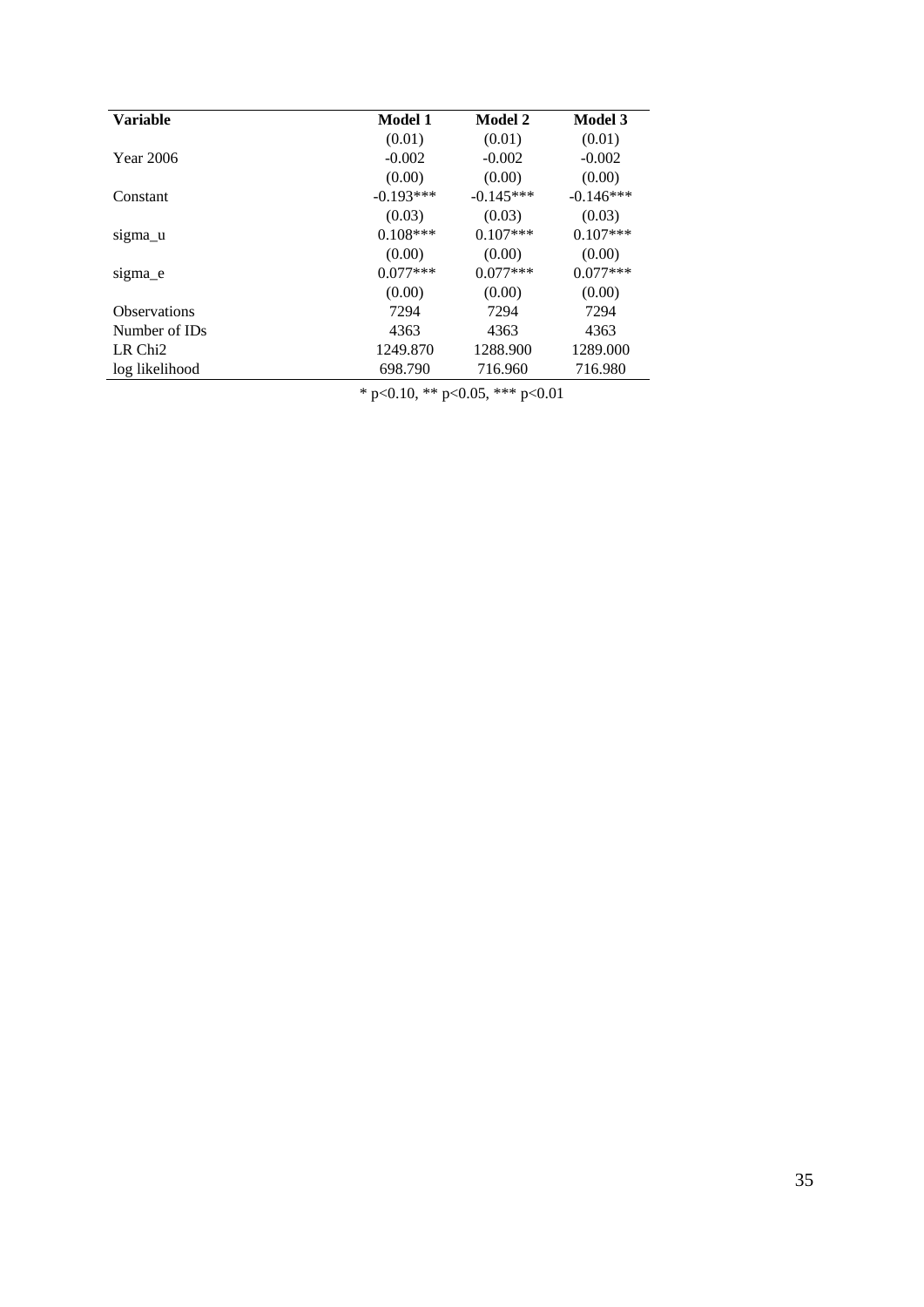| <b>Variable</b>                  | <b>Industry with</b><br>below average | <b>Industry with</b><br>above average |
|----------------------------------|---------------------------------------|---------------------------------------|
|                                  | science use                           | science use                           |
| Bank sector specialization       | $-0.000*$                             | $-0.002***$                           |
|                                  | (0.00)                                | (0.00)                                |
| Bank industry market share       | 0.000                                 | $0.017***$                            |
|                                  | (0.00)                                | (0.01)                                |
| Savings and cooperative banks    | 0.000                                 | $-0.032***$                           |
|                                  | (0.00)                                | (0.01)                                |
| Bank size (in logs)              | 0.000                                 | $-0.010$                              |
|                                  | (0.00)                                | (0.00)                                |
| Bank geogr. scope                | 0.000                                 | 0.000                                 |
|                                  | (0.00)                                | (0.00)                                |
| Switch of bank relation          | $0.007**$                             | 0.00                                  |
|                                  | (0.00)                                | (0.01)                                |
| No of banks                      | 0.000                                 | 0.000                                 |
|                                  | (0.00)                                | (0.00)                                |
| Use of scientific knowledge      | 0.000                                 | $0.002***$                            |
|                                  | (0.00)                                | (0.00)                                |
| Return on sales                  | 0.000                                 | $-0.006**$                            |
|                                  | (0.00)                                | (0.00)                                |
| Patentstock per empl.            | $0.871***$                            | 1.847***                              |
|                                  | (0.32)                                | (0.32)                                |
| No of employees                  | $0.003***$                            | $0.005*$                              |
|                                  | (0.00)                                | (0.00)                                |
| Company age since found. (years) | $-0.003*$                             | $-0.010**$                            |
|                                  | (0.00)                                | (0.00)                                |
| Gov. R&D subsidy                 | $0.046***$                            | $0.105***$                            |
|                                  | (0.00)                                | (0.01)                                |
| Credit rating                    | 0.000                                 | $0.007*$                              |
|                                  | (0.00)                                | (0.00)                                |
| Incorporated company on stocks   | $-0.010$                              | $0.034**$                             |
|                                  | (0.01)                                | (0.02)                                |
| Venture capital investor         | $0.039**$                             | $0.138***$                            |
|                                  | (0.02)                                | (0.03)                                |
| Part of company group            | 0.000                                 | $-0.010$                              |
|                                  | (0.00)                                | (0.01)                                |
| Location eastern Germany         | $-0.006*$                             | 0.000                                 |
|                                  | (0.00)                                | (0.01)                                |
| Medium-tech manuf.               | $0.018***$                            | $-0.056***$                           |
|                                  | (0.00)                                | (0.01)                                |
| High-tech manuf.                 | omitted                               | $-0.01$                               |
|                                  |                                       | (0.01)                                |
| Low knowledge-intens. services   | $-0.020***$                           | $-0.144***$                           |
|                                  | (0.00)                                | (0.02)                                |
| Knowledge-intens. services       | $-0.020***$                           | omitted                               |
|                                  | (0.00)                                |                                       |
| Year 2003                        | $-0.008**$                            | $-0.017**$                            |
|                                  | (0.00)                                | (0.01)                                |
| <b>Year 2004</b>                 | 0.000                                 | 0.000                                 |
|                                  | (0.00)                                | (0.01)                                |
| Year 2005                        | $0.007**$                             | $0.036***$                            |
|                                  |                                       |                                       |

Table 3: Estimation results of tobit models with sub-samples of above/below average industry use of scientific knowledge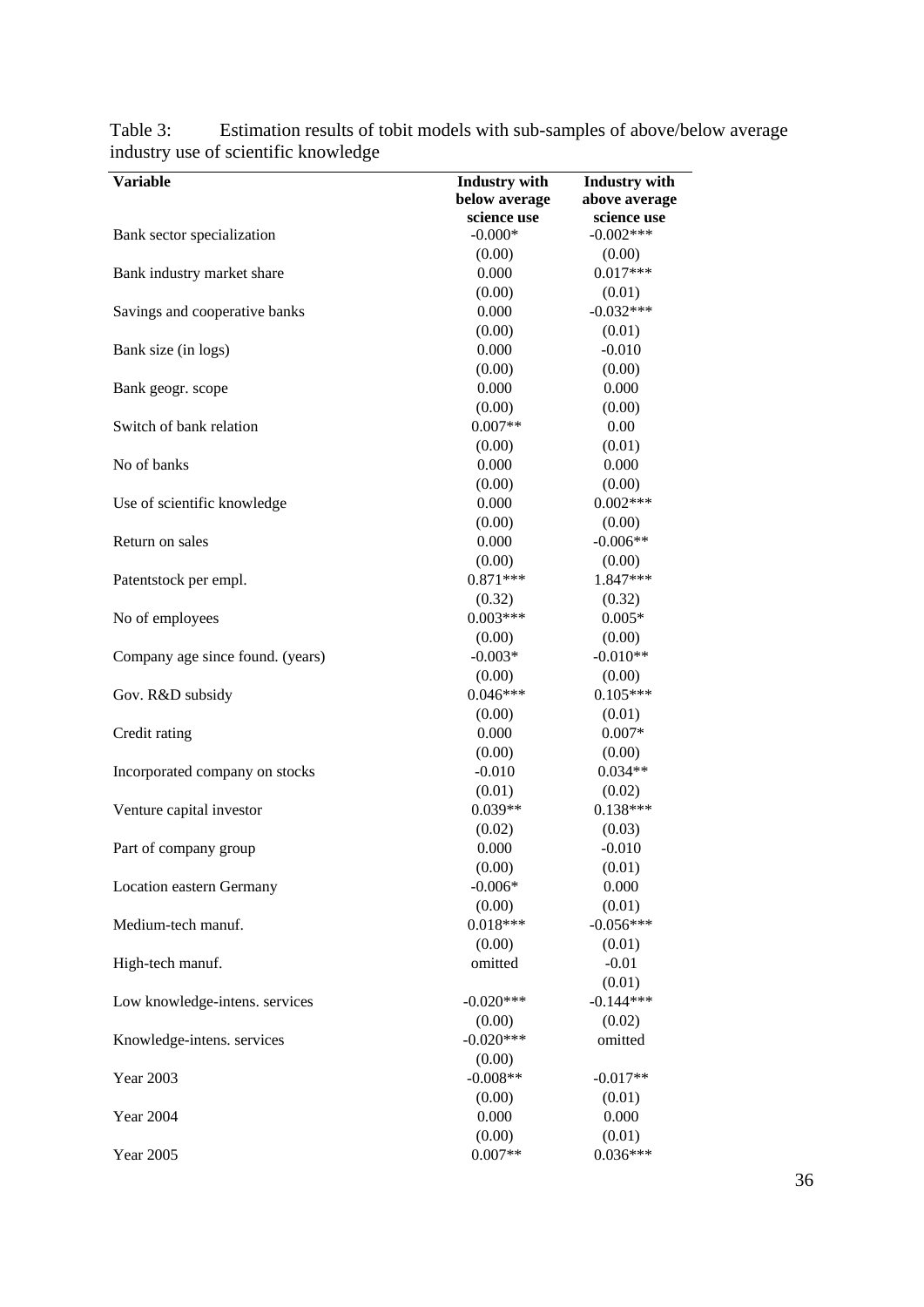| <b>Variable</b>     | Industry with<br>below average<br>science use | Industry with<br>above average<br>science use |
|---------------------|-----------------------------------------------|-----------------------------------------------|
|                     | (0.00)                                        | (0.01)                                        |
| Year 2006           | 0.000                                         | 0.000                                         |
|                     | (0.00)                                        | (0.01)                                        |
| Constant            | $-0.036**$                                    | $-0.09$                                       |
|                     | (0.02)                                        | (0.06)                                        |
| sigma_u             | $0.040***$                                    | $0.120***$                                    |
|                     | (0.00)                                        | (0.00)                                        |
| sigma e             | $0.027***$                                    | $0.086***$                                    |
|                     | (0.00)                                        | (0.00)                                        |
| <b>Observations</b> | 3254                                          | 4040                                          |
| Number of IDs       | 2033                                          | 2424                                          |
| LR Chi <sub>2</sub> | 315.48                                        | 658.32                                        |
| log likelihood      | 660.56                                        | 595.31                                        |

\* p<0.10, \*\* p<0.05, \*\*\* p<0.01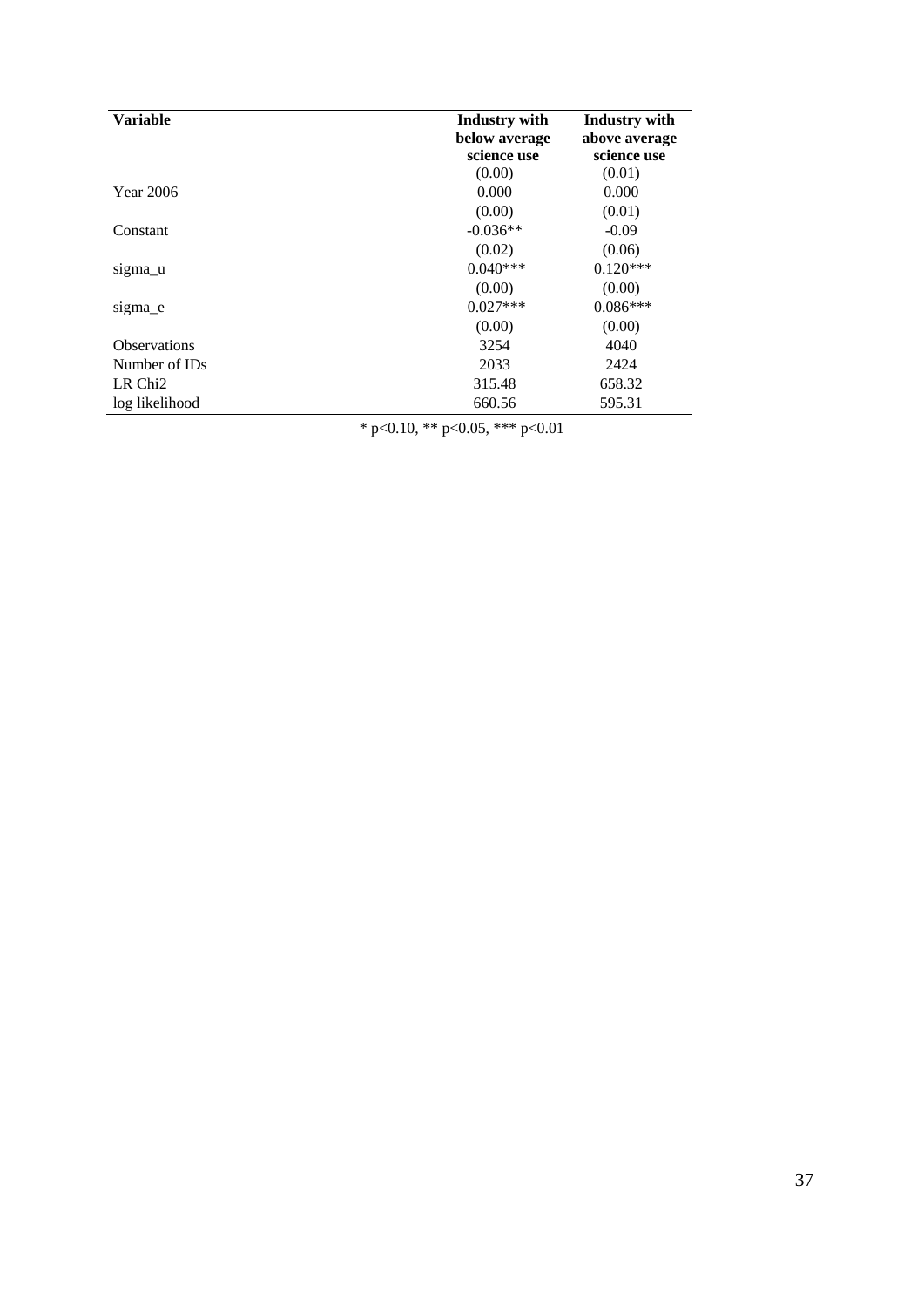| <b>Variable</b>                     | Model 4         | Model 5         | Model 6         |
|-------------------------------------|-----------------|-----------------|-----------------|
| Bank sector specialization          | $-0.002***$     | $-0.002***$     | $-0.002***$     |
|                                     | (0.00)          | (0.00)          | (0.00)          |
| Bank industry market share          | $0.012**$       | $0.013***$      | $0.013***$      |
|                                     | (0.00)          | (0.00)          | (0.00)          |
| Savings and cooperative banks       | $-0.025***$     | $-0.026***$     | $-0.026***$     |
|                                     | (0.01)          | (0.01)          | (0.01)          |
| Int: Patents * bank sector spec.    | $0.002**$       |                 |                 |
|                                     | (0.00)          |                 |                 |
| Int: Patents * bank market share    | 0.000           |                 |                 |
|                                     | (0.01)          |                 |                 |
| Int: VC * bank sector spec.         |                 | $-0.012$        |                 |
|                                     |                 | (0.01)          |                 |
| Int: VC * bank market share         |                 | 0.002           |                 |
|                                     |                 | (0.07)          |                 |
| Int: Gov. subs. * bank sector spec. |                 |                 | 0.001           |
|                                     |                 |                 | (0.00)          |
| Int: Gov. subs. * bank market share |                 |                 | $-0.001$        |
|                                     |                 |                 | (0.01)          |
| Bank size (in logs)                 | $-0.003$        | $-0.003$        | $-0.003$        |
|                                     |                 |                 |                 |
| Bank geogr. scope                   | (0.00)<br>0.000 | (0.00)<br>0.000 | (0.00)<br>0.000 |
|                                     |                 |                 |                 |
|                                     | (0.00)          | (0.00)          | (0.00)          |
| Switch of bank relation             | 0.006           | 0.007           | 0.007           |
|                                     | (0.01)          | (0.01)          | (0.01)          |
| No of banks                         | $-0.001$        | $-0.001$        | $-0.001$        |
|                                     | (0.00)          | (0.00)          | (0.00)          |
| Use of scientific knowledge         | $0.002***$      | $0.002***$      | $0.002***$      |
|                                     | (0.00)          | (0.00)          | (0.00)          |
| Return on sales                     | $-0.004*$       | $-0.003*$       | $-0.004*$       |
|                                     | (0.00)          | (0.00)          | (0.00)          |
| Patentstock per empl.               | $1.677***$      | 1.851***        | 1.861***        |
|                                     | (0.29)          | (0.27)          | (0.27)          |
| No of employees                     | $0.004**$       | $0.004**$       | $0.004**$       |
|                                     | (0.00)          | (0.00)          | (0.00)          |
| Company age since found. (years)    | $-0.010***$     | $-0.010***$     | $-0.010***$     |
|                                     | (0.00)          | (0.00)          | (0.00)          |
| Gov. R&D subsidy                    | $0.103***$      | $0.103***$      | $0.099***$      |
|                                     | (0.00)          | (0.00)          | (0.01)          |
| Credit rating                       | 0.001           | 0.001           | 0.001           |
|                                     | (0.00)          | (0.00)          | (0.00)          |
| Incorporated company on stocks      | $0.022*$        | $0.023**$       | $0.023**$       |
|                                     | (0.01)          | (0.01)          | (0.01)          |
| Venture capital investor            | $0.123***$      | $0.154***$      | $0.123***$      |
|                                     | (0.02)          | (0.04)          | (0.02)          |
| Part of company group               | $-0.001$        | $-0.001$        | $-0.001$        |
|                                     | (0.00)          | (0.00)          | (0.00)          |
| Location eastern Germany            | $-0.005$        | $-0.005$        | $-0.005$        |
|                                     | (0.01)          | (0.01)          | (0.01)          |
| Medium-tech manuf.                  | $-0.013$        | $-0.012$        | $-0.012$        |
|                                     | (0.01)          | (0.01)          | (0.01)          |
| High-tech manuf.                    | $0.032***$      | $0.032***$      | $0.033***$      |
|                                     |                 |                 |                 |

Table 4: Estimation results of tobit models including interaction effects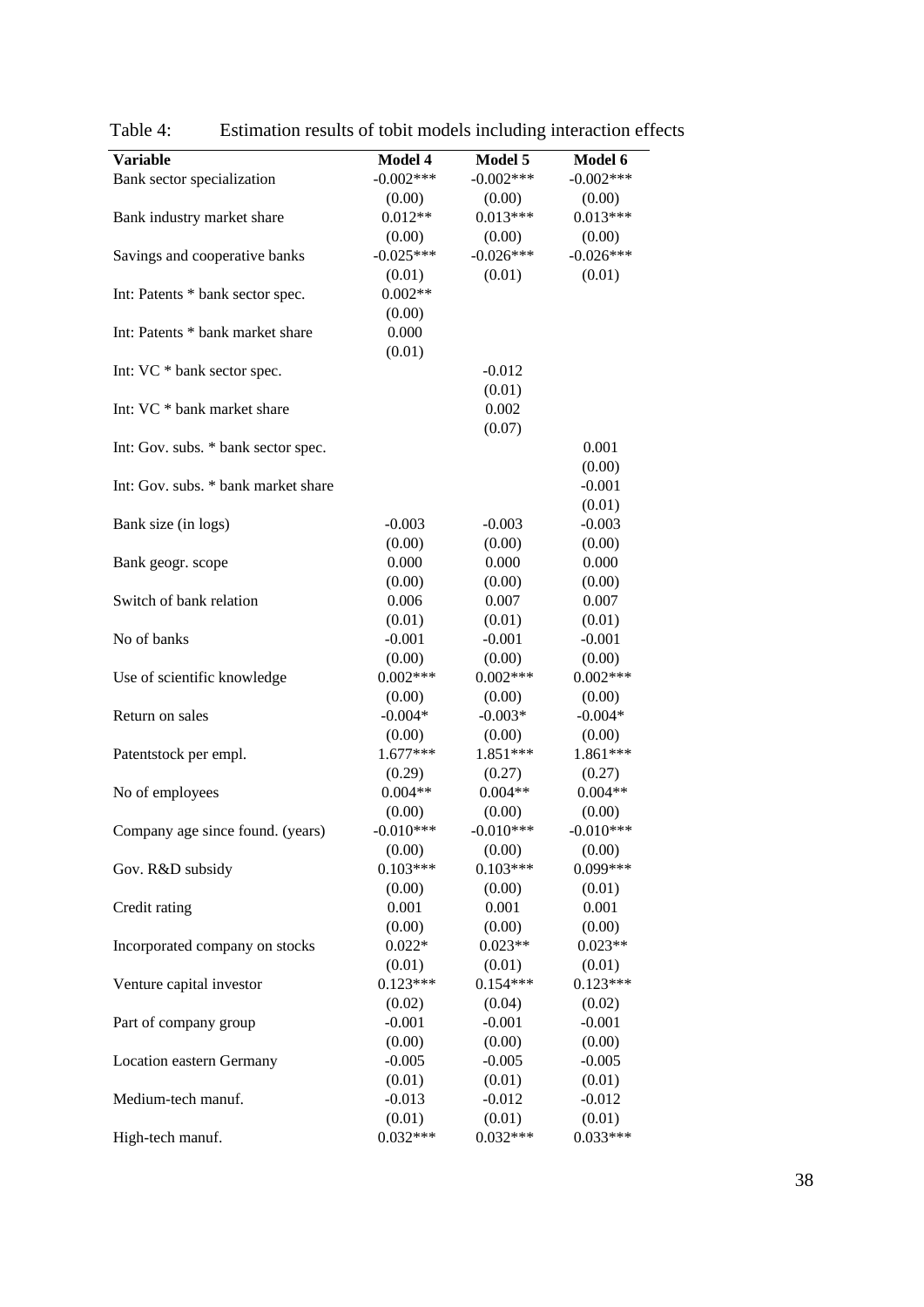| <b>Variable</b>                | Model 4     | Model 5     | Model 6     |
|--------------------------------|-------------|-------------|-------------|
|                                | (0.01)      | (0.01)      | (0.01)      |
| Low knowledge-intens. services | $-0.062***$ | $-0.062***$ | $-0.062***$ |
|                                | (0.01)      | (0.01)      | (0.01)      |
| Knowledge-intens. services     | $0.019**$   | $0.019**$   | $0.020**$   |
|                                | (0.01)      | (0.01)      | (0.01)      |
| Year 2003                      | $-0.019***$ | $-0.019***$ | $-0.019***$ |
|                                | (0.01)      | (0.01)      | (0.01)      |
| <b>Year 2004</b>               | $-0.001$    | $-0.001$    | $-0.001$    |
|                                | (0.00)      | (0.00)      | (0.00)      |
| Year 2005                      | $0.028***$  | $0.029***$  | $0.028***$  |
|                                | (0.01)      | (0.01)      | (0.01)      |
| <b>Year 2006</b>               | $-0.002$    | $-0.002$    | $-0.002$    |
|                                | (0.00)      | (0.00)      | (0.00)      |
| Constant                       | $-0.147***$ | $-0.145***$ | $-0.144***$ |
|                                | (0.03)      | (0.03)      | (0.03)      |
| sigma u                        | $0.107***$  | $0.107***$  | $0.107***$  |
|                                | (0.00)      | (0.00)      | (0.00)      |
| sigma_e                        | $0.077***$  | $0.077***$  | $0.077***$  |
|                                | (0.00)      | (0.00)      | (0.00)      |
| <b>Observations</b>            | 7294        | 7294        | 7294        |
| Number of ID <sub>s</sub>      | 4363        | 4363        | 4363        |
| LR Chi <sub>2</sub>            | 1292.950    | 1292.080    | 1289.920    |
| log likelihood                 | 719.320     | 717.990     | 717.840     |

\* p<0.10, \*\* p<0.05, \*\*\* p<0.01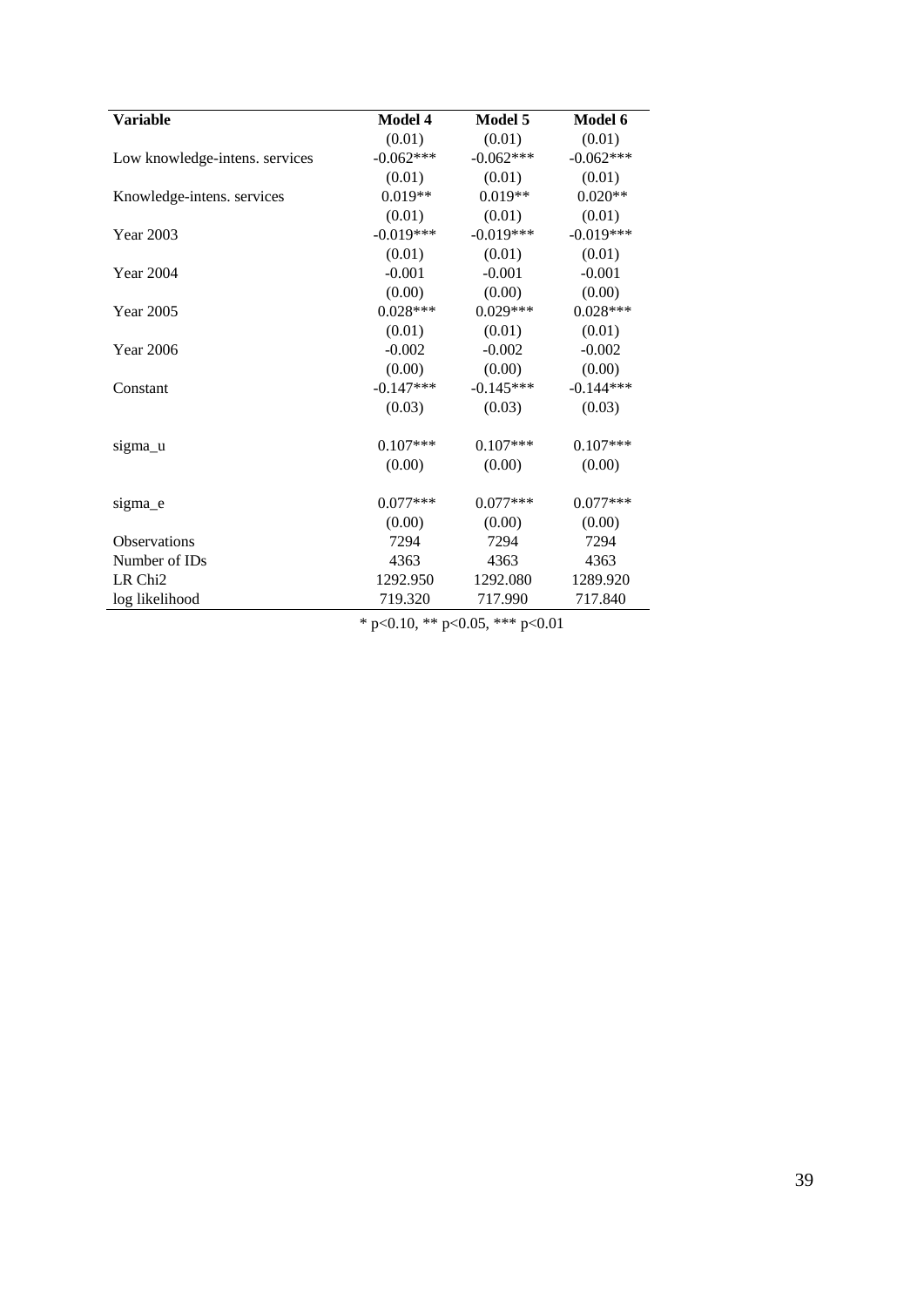# **10 Appendix**

| <b>Industry</b>                                                   | <b>NACE Code</b>  | <b>Industry Group</b>            |
|-------------------------------------------------------------------|-------------------|----------------------------------|
| Mining and quarrying                                              | $10 - 14$         | Low-tech manufacturing           |
| Food and tobacco                                                  | $15 - 16$         | Low-tech manufacturing           |
| Textiles and leather                                              | $17 - 19$         | Low-tech manufacturing           |
| Wood / paper / publishing                                         | $20 - 22$         | Low-tech manufacturing           |
| Chemicals / petroleum                                             | $23 - 24$         | Medium high-tech manufacturing   |
| Plastic / rubber                                                  | 25                | Low-tech manufacturing           |
| Glass / ceramics                                                  | 26                | Low-tech manufacturing           |
| Metal                                                             | $27 - 28$         | Low-tech manufacturing           |
| Manufacture of machinery and equipment                            | 29                | Medium tech manufacturing        |
| Manufacture of electrical machinery                               | $30 - 32$         | High-tech manufacturing          |
| Medical, precision and optical instruments                        | 33                | High-tech manufacturing          |
| Manufacture of motor vehicles                                     | $34 - 35$         | Medium tech manufacturing        |
| Manufacture of furniture, jewellery, sports<br>equipment and toys | $36 - 37$         | Low-tech manufacturing           |
| Electricity, gas and water supply                                 | $40 - 41$         | Low-tech manufacturing           |
| Construction                                                      | 45                | Low-tech manufacturing           |
| Retail and motor trade                                            | 50, 52            | Low knowledge-intensive services |
| Wholesale trade                                                   | 51                | Low knowledge-intensive services |
| Transportation and communication                                  | $60 - 63, 64.1$   | Low knowledge-intensive services |
| Financial intermediation                                          | $65 - 67$         | Knowledge-intensive services     |
| Real estate activities and renting                                | $70 - 71$         | Distributive services            |
| <b>ICT</b> services                                               | 72, 64.3          | Knowledge-intensive services     |
| <b>Technical services</b>                                         | 73, 74.2, 74.3    | Knowledge-intensive services     |
| Consulting                                                        | 74.1, 74.4        | Knowledge-intensive services     |
| Low-tech business-oriented services                               | $74.5 - 74.8, 90$ | Low knowledge-intensive services |

Appendix A: Construction of industry variables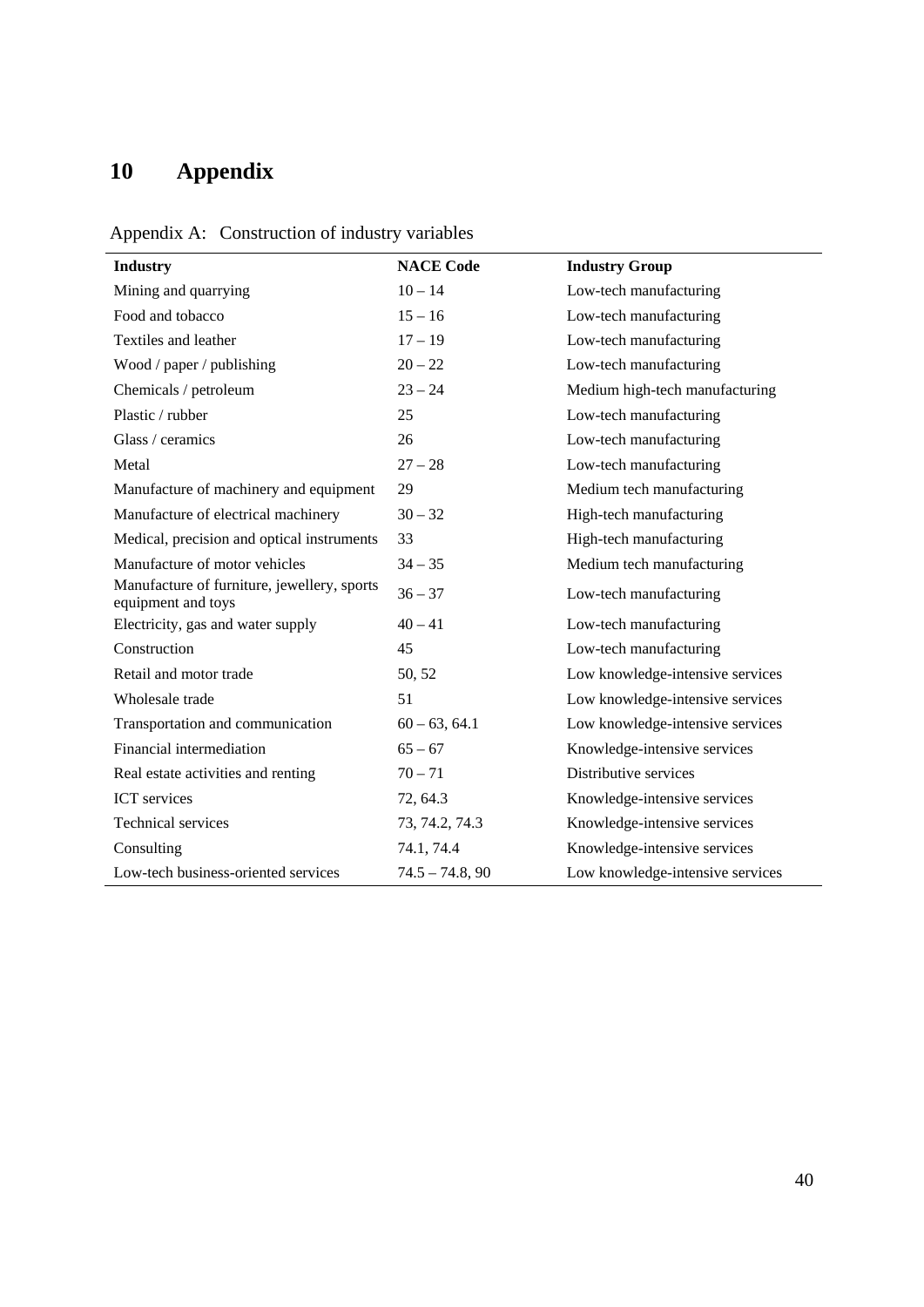|      |                                      | (1)     | (2)     | (3)     | (4)     | (5)      | (6)     | (7)     | (8)     | (9)     | (10)    | (11)    | (12)    | (13)    | (14)     |
|------|--------------------------------------|---------|---------|---------|---------|----------|---------|---------|---------|---------|---------|---------|---------|---------|----------|
| (1)  | R&D int.                             | 1.00    |         |         |         |          |         |         |         |         |         |         |         |         |          |
| (2)  | Bank sector<br>specialization        | $-0.06$ | 1.00    |         |         |          |         |         |         |         |         |         |         |         |          |
| (3)  | <b>Bank</b> industry<br>market share | 0.03    | 0.13    | 1.00    |         |          |         |         |         |         |         |         |         |         |          |
| (4)  | Savings and<br>cooperative banks     | $-0.08$ | $-0.08$ | $-0.35$ | 1.00    |          |         |         |         |         |         |         |         |         |          |
| (5)  | Bank size (in logs)                  | 0.05    | $-0.07$ | 0.53    | $-0.45$ | 1.00     |         |         |         |         |         |         |         |         |          |
| (6)  | Bank geogr. scope                    | $-0.04$ | 0.00    | $-0.26$ | 0.55    | $-0.34$  | 1.00    |         |         |         |         |         |         |         |          |
| (7)  | No of banks                          | 0.02    | $-0.01$ | 0.02    | $-0.01$ | 0.00     | $-0.09$ | 1.00    |         |         |         |         |         |         |          |
| (8)  | Switch of bank<br>relation           | $-0.09$ | 0.01    | 0.07    | $-0.06$ | 0.01     | $-0.02$ | $-0.01$ | 1.00    |         |         |         |         |         |          |
| (9)  | Return on sales                      | 0.20    | $-0.01$ | 0.04    | $-0.14$ | 0.04     | $-0.09$ | 0.02    | $-0.01$ | 1.00    |         |         |         |         |          |
| (10) | Patentstock per<br>empl.             | $-0.04$ | $-0.02$ | 0.02    | 0.02    | 0.03     | 0.00    | $-0.01$ | $-0.04$ | 0.03    | 1.00    |         |         |         |          |
| (11) | Company age since<br>found. (years)  | 0.15    | $-0.03$ | 0.02    | $-0.03$ | 0.03     | $-0.04$ | 0.00    | 0.08    | 0.13    | 0.05    | 1.00    |         |         |          |
| (12) | No of employees                      | $-0.08$ | 0.03    | 0.21    | $-0.21$ | 0.11     | $-0.14$ | 0.02    | 0.40    | 0.02    | $-0.02$ | 0.11    | 1.00    |         |          |
| (13) | Gov. R&D subsidy                     | $-0.10$ | 0.01    | 0.05    | $-0.05$ | 0.02     | $-0.02$ | $-0.05$ | 0.29    | $-0.05$ | $-0.01$ | 0.02    | 0.14    | 1.00    |          |
| (14) | Credit rating                        | 0.38    | $-0.06$ | 0.02    | $-0.09$ | 0.03     | $-0.06$ | 0.01    | $-0.04$ | 0.22    | $-0.01$ | 0.13    | 0.05    | $-0.10$ | 1.00     |
| (15) | Incorporated<br>company on stocks    | 0.04    | 0.02    | $-0.07$ | 0.08    | $-0.04$  | 0.06    | $-0.01$ | $-0.17$ | $-0.04$ | $-0.10$ | $-0.05$ | $-0.26$ | $-0.09$ | $-0.02$  |
| (16) | Venture capital<br>investor          | 0.06    | $-0.03$ | 0.04    | $-0.02$ | 0.05     | $-0.02$ | 0.01    | 0.09    | 0.05    | 0.01    | 0.08    | 0.13    | $-0.13$ | 0.08     |
| (17) | Part of company<br>group             | 0.09    | $-0.03$ | $-0.01$ | $-0.04$ | 0.00     | 0.00    | $-0.02$ | 0.03    | 0.01    | $-0.01$ | 0.01    | 0.04    | $-0.01$ | 0.05     |
| (18) | Location eastern<br>Germany          | 0.13    | $-0.09$ | 0.13    | $-0.17$ | 0.06     | $-0.10$ | 0.02    | 0.21    | 0.25    | 0.07    | 0.24    | 0.31    | 0.06    | 0.17     |
| (19) | Use of scientific<br>Knowl.          | $-0.02$ | 0.00    | 0.15    | $-0.18$ | 0.09     | $-0.14$ | 0.05    | 0.12    | 0.05    | 0.01    | 0.08    | 0.42    | 0.03    | 0.03     |
| (20) | Medium-tech<br>manuf.                | 0.11    | $-0.07$ | $-0.08$ | $-0.14$ | 0.00     | $-0.12$ | 0.04    | $-0.23$ | 0.00    | $-0.05$ | $-0.06$ | $-0.16$ | $-0.22$ | 0.13     |
| (21) | High-tech manuf.                     | $-0.04$ | $-0.13$ | $-0.01$ | $-0.09$ | $-0.03$  | $-0.07$ | 0.01    | 0.15    | 0.47    | 0.01    | 0.08    | 0.20    | 0.06    | 0.07     |
| (22) | Low Knowl.-<br>intens. serv.         | 0.18    | $-0.14$ | 0.06    | $-0.07$ | 0.05     | $-0.05$ | 0.00    | 0.01    | 0.30    | 0.07    | 0.13    | 0.05    | $-0.01$ | 0.21     |
| (23) | Knowl.-intens.<br>serv.              | $-0.12$ | $-0.01$ | $-0.03$ | 0.06    | $-0.03$  | 0.03    | 0.01    | 0.01    | $-0.17$ | $-0.06$ | $-0.07$ | $-0.04$ | 0.04    | $-0.12$  |
| (24) | Knowl.-intens.<br>serv.              | 0.13    | 0.33    | 0.00    | $-0.02$ | 0.08     | 0.03    | $-0.01$ | $-0.22$ | 0.04    | 0.03    | $-0.05$ | $-0.23$ | $-0.14$ | 0.01     |
| (25) | Year 2003                            | 0.00    | 0.01    | $-0.02$ | $-0.01$ | $-0.02$  | 0.00    | $-0.01$ | 0.01    | 0.01    | $-0.01$ | 0.00    | $-0.01$ | $-0.01$ | 0.07     |
| (26) | <b>Year 2004</b>                     | $-0.02$ | $-0.02$ | 0.00    | 0.01    | $-0.01$  | 0.00    | $-0.01$ | 0.01    | $-0.02$ | 0.01    | $-0.01$ | 0.02    | $-0.03$ | $0.02\,$ |
| (27) | <b>Year 2005</b>                     | $-0.01$ | $-0.02$ | 0.00    | 0.00    | $0.01\,$ | $-0.01$ | 0.01    | 0.01    | $-0.01$ | 0.00    | 0.02    | 0.01    | 0.04    | $-0.20$  |
| (28) | <b>Year 2006</b>                     | $-0.01$ | $-0.01$ | $-0.01$ | 0.03    | $0.00\,$ | $-0.01$ | 0.03    | $-0.02$ | 0.01    | 0.00    | 0.01    | $-0.03$ | 0.08    | 0.02     |
|      | <b>VIF</b>                           |         | 1.27    | 1.56    | 1.80    | 1.70     | 1.50    | 1.02    | 1.37    | 2.54    | 1.04    | 1.09    | 1.67    | 1.19    | 1.21     |
| (15) | Incorporated<br>company on stocks    | 1.00    |         |         |         |          |         |         |         |         |         |         |         |         |          |
| (16) | Venture capital                      | $-0.10$ | 1.00    |         |         |          |         |         |         |         |         |         |         |         |          |

|  | Appendix B: Correlation matrix and variance inflation factors |  |  |  |  |  |
|--|---------------------------------------------------------------|--|--|--|--|--|
|--|---------------------------------------------------------------|--|--|--|--|--|

investor (17) Part of company -0.02 0.07 1.00

group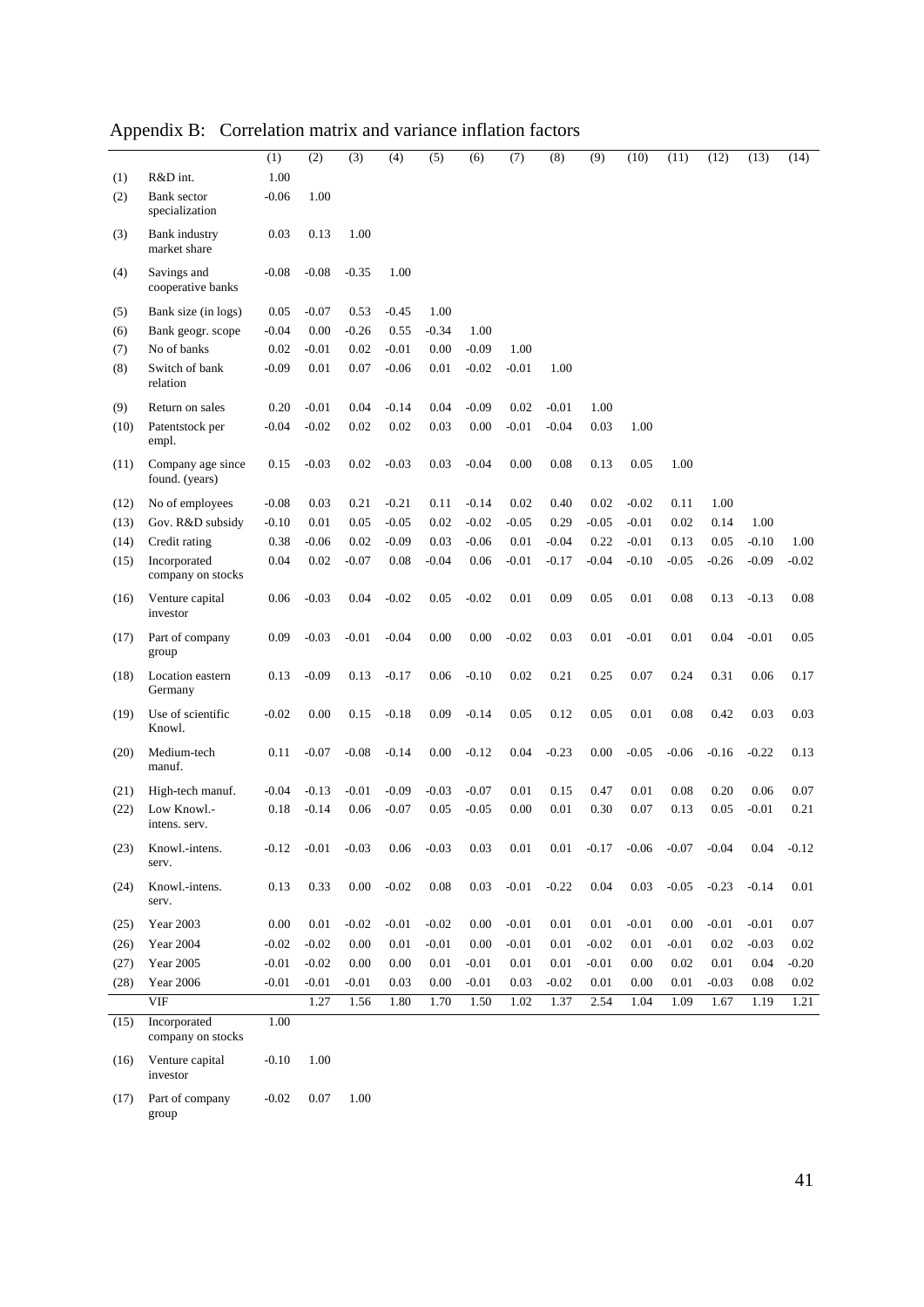|      |                              | (1)     | (2)     | (3)     | (4)     | (5)     | (6)     | (7)     | (8)     | (9)     | (10)    | (11)    | (12)    | (13)    | (14) |
|------|------------------------------|---------|---------|---------|---------|---------|---------|---------|---------|---------|---------|---------|---------|---------|------|
| (18) | Location eastern<br>Germany  | $-0.11$ | 0.08    | 0.07    | 1.00    |         |         |         |         |         |         |         |         |         |      |
| (19) | Use of scientific<br>Knowl.  | $-0.13$ | 0.07    | 0.04    | 0.21    | 1.00    |         |         |         |         |         |         |         |         |      |
| (20) | Medium-tech<br>manuf.        | 0.07    | $-0.04$ | $-0.01$ | $-0.17$ | $-0.10$ | 1.00    |         |         |         |         |         |         |         |      |
| (21) | High-tech manuf.             | $-0.08$ | $-0.02$ | 0.00    | 0.30    | 0.08    | $-0.05$ | 1.00    |         |         |         |         |         |         |      |
| (22) | Low Knowl.-<br>intens. serv. | $-0.02$ | 0.07    | 0.02    | 0.23    | 0.04    | 0.00    | $-0.19$ | 1.00    |         |         |         |         |         |      |
| (23) | Knowl.-intens.<br>serv.      | $-0.02$ | $-0.04$ | $-0.02$ | $-0.15$ | $-0.02$ | $-0.02$ | $-0.26$ | $-0.12$ | 1.00    |         |         |         |         |      |
| (24) | Knowl.-intens.<br>serv.      | 0.10    | 0.03    | 0.01    | $-0.26$ | $-0.08$ | 0.08    | $-0.40$ | $-0.19$ | $-0.26$ | 1.00    |         |         |         |      |
| (25) | Year 2003                    | $-0.03$ | 0.01    | $-0.01$ | $-0.02$ | 0.04    | 0.02    | 0.00    | $-0.01$ | 0.02    | 0.01    | 1.00    |         |         |      |
| (26) | <b>Year 2004</b>             | 0.01    | 0.00    | $-0.01$ | 0.00    | 0.21    | $-0.04$ | 0.00    | $-0.01$ | 0.00    | $-0.01$ | $-0.18$ | 1.00    |         |      |
| (27) | Year 2005                    | $-0.02$ | $-0.01$ | 0.00    | 0.03    | $-0.05$ | 0.02    | 0.02    | $-0.01$ | $-0.02$ | $-0.03$ | $-0.14$ | $-0.27$ | 1.00    |      |
| (28) | <b>Year 2006</b>             | 0.01    | 0.00    | 0.02    | 0.01    | $-0.12$ | $-0.01$ | 0.00    | 0.01    | $-0.01$ | $-0.02$ | $-0.20$ | $-0.37$ | $-0.29$ | 1.00 |
|      | VIF                          | 1.11    | 1.08    | 1.02    | 1.43    | 1.34    | 1.22    | 3.98    | 2.39    | 1.77    | 3.02    | 1.35    | 1.80    | 1.66    | 1.82 |

|  |  | Appendix C: Consistency check estimation results |  |
|--|--|--------------------------------------------------|--|
|--|--|--------------------------------------------------|--|

| <b>Variable</b>                  | Model 4<br>Full      | Model 5                      | Model 6<br>Sub           | <b>Model 7</b><br>Sub            | Model 8<br>Sub                    | <b>Model 9</b><br>Full      | Model 10<br>Full          |
|----------------------------------|----------------------|------------------------------|--------------------------|----------------------------------|-----------------------------------|-----------------------------|---------------------------|
|                                  | sample<br>Regression | Sub sample<br>Savings<br>and | sample<br>Private<br>and | sample<br>Low tech<br>industries | sample<br>High tech<br>industries | sample<br>IV 1st<br>stage - | sample<br>IV 2nd<br>stage |
|                                  |                      | cooperative<br>banks         | national<br>banks        |                                  |                                   | Bank<br>switch              |                           |
| Bank sector specialization       | $-0.001***$          | $-0.002$ ***                 | $-0.003***$              | 0.000                            | $-0.002$ ***                      | 0.000                       | $-0.002$ ***              |
|                                  | (0.00)               | (0.00)                       | (0.00)                   | (0.00)                           | (0.00)                            | (0.00)                      | (0.00)                    |
| Bank industry market share       | $0.006**$            | $0.028**$                    | $0.001***$               | 0.002                            | $0.013**$                         | 0.014                       | $0.011**$                 |
|                                  | (0.00)               | (0.01)                       | (0.00)                   | (0.00)                           | (0.01)                            | (0.01)                      | (0.00)                    |
| Savings and cooperative banks    | $-0.010***$          |                              |                          | $-0.004$                         | $-0.030***$                       | $0.043***$                  | $-0.030***$               |
|                                  | (0.00)               |                              |                          | (0.00)                           | (0.01)                            | (0.01)                      | (0.01)                    |
| Bank size (in logs)              | $-0.001$             | 0.000                        | $-0.009***$              | $-0.001$                         | $-0.003$                          | $-0.008*$                   | $-0.003$                  |
|                                  | (0.00)               | (0.00)                       | (0.00)                   | (0.00)                           | (0.00)                            | (0.00)                      | (0.00)                    |
| Bank geogr. scope                | 0.000                | $-0.000*$                    | $0.000**$                | 0.000                            | 0.000                             | $-0.001***$                 | 0.000                     |
|                                  | (0.00)               | (0.00)                       | (0.00)                   | (0.00)                           | (0.00)                            | (0.00)                      | (0.00)                    |
| Switch of bank relation          | 0.004                | 0.008                        | 0.005                    | $0.010***$                       | 0.003                             |                             | 0.146                     |
|                                  | (0.00)               | (0.01)                       | (0.01)                   | (0.00)                           | (0.01)                            |                             | (0.14)                    |
| No of banks                      | $-0.001**$           | 0.000                        | $-0.002$                 | 0.000                            | $-0.002$                          | 0.000                       | 0.000                     |
|                                  | (0.00)               | (0.00)                       | (0.00)                   | (0.00)                           | (0.00)                            | (0.00)                      | (0.00)                    |
| Use of scientific knowledge      | $0.001***$           | $0.002***$                   | $0.002***$               | 0.000                            | $0.003***$                        | 0.001                       | $0.002***$                |
|                                  | (0.00)               | (0.00)                       | (0.00)                   | (0.00)                           | (0.00)                            | (0.00)                      | (0.00)                    |
| Return on sales                  | $-0.004***$          | $-0.004$                     | $-0.004$                 | 0.001                            | $-0.005**$                        | $-0.003$                    | $-0.004*$                 |
|                                  | (0.00)               | (0.00)                       | (0.00)                   | (0.00)                           | (0.00)                            | (0.00)                      | (0.00)                    |
| Patentstock per empl.            | 1.332***             | 1.442***                     | 2.028***                 | $0.962***$                       | 1.885***                          | $-0.180$                    | 1.945***                  |
|                                  | (0.30)               | (0.39)                       | (0.37)                   | (0.36)                           | (0.31)                            | (0.62)                      | (0.26)                    |
| No of employees                  | $-0.004***$          | 0.003                        | $0.005**$                | $0.003**$                        | 0.003                             | 0.003                       | 0.002                     |
|                                  | (0.00)               | (0.00)                       | (0.00)                   | (0.00)                           | (0.00)                            | (0.00)                      | (0.00)                    |
| Company age since found. (years) | $-0.003**$           | $-0.010**$                   | $-0.009**$               | $-0.003*$                        | $-0.010***$                       | $-0.020***$                 | $-0.007*$                 |
|                                  | (0.00)               | (0.00)                       | (0.00)                   | (0.00)                           | (0.00)                            | (0.01)                      | (0.00)                    |